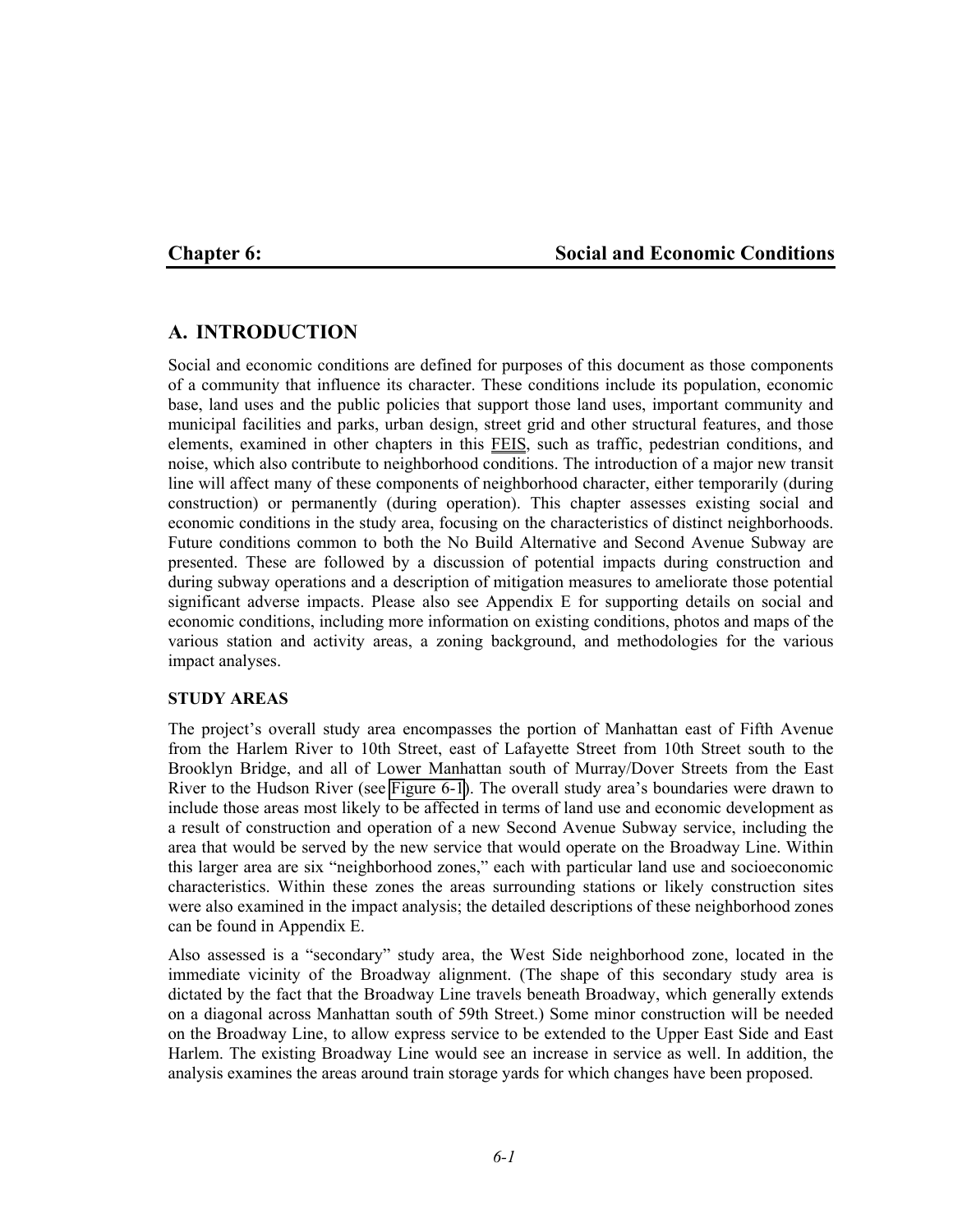# **B. EXISTING CONDITIONS**

#### **OVERVIEW OF LAND USE AND EMPLOYMENT IN MANHATTAN**

The overall study area, the most densely developed urban core in the United States, contains the nation's first and third-largest Central Business Districts (CBD), world-class medical institutions and museums, and a number of lively residential neighborhoods, from East Harlem in the north to Battery Park City in the south, as described in more detail, below.

As one of the largest cities in the world, New York City is a major employment center and hosts the headquarters of many national and international corporations. Manhattan, the principal engine for the city's economy, is home to many of the world's leading financial, cultural, medical, and communications employers, and includes the nation's largest CBD in Midtown Manhattan. Both the Lower Manhattan CBD, (the nation's third-largest CBD) and the Midtown CBD are within the area that would be served by the Second Avenue Subway. As the destination point for most of the city's 38 million annual visitors, Manhattan also boasts a large tourism  $\frac{1}{2}$  industry.<sup>1</sup> In terms of overall economic output, the city as a whole produced \$348.1 billion in 2001, representing over 3.4 percent of the nation's gross domestic product (\$10,208.1 billion) during that year.<sup>2</sup> In contrast, New York City represents only 0.01 percent of the nation's land area.

Over the last four decades, Manhattan has generally retained a fairly constant level of private sector employment (close to 2 million jobs), but its industrial composition has changed dramatically. Following a broader trend that has been experienced in cities across the nation, Manhattan's manufacturing base began to decline steadily after World War II. These losses were compensated by a corresponding growth in the finance, insurance, and real estate (FIRE) and service sectors. Service sector employment grew by 129 percent between 1960 and 2000. Among the reasons for this growth are that within the service sector, vertical expansion is not a deterrent to business (as it is with manufacturing jobs), and Manhattan and the rest of New York City offer excellent access to mass transit.

#### **EAST HARLEM**

<u>.</u>

#### *EAST HARLEM NEIGHBORHOOD CHARACTERISTICS*

East Harlem is a moderate-density, largely residential area with some industrial uses concentrated at its northern end and a growing commercial area concentrated on 125th Street (see Figure 6-2). The housing structures vary from four- to six-story tenements and row houses built on narrow lots to high-rise public housing developments built on superblocks surrounded by open areas. The spaces throughout the superblocks and the predominance of lower-height buildings elsewhere give a general feeling of openness with substantial views of the sky and promote a high level of activity. Neighborhood commercial uses and ground-floor retail space line the north-south avenues and the major crosstown streets at 125th, 116th, 106th, and 96th Streets as well. East 125th Street has seen a major retail revitalization in recent years, with the addition of several large retail stores, forming a more regional retail spine.

<sup>1</sup> http://www.nycvisit.com/content, May 20, 2002.

<sup>&</sup>lt;sup>2</sup> New York City Comptroller's Office, May 20, 2002.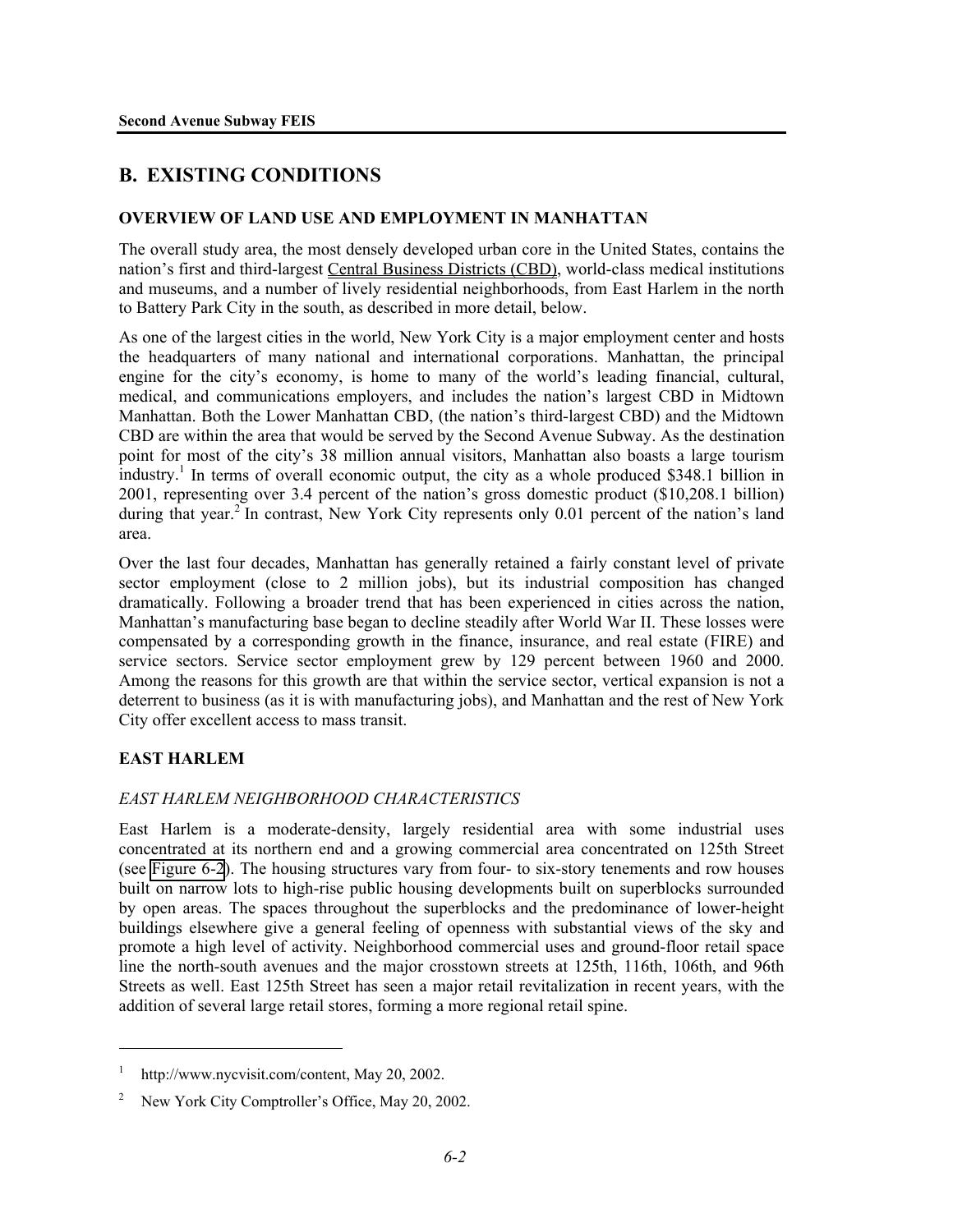Although there are some derelict buildings, vacant ground-floor retail spaces, and empty lots in East Harlem, there are also signs of new residential and commercial investment, consistent with the area's public policies. The southern portion of East Harlem, focused on 106th Street, is considered Spanish Harlem. Many retail stores in the area cater to this ethnic community. In contrast, the northeastern corner of East Harlem contains mostly transportation and industrial uses, including bus facilities and surface parking lots, with little pedestrian traffic. This corner of East Harlem has several transportation arterials, including approaches to the Willis and Third Avenue Bridges, numerous approaches to the Triborough Bridge, the Harlem River Drive, and the FDR Drive along the riverfront.

The viaduct for Metro-North trains runs down the center of Park Avenue. The structure forms a barrier in East Harlem, particularly below 106th Street, where streets must tunnel under its low, stone base. The change in character on either side of the viaduct is clear. The area to the east is part of East Harlem. To the west, south of 110th Street, large luxury apartment buildings that line Fifth Avenue are interspersed with mansions from an earlier era. This section contains many of the neighborhood's regional community facilities, such as the Museo del Barrio, the Museum of the City of New York, and the Mount Sinai Medical Center. To the east is Metropolitan Hospital Center, at Second Avenue and 97th Street. Neighborhood amenities include Central Park on the west and several well-kept community gardens and various historic structures to the east. There are numerous community facilities<sup>1</sup> along the Second Avenue corridor itself, many of which cater to the nearby residents (see Figures 6-3). Most are schools and religious institutions or organizations providing social services, such as educational assistance and legal aid. $^{2}$ 

#### *EAST HARLEM POPULATION AND EMPLOYMENT*

As shown in Table 6-1, approximately  $\underline{116,400}$  people live in the East Harlem neighborhood zone, according to the 2000 Census. This population of East Harlem is overwhelmingly minority (93 percent). East Harlem is also a low-income community, with 36 percent of its households living in poverty. (For more information, see Chapter 18, "Environmental Justice.")

East Harlem contained approximately 23,200 private sector jobs in 2000. About 80 percent were service jobs, namely health and social services, followed by education and automotive services. Notable employers include Mount Sinai Medical Center and Metropolitan Hospital Center. (Metropolitan Hospital Center is a public hospital operated by the City's Health and Hospitals Corporation. Therefore, employment by this organization is not reflected in the table. However, hospital representatives indicate that the hospital currently employs  $2,471$  workers.<sup>3</sup>) Between 1990 and 2000, the area's total private sector employment grew substantially by 4,171 jobs, or about 22 percent. This growth was primarily fueled by the retail trade and service sectors. Retail

l

<sup>&</sup>lt;sup>1</sup> For purposes of this analysis, community facilities are defined as schools, City parks under the jurisdiction of the New York City Parks Department, fire stations, police stations, hospitals, and libraries.

<sup>&</sup>lt;sup>2</sup> While religious institutions, privately owned public spaces, and community gardens are not indicated on the community facility figures, they are considered in the subsequent analysis. If any such facility would be directly affected by the proposed project, the impacts are discussed in the text.

<sup>&</sup>lt;sup>3</sup> Metropolitan Hospital Employment Office, May 16, 2002.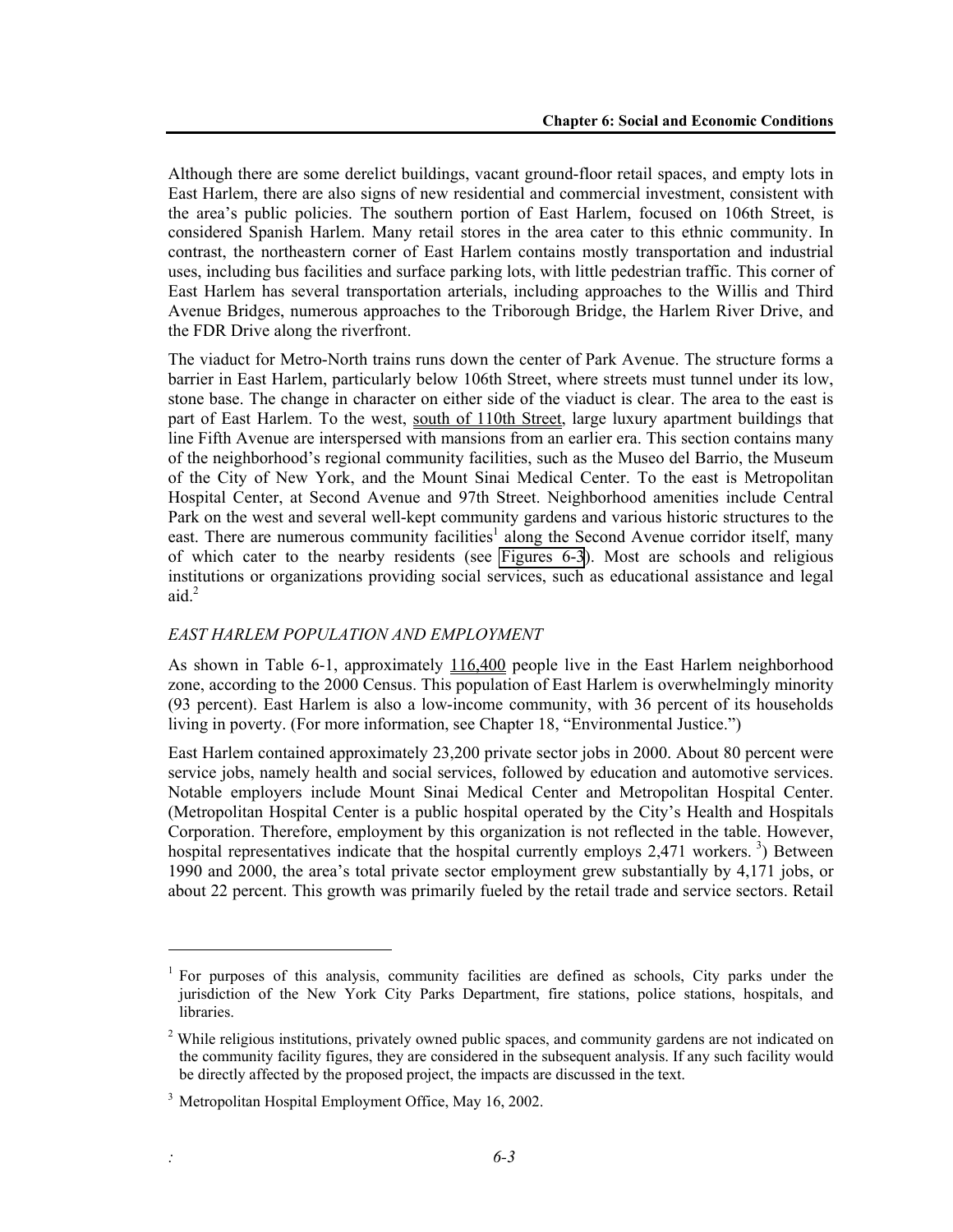|                                                                                                                                                                                                                                                                                                                                                           |                                                                                                                                                                                                                                                                                                                              |                                   |                                          |                                   |                                                                                                                        |                                             |       | in the Corridor Study Area <sup>1</sup> |                                                        |                                                                             |  |  |  |
|-----------------------------------------------------------------------------------------------------------------------------------------------------------------------------------------------------------------------------------------------------------------------------------------------------------------------------------------------------------|------------------------------------------------------------------------------------------------------------------------------------------------------------------------------------------------------------------------------------------------------------------------------------------------------------------------------|-----------------------------------|------------------------------------------|-----------------------------------|------------------------------------------------------------------------------------------------------------------------|---------------------------------------------|-------|-----------------------------------------|--------------------------------------------------------|-----------------------------------------------------------------------------|--|--|--|
|                                                                                                                                                                                                                                                                                                                                                           |                                                                                                                                                                                                                                                                                                                              | Population                        |                                          |                                   |                                                                                                                        |                                             |       |                                         |                                                        | <b>Income Profile</b>                                                       |  |  |  |
|                                                                                                                                                                                                                                                                                                                                                           | <b>Race and Ethnicity (Percent)</b>                                                                                                                                                                                                                                                                                          |                                   |                                          |                                   |                                                                                                                        |                                             |       |                                         |                                                        |                                                                             |  |  |  |
| <b>Study Area</b>                                                                                                                                                                                                                                                                                                                                         | <b>Total</b>                                                                                                                                                                                                                                                                                                                 | Non-<br>and<br>White <sup>2</sup> | Non-<br>and<br><b>Black</b> <sup>2</sup> | Non-<br>and<br>Asian <sup>2</sup> | Non-<br>Hispanic Hispanic Hispanic Hispanic<br>and<br>Hispanic Hispanic Hispanic Hispanic<br>Other $\overline{^{2,3}}$ | Hispanic <sup>4</sup> Minority <sup>5</sup> | Total | <b>Number</b><br>of House-<br>holds     | Median<br>House-<br>hold<br>Income<br>$($ \$1999) $^6$ | House-<br>holds<br><b>Below</b><br><b>Poverty</b><br>(Percent) <sup>7</sup> |  |  |  |
| East Harlem                                                                                                                                                                                                                                                                                                                                               | 116,357                                                                                                                                                                                                                                                                                                                      | 25.3                              | 40.9                                     | 2.8                               | 31.0                                                                                                                   | 52.4                                        | 92.8  | 43,525                                  | \$22,391                                               | 35.5                                                                        |  |  |  |
| <b>Upper East</b><br>Side                                                                                                                                                                                                                                                                                                                                 | 207,543                                                                                                                                                                                                                                                                                                                      | 94.5                              | 2.3                                      | 6.1                               | 3.2                                                                                                                    | 5.6                                         | 15.6  | 121,276                                 | \$81,445                                               | 6.3                                                                         |  |  |  |
| East Midtown                                                                                                                                                                                                                                                                                                                                              | 66,062                                                                                                                                                                                                                                                                                                                       | 83.7                              | 2.0                                      | 11.1                              | 3.2                                                                                                                    | 5.1                                         | 20.2  |                                         | 42,896 \$78,264                                        | 6.1                                                                         |  |  |  |
| Gramercy<br>Park/Union<br>Square                                                                                                                                                                                                                                                                                                                          | 118,826                                                                                                                                                                                                                                                                                                                      | 75.3                              | 6.3                                      | 10.8                              | 7.6                                                                                                                    | 11.1                                        | 30.2  | 66,847                                  | \$61,590                                               | 10.4                                                                        |  |  |  |
| East Village/<br>Chinatown/<br>Lower East<br>Side                                                                                                                                                                                                                                                                                                         | 181,312                                                                                                                                                                                                                                                                                                                      | 41.2                              | 7.8                                      | 36.3                              | 14.8                                                                                                                   | 22.9                                        | 68.0  | 76,212                                  | \$37,082                                               | 23.9                                                                        |  |  |  |
| Lower<br>Manhattan                                                                                                                                                                                                                                                                                                                                        | 22,732                                                                                                                                                                                                                                                                                                                       | 72.7                              | 4.6                                      | 16.8                              | 5.9                                                                                                                    | 6.1                                         | 31.0  | 11,486                                  | \$87,975                                               | 7.6                                                                         |  |  |  |
| Total, Study<br>Area                                                                                                                                                                                                                                                                                                                                      | 712,832                                                                                                                                                                                                                                                                                                                      | 62.9                              | 10.7                                     | 14.8                              | 11.5                                                                                                                   | 18.5                                        | 44.9  | 362,242                                 | \$61,182                                               | 14.2                                                                        |  |  |  |
|                                                                                                                                                                                                                                                                                                                                                           |                                                                                                                                                                                                                                                                                                                              |                                   |                                          |                                   |                                                                                                                        |                                             |       |                                         |                                                        |                                                                             |  |  |  |
| Manhattan                                                                                                                                                                                                                                                                                                                                                 | 1,537,195                                                                                                                                                                                                                                                                                                                    | 54.4                              | 17.4                                     | 9.4                               | 18.9                                                                                                                   | 27.2                                        | 54.2  | 739,167                                 | \$47,030                                               | 16.6                                                                        |  |  |  |
|                                                                                                                                                                                                                                                                                                                                                           |                                                                                                                                                                                                                                                                                                                              |                                   |                                          |                                   |                                                                                                                        |                                             |       |                                         |                                                        |                                                                             |  |  |  |
| New York<br>City                                                                                                                                                                                                                                                                                                                                          | 8,008,278                                                                                                                                                                                                                                                                                                                    | 44.7                              | 26.6                                     | 9.8                               | 18.9                                                                                                                   | 27.0                                        | 65.0  | 3,022,477                               | \$38,293                                               | 19.7                                                                        |  |  |  |
| Notes:<br>This table has been updated since issuance of the SDEIS to reflect minor adjustments to boundaries and similar<br>1                                                                                                                                                                                                                             |                                                                                                                                                                                                                                                                                                                              |                                   |                                          |                                   |                                                                                                                        |                                             |       |                                         |                                                        |                                                                             |  |  |  |
| corrections.<br>$\overline{2}$<br>White, Black, Asian, and Other population may also be Hispanic (see note 3).<br>3<br>"Other" includes residents of American Indian, Alaska Native, Native Hawaiian and Other Pacific Islander descent,<br>as well as those respondents who did not identify with any listed racial groups (white, black, Asian), or who |                                                                                                                                                                                                                                                                                                                              |                                   |                                          |                                   |                                                                                                                        |                                             |       |                                         |                                                        |                                                                             |  |  |  |
| 4                                                                                                                                                                                                                                                                                                                                                         | indicated that they are of more than one race than the census defines.<br>The Hispanic category consists of those respondents who classified themselves in one of the several Hispanic<br>Origin categories in the Census questionnaire. People of this ethnic group may be any race.                                        |                                   |                                          |                                   |                                                                                                                        |                                             |       |                                         |                                                        |                                                                             |  |  |  |
| 5                                                                                                                                                                                                                                                                                                                                                         | The total minority population includes all those who are not non-Hispanic White.                                                                                                                                                                                                                                             |                                   |                                          |                                   |                                                                                                                        |                                             |       |                                         |                                                        |                                                                             |  |  |  |
| 6<br>7                                                                                                                                                                                                                                                                                                                                                    | The median income was calculated by taking the weighted average of the median incomes of all the census tracts<br>in a given study area.<br>Percent of households with incomes below established poverty level. The U.S. Census Bureau using its<br>established income thresholds for poverty levels defines poverty levels. |                                   |                                          |                                   |                                                                                                                        |                                             |       |                                         |                                                        |                                                                             |  |  |  |
| Source:                                                                                                                                                                                                                                                                                                                                                   | U.S. Department of Commerce, Bureau of Census, U.S. Census of Population and Housing, 2000.                                                                                                                                                                                                                                  |                                   |                                          |                                   |                                                                                                                        |                                             |       |                                         |                                                        |                                                                             |  |  |  |

# **Table 6-1 Population and Income Characteristics**

trade grew with the opening of such stores as Pathmark on 125th Street. Most of the employment (about 70 percent) is located in the southern half of the East Harlem study area in the 10029 zip code, where the hospitals are located.

#### *EAST HARLEM POLICIES AND PLANS*

Public policy initiatives from the mid-20th century on have been important in shaping development patterns in East Harlem. Public housing projects were developed on superblocks from the 1940s into the 1960s followed later by urban renewal efforts that cleared large parcels of land for redevelopment, but produced little housing. More recently, the New York City Department of Housing Preservation and Development (NYCHPD), along with other agencies,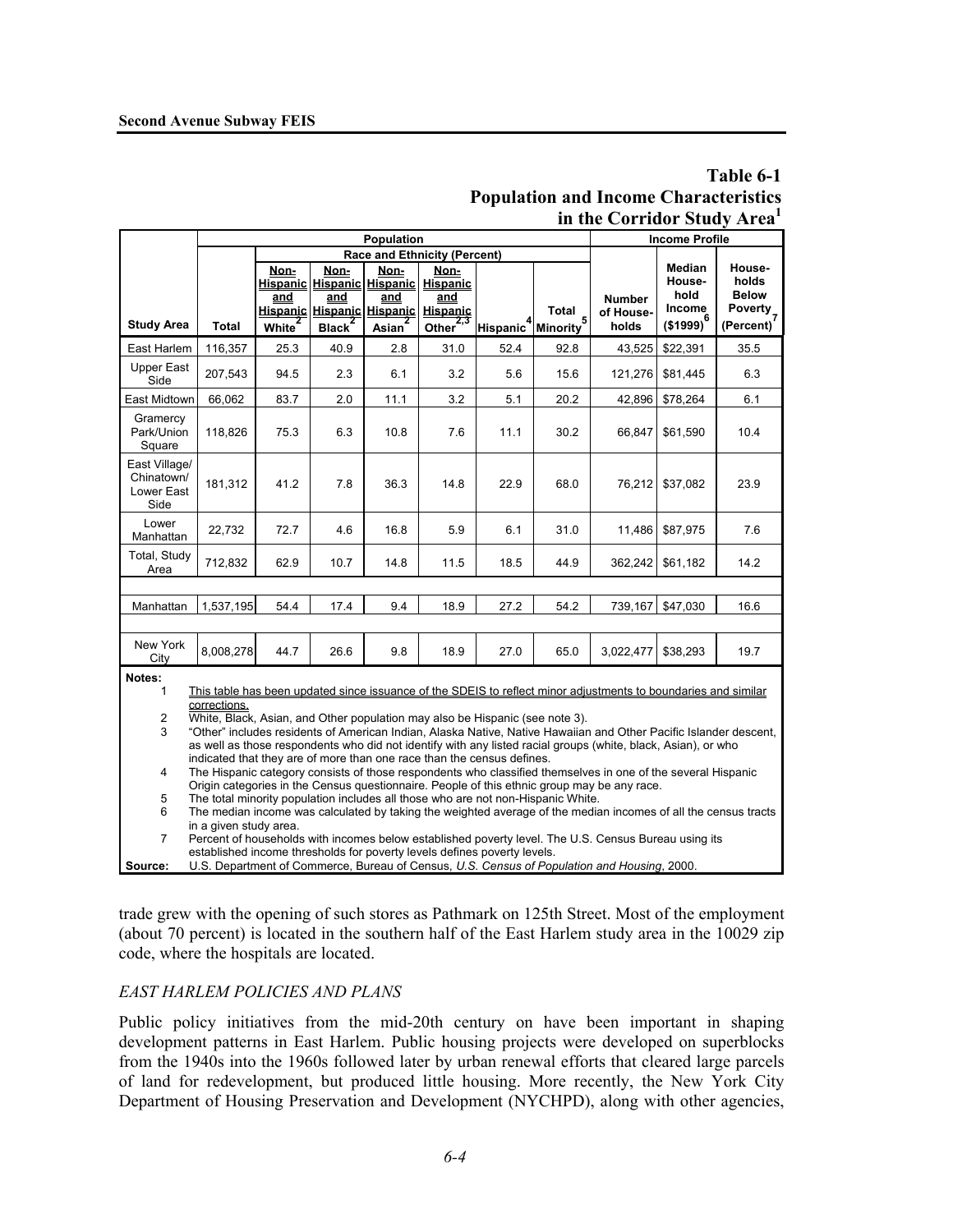such as the U.S. Department of Housing and Urban Development (HUD) and non-profit housing organizations like New York City Partnership, have completed and continue to produce thousands of rehabilitated and new housing units in East Harlem for various low- and moderateincome and special needs populations. In particular, residential development in East Harlem has expanded under such NYCHPD programs as New Homes, Neighborhood Entrepreneurs Program, and Cornerstones.

Recent public initiatives are also focused on increasing the commercial uses in the area, since East Harlem currently has a far less visible retail and commercial presence here than in the rest of Manhattan's East Side. The most ambitious of these efforts was the creation in 1996 of the Upper Manhattan Empowerment Zone (UMEZ), a federal economic development initiative which uses public funds and tax incentives to encourage private investment in a neighborhood and offers new and expanding financial and technical assistance through the Business Resource and Investment Service Center. One of UMEZ's major development initiatives is Harlem USA, a large retail and entertainment complex located on West 125th Street, outside of the East Harlem study area. Within the East Harlem study area, UMEZ works with the East Harlem Chamber of Commerce, Union Settlement Association (one of the largest and oldest settlement houses in New York City), East Harlem Council for Community Improvement/El Faro JHS 45, East Harlem Neighborhood Based Alliance Corporation, Baked in the 'Hood, Local Development Corporation Del Barrio, Julia de Burgos Latino Cultural Center, and the Harbor Conservatory for the Performing Arts. 1

The New York City Economic Development Corporation (NYCEDC) is also active in expanding commercial development, as is the 125th Street Business Improvement District (BID). As described later in the chapter, plans are underway for both a shopping mall and auto center in this area. Additionally, the state and city are also facilitating the development of approximately 475,000 gross square feet of retail space at East River Plaza on the Franklin D. Roosevelt Drive between 116th and 119th Streets. Finally, NYCEDC has development plans for commercial uses with a regional market at four parcels between 128th and 125th Streets between Second and Third Avenues.

In June 2003, a rezoning of 57 blocks between 122nd and 99th Streets east of Lexington Avenue, instituted by the City Planning Commission, was approved by the New York City Council. The rezoning is intended to balance growth and preservation in East Harlem, and to expand the number of small businesses in East Harlem by providing greater flexibility for ground-floor retail use along avenues and major crosstown streets. Other goals of this zoning change are to promote residential development by changing some manufacturing districts to residential districts, and to use "contextual" zoning districts to ensure that future development is consistent with neighborhood character and to preserve the scale of midblocks.

The local community has also sought to achieve a greater mix of uses in East Harlem, as demonstrated by Manhattan Community Board 11's 1996 local "197-a" Plan to guide future growth and development. While not yet adopted by the City, the plan aims to increase housing opportunities for all income groups; strengthen existing retail and business corridors; rehabilitate all vacant residential buildings by 2004; bolster educational and employment opportunities; upgrade cultural resources and recreational space; and improve the quality of life in the area. In 2000, Community Board 11, with CIVITAS, a non-profit organization, developed a plan for the

l

 $<sup>1</sup>$  www.umez.org, April 5, 2002.</sup>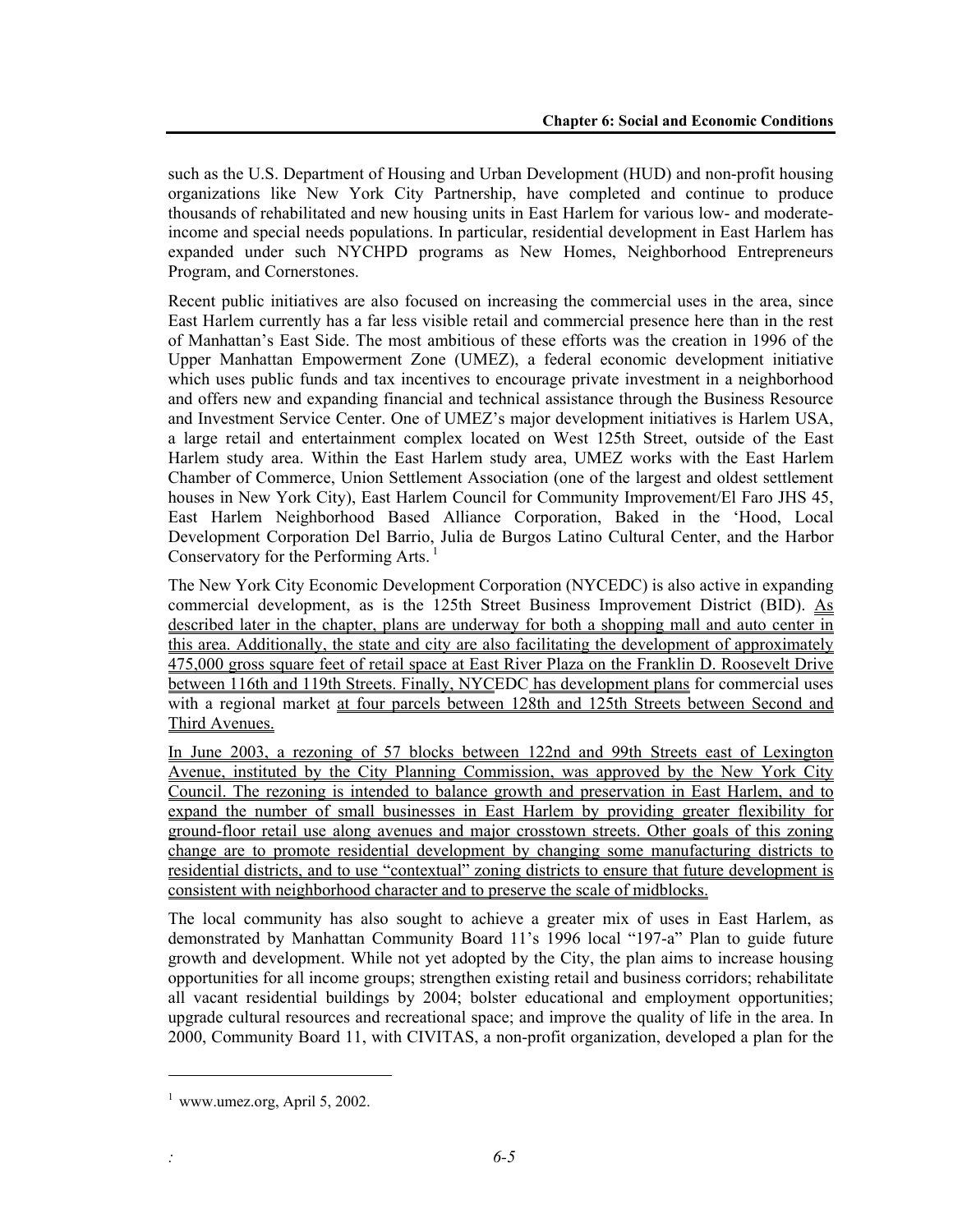area between 125th and 127th Streets, from Second Avenue to the Harlem River. This plan aims to enhance the visual character of the 125th Street corridor east of Second Avenue, provide easy and direct access to the waterfront, and improve pedestrian conditions along 125th Street. The East Harlem waterfront is also subject to the 197-a plan produced by the Manhattan Borough President and adopted by the City that aims to enhance public access to Manhattan's 32-mile shoreline by creating a continuous esplanade, and redeveloping the waterfront for water-related commercial, educational, and transportation uses.

#### **UPPER EAST SIDE**

<u>.</u>

#### *UPPER EAST SIDE NEIGHBORHOOD CHARACTERISTICS*

The Upper East Side is a very densely developed area, including many high-rise apartment buildings, commercial retail establishments, and concentrations of large museums and medical institutions (see Figure 6-4). The area contains approximately 6.7 million square feet of commercial office and retail space.<sup>1</sup> The neighborhood character is predominately residential with an active retail presence along its avenues. High-rise (generally 20- to 35-story) apartment buildings line most of the north-south avenues and the major crosstown streets where the subway stations would be located, while most side streets include brownstone and other smaller buildings of up to six stories. Much of the high-density development occurred after demolition of the Third Avenue el in 1955 and the Second Avenue el in 1942. Some older, low-rise buildings are interspersed among the larger, more recently built avenue apartments. North of 72nd Street, most of the shops are neighborhood-oriented. South of 72nd Street along Madison Avenue is a world-famous high-end shopping corridor. Lexington and Third Avenues offer regional shopping in the areas near Bloomingdale's department store.

The neighborhood is laid out in a regular grid, with most buildings maintaining the streetwall, and broad avenues running north-south and narrow streets running east-west. Though there is overall very little green space in the interior of the neighborhood, a number of newer buildings provide landscaped public plazas or flowerbeds that offer visual relief from the surrounding density. The large parks are located on the edges of the area: Central Park to the west, and Carl Schurz Park and John Jay Park along the East River. Many historic resources are found on the Upper East Side and are discussed in Chapter 9.

As in East Harlem, the majority of vehicular traffic is located on the avenues and on major crosstown streets that provide access to the FDR Drive or the Queensboro Bridge. Pedestrian activity within the area is typically quite busy because of both the high-residential density and the active retail presence along the major thoroughfares. Because of the heavy traffic volumes, noise levels in the project area are generally relatively high and reflect the high traffic volumes along the avenues.

The Upper East Side is home to many of New York City's most famous cultural and medical institutions, with museums concentrated along Fifth and Madison Avenues (Solomon R. Guggenheim Museum, Metropolitan Museum, Whitney Museum), and major health institutions farther east (Lenox Hill Hospital, New York Hospital Cornell Medical Center, Memorial Sloan-Kettering Cancer Center, Hospital for Special Surgery, Beth Israel, and Rockefeller University).

<sup>&</sup>lt;sup>1</sup> New York City Department of Finance, Real Property Assessment Data (RPAD), 2000.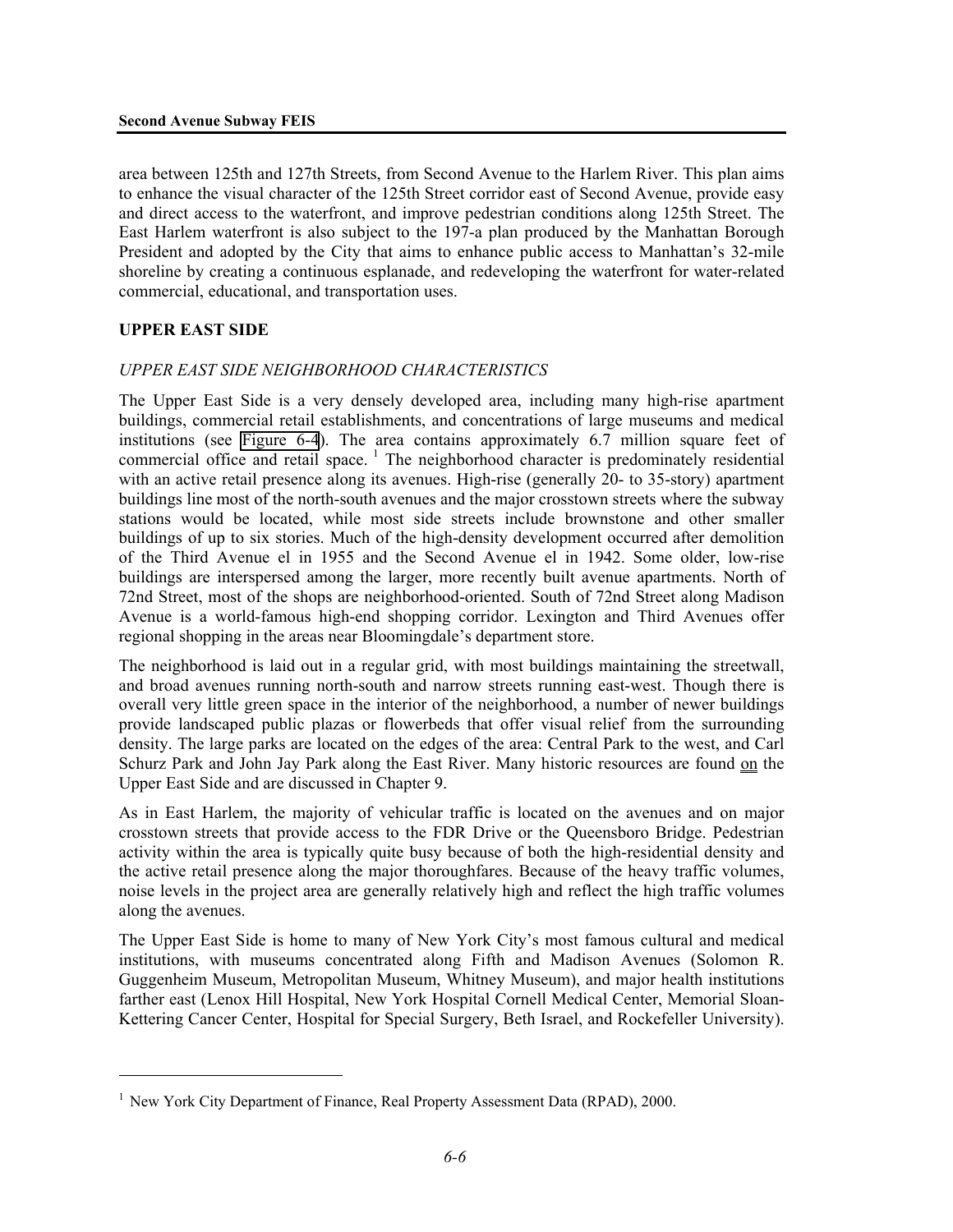Hunter College, which is part of the City University of New York system, is also located on the Upper East Side, as are many prestigious private schools (see Figure 6-5).

## *UPPER EAST SIDE POPULATION AND EMPLOYMENT*

The Upper East Side neighborhood zone contains an estimated 207,500 people. The neighborhood is known as an affluent area, with an estimated 1999 median household income substantially higher than in Manhattan or the city as a whole, and only 6 percent of the area's households living in poverty in 1999 (see Table 6-1, above). Approximately 84 percent of the residents are non-minority.

In the year 2000, there were approximately 118,000 private sector jobs in the Upper East Side. The service sector employs the greatest number of people in this study area; this sector includes major services such as health, education, and engineering and management. Real estate accounts for most of the FIRE sector's employment. Between 1990 and 2000, total private sector employment rose substantially by 26,943 jobs, or about 30 percent. During this period, the distribution of employment generally remained the same.

Most of the employment (about 74 percent) is concentrated in the southern portion of the Upper East Side study area, between 80th and 61st Streets—where the hospitals are—and gradually declines to the north. However, between 1990 and 2000, employment in the northernmost segment of the study area (zip code 10128) more than doubled.

#### *UPPER EAST SIDE POLICIES AND PLANS*

For decades, the Upper East Side has been one of the most densely developed residential areas in New York City. The city's highest-density residential zoning districts are mapped here, particularly along the avenues and major crosstown streets, including those where new stations would be located. In 1985, faced with strong development and zoning districts that permitted midblock tower development, the City Planning Commission instituted contextual zoning to preserve the prevailing row-house character of the midblock areas of the Upper East Side. The City also created contextual districts on the major side streets, 96th, 86th, 79th, and 72nd Streets, and on East End Avenue to maintain the context of the existing building form on these major streets.

Within the Upper East Side study area, the Madison Avenue BID promotes the local economy of Madison Avenue, from 60th Street to 86th Street. In addition to providing traditional BID services, such as sanitation and security, the BID hosts charity events and implements some capital improvements on local streets, including installing lighting, and tree wells.

#### **EAST MIDTOWN**

l

#### *EAST MIDTOWN CHARACTERISTICS*

The East Midtown neighborhood zone (area east of Fifth Avenue from 60th Street to 21st Street) comprises sections of several distinct neighborhoods, including a portion of the larger Midtown

<sup>&</sup>lt;sup>1</sup> Telephone interview with Matthew Bauer, Director of the Madison Avenue Business Improvement District, April 10, 2002.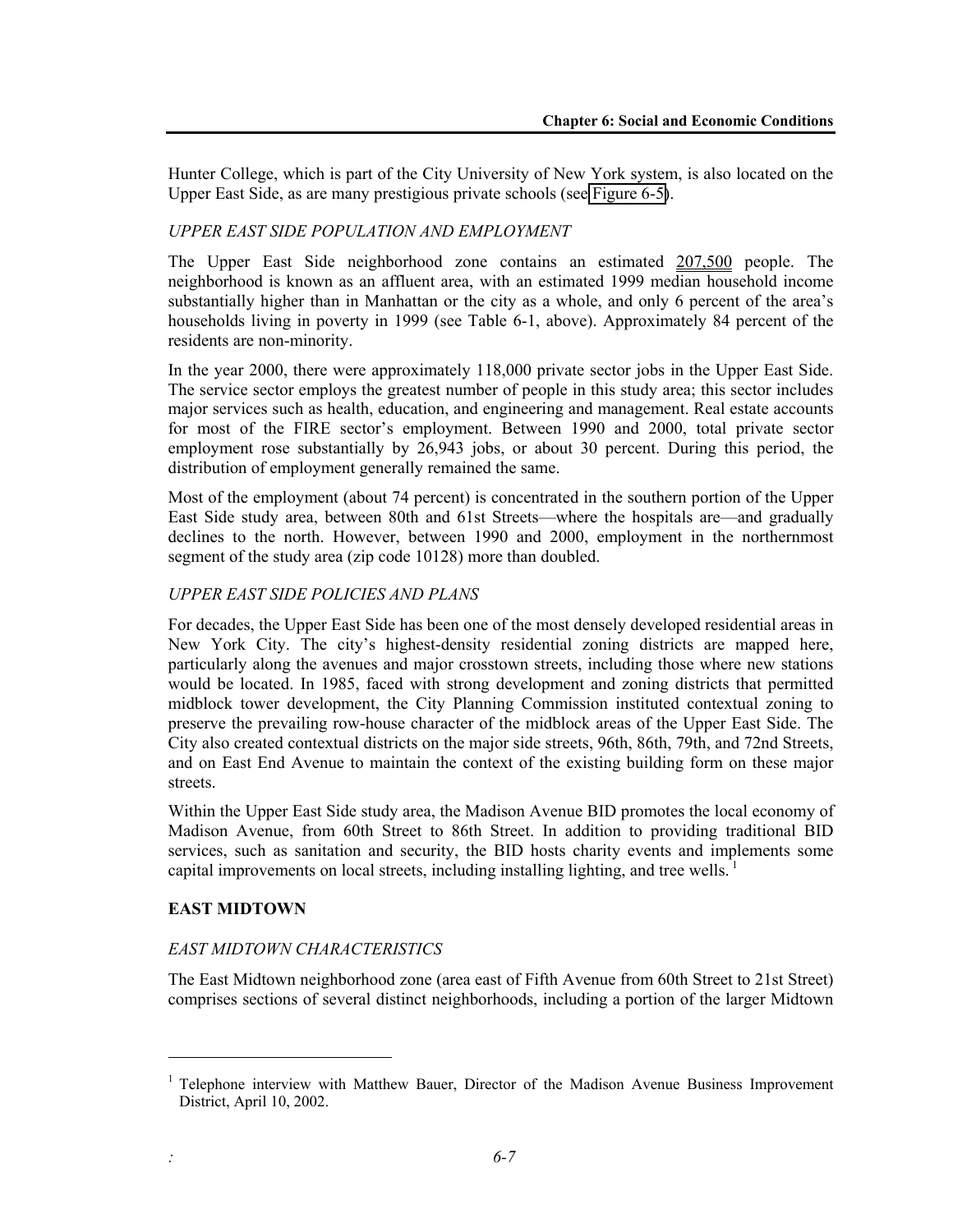CBD (the largest in the United States) and the United Nations, as well as three mostly residential neighborhoods—Tudor City, Murray Hill, and Kips Bay.

As shown in Figure 6-6, the East Midtown portion of Manhattan's Midtown CBD generally encompasses the office uses that extend between 57th and 39th Streets from Fifth Avenue to the block between Second and Third Avenues and contains a total of 114 million square feet of commercial office and retail space.<sup>1</sup> This dense commercial core consists of high-rise (over 20story) office buildings along Third, Lexington, Park, Madison, and Fifth Avenues as well as many of the side streets in between. On some blocks, residential uses are situated among the commercial buildings. Distinctive structures that locate this CBD on the skyline are the Chrysler building, Citigroup Center, and the GE building just west of Fifth Avenue in Rockefeller Center. The major crosstown street through East Midtown is 42nd Street, which is lined with office towers with local retail and retail drawing shoppers from a larger area at the street level. As with much of the CBD, 42nd Street has extremely heavy vehicular and pedestrian traffic, and high noise levels are typical along its length.

At the center of this densely developed area is Grand Central Terminal, a major transportation hub that serves numerous subway lines and the Metro-North Railroad. It will also serve as a Long Island Rail Road terminal once the East Side Access Project is constructed. Several famous New York City hotels are clustered near Grand Central Terminal. To the north, between Third and First Avenues in the high 50s is the City's design center. Several buildings and many storefronts are devoted to wholesale and retail furnishings, fabrics, decorative arts, and antiques. The eastern half of Manhattan's famous Fifth Avenue shopping district, which includes Saks Fifth Avenue and Rockefeller Center, as well as St. Patrick's Cathedral, are also in the East Midtown area.

The section of East Midtown located generally east of Second Avenue is strongly residential. Second and First Avenues are lined with numerous high-rise apartment buildings, while brownstones and tenement buildings are located mainly on the side streets. As in the Upper East Side, many of these high-rise buildings were constructed after the removal of the Second and Third Avenue els and in anticipation of a Second Avenue Subway. The northern part of this area includes the residential neighborhoods of Beekman Place and Sutton Place, while at the southern end of East Midtown are the Murray Hill and Kips Bay areas. Although this area has a variety of residential buildings, including modern residential towers along First, Second, and Third Avenues and 34th Street, Murray Hill is still known for its stately brownstones and generally quiet, tree-lined streets as well. As on the Upper East Side, small-scale, neighborhood-oriented retail uses line these avenues, occupying the ground floors of most residential buildings in the eastern portion of East Midtown.

Tudor City, in the east-central portion of the East Midtown neighborhood, is a distinct residential community comprising 12 buildings (ranging in height from 10 to 32 stories) built in the 1920s. Primary access to all buildings is from "interior" streets—41st Street, Tudor Place, and 43rd Street—rather than from the more heavily traveled First Avenue or 42nd Street. This gives the Tudor City community a quiet and tranquil character even though it is located in the midst of bustling Midtown Manhattan. East of Tudor City is the United Nations complex. As an international zone, the 18-acre United Nations campus of four buildings and open spaces is largely physically isolated from its surroundings. Nonetheless, it is a major visual resource, and

<u>.</u>

<sup>&</sup>lt;sup>1</sup> New York City Department of Finance, Real Property Assessment Data (RPAD), 2000.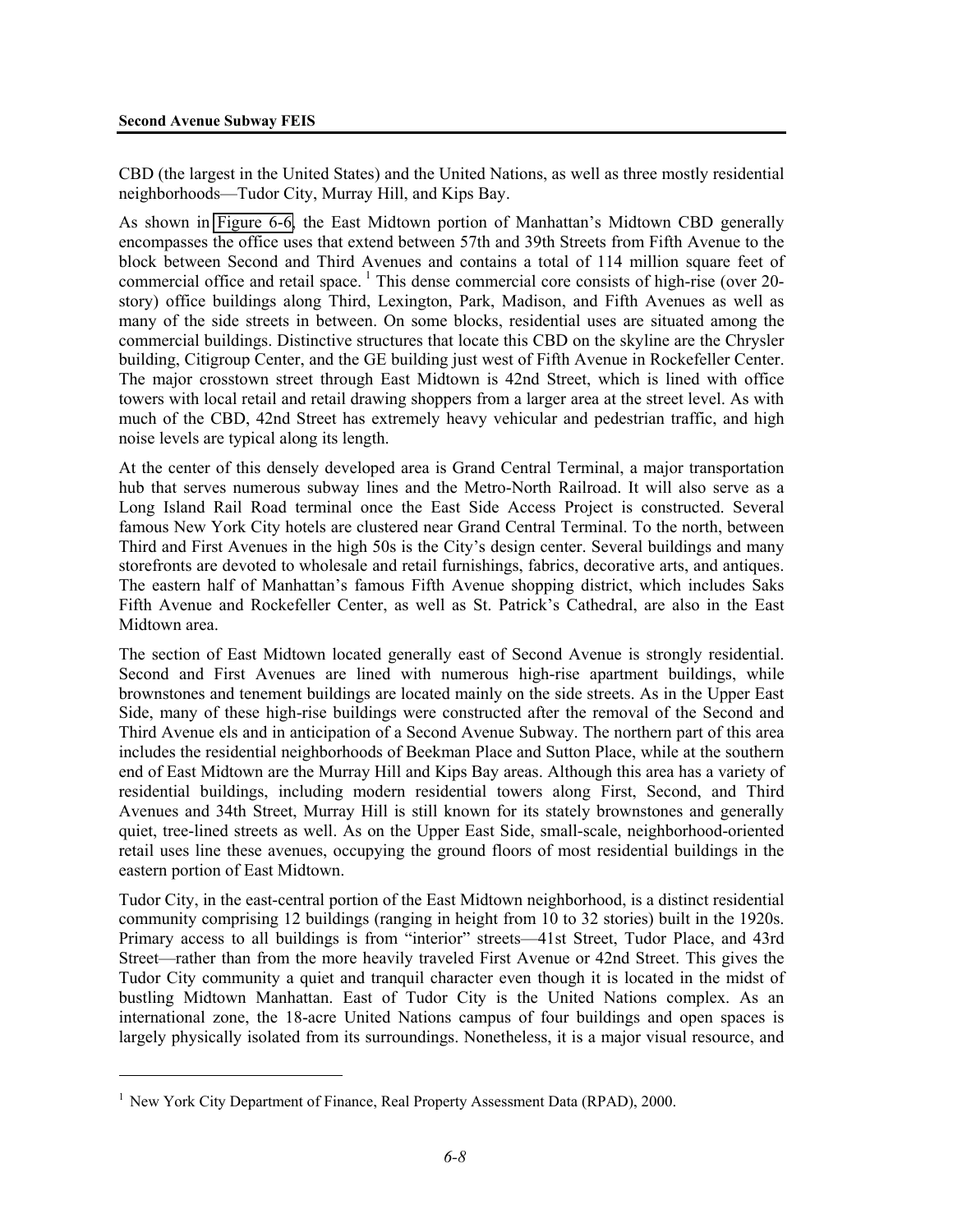its presence influences surrounding neighborhoods, as many countries have chosen to locate consulates and other diplomatic offices in the mixed office, residential, and institutional neighborhood nearby.

This neighborhood contains the approaches and entrance ramps to two major East River crossings: the Queensboro Bridge at 59th Street and the Queens-Midtown Tunnel at 36th Street. Overall, the neighborhood has moderately heavy to very heavy vehicular traffic. Traffic is particularly heavy at the river crossing entrances and exits. The heavy traffic contributes to high noise levels in the area. Noise levels, primarily from vehicular traffic, tend to be much higher around the Midtown Tunnel than in other sections of the neighborhood.

Given that much of the East Midtown neighborhood zone is largely commercial, there are fewer resident-oriented community facilities here than in mostly residential neighborhoods like East Harlem and the Upper East Side, as shown on Figure 6-7.

#### *EAST MIDTOWN POPULATION AND EMPLOYMENT*

Like the Upper East Side, the East Midtown neighborhood's 66,000 residents are generally affluent (see Table 6-1). A smaller percentage (10 percent) of the households in the East Midtown neighborhood zone were living below the poverty threshold than in the borough or city as a whole. Similarly, the estimated 1999 median household income for this area was much higher than the boroughwide or citywide median household incomes (see Table 6-1). Approximately 80 percent of the population was non-minority.

The East Midtown study area contained almost 500,000 jobs in 2000, an increase of about 35,000 jobs from 1990. These jobs (about 65 percent) are primarily located in the northern part of the study area in zip codes 10017 and 10022, where certain zip codes representing individual buildings are also located. Employment gradually decreases to the south in zip codes 10016 and 10010. The financial, insurance, and real estate (FIRE) and service sectors account for most of the area's private sector employment. Within the service sector, business, engineering and management, and legal service jobs make up a large portion of the employment. The area's health care jobs are primarily located in zip code 10016, where there are many hospitals and research facilities. Manufacturing jobs are primarily associated with the printing and publishing industry, which also has an established presence in East Midtown. The United Nations, one of East Midtown's major employers, is estimated to employ about 4,600 workers, although as international, public-sector jobs, their numbers are not included in the study area total.

#### *EAST MIDTOWN POLICIES AND PLANS*

Public land use policy in East Midtown is defined primarily by the area's underlying zoning, which signals clear distinctions within the framework of dense urban development. In the past 20 years the City has remapped large portions of First and Second Avenues north of 34th Street from medium-density manufacturing and from CBD-type commercial districts to high density residential use with neighborhood retail and high-density (non-CBD) commercial use. North of 39th Street from Third Avenue west, zoning districts support CBD uses, and largely are those of the highest commercial densities. Zoning for the Murray Hill area south of Grand Central reflects City policy to maintain this urban residential district and its low-rise midblocks. South of 34th Street and east of Park Avenue, zoning is for more moderate densities, reflecting a policy to maintain the medium density urban character of the area.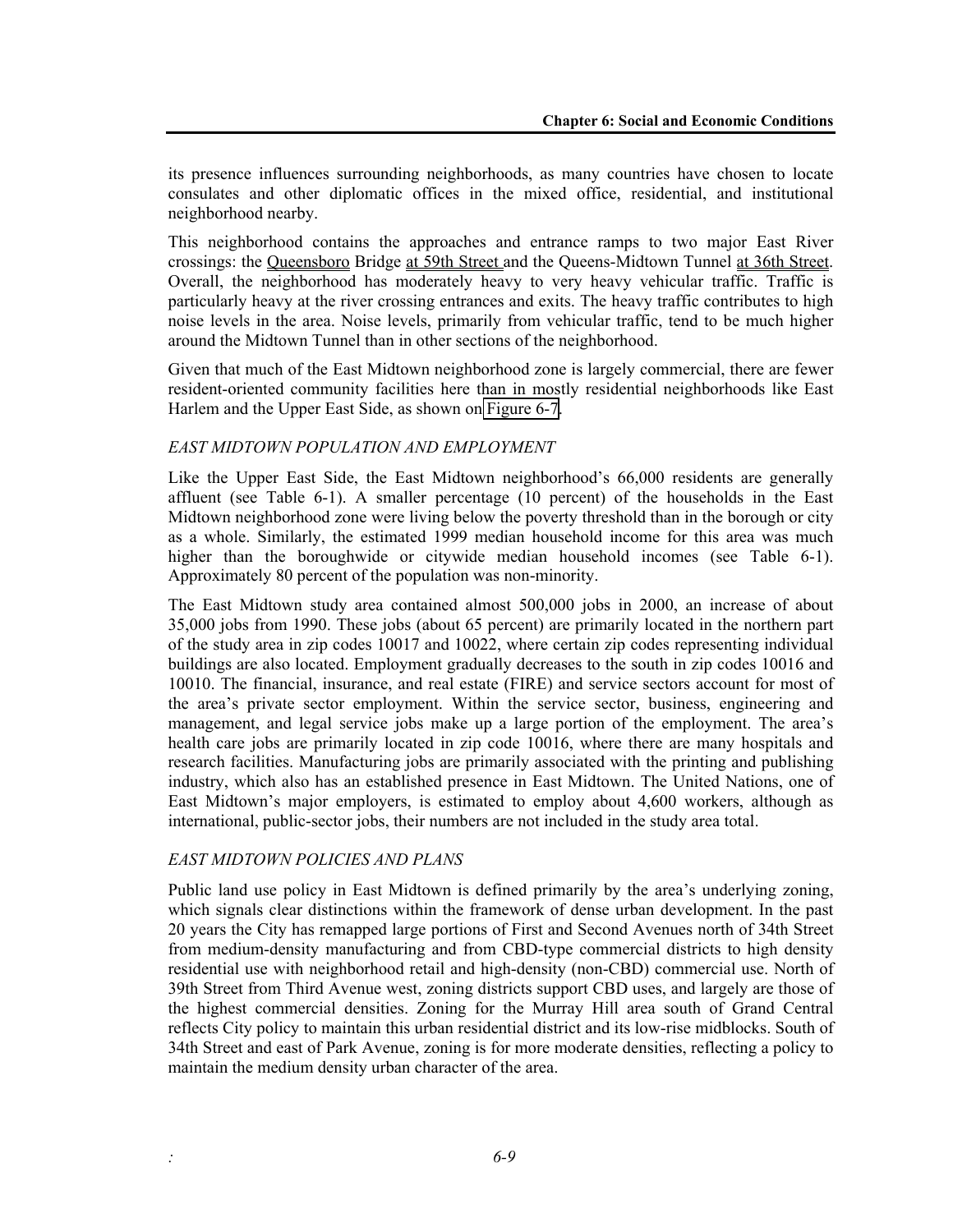Several special purpose districts also promote area-specific land use policies. The East Midtown zone contains all or part of three special use districts and one distinct subdistrict, mapped by the City to promote specific development and urban design objectives oriented to the character and planning goals of the area: the Special United Nations Development District, the Special Midtown District, and the Special Transit Land Use District. (See Appendix E for details.)

In the East Midtown study area, there are two principal organizations that promote economic activity: the Grand Central BID (Grand Central Partnership) and the East Mid-Manhattan BID. Founded in 1988, the Grand Central BID encompasses 76 million square feet of commercial space in a 68-block area whose borders reach from 54th Street to 35th Street and from Second Avenue to Fifth Avenue. Through the Grand Central Partnership, the Grand Central BID operates a privately managed sanitation, maintenance, and security operation, as well as a social services component providing outreach services, and has designed and installed street furniture, new streetlights and traffic signals, and a variety of other street amenities. The Partnership works directly with district retailers to develop incentive programs to promote local and national neighborhood retailers. The East Mid-Manhattan BID established in 2001 covers the area between 63rd and 49th Streets from Madison to Second Avenues. The district was formed to promote a clean, safe, and attractive commercial environment for 397 property owners and 545 merchants. $<sup>1</sup>$ </sup>

# **GRAMERCY PARK/UNION SQUARE**

### *GRAMERCY PARK/UNION SQUARE CHARACTERISTICS*

South of East Midtown are the Gramercy Park and Union Square neighborhoods, encompassing the area between 34th and 10th Streets, from Fifth Avenue to the East River. This part of Manhattan is predominantly residential and notable for such large developments as Stuyvesant Town (with 8,755 units) and Peter Cooper Village (see Figure 6-8). The study area's northeastern portion is within the Kips Bay neighborhood, which comprises a mix of highdensity residential development and institutional uses. Many modern high-rise residential towers are here, particularly between Second and Third Avenues. Some of this development disrupts Manhattan's traditional rectangular street grid pattern, such as Kips Bay Plaza.

From Park Avenue westward for the length of the study area is the Midtown South/Flatiron business district. The buildings here date from the first decades of the 20th century; they are not as tall as the prevailing East Midtown buildings, and since many were built originally for manufacturing use, their form, primarily masonry with larger windows and bays, is different as well. The Flatiron, New York Life, and Metropolitan Life buildings, all facing Madison Square Park, are visual landmarks for the Midtown South/Flatiron district.

In the center of this study area is the Gramercy Park neighborhood, a quiet enclave that surrounds a full-block-square park for the use of its residents. Buildings here are brownstones, several 19th century mansions, and older apartment buildings. Also located in this study area is Union Square, one of Manhattan's principal shopping districts, housed primarily in 19th and early 20th century buildings surrounding the three-block Union Square Park, with its busy farmers' market. More recent buildings can be found at the southern end of Union Square, one of

<u>.</u>

 $1$  www.nyc.gov/html/om/html/2001b/pr281-01.html, April 5, 2002.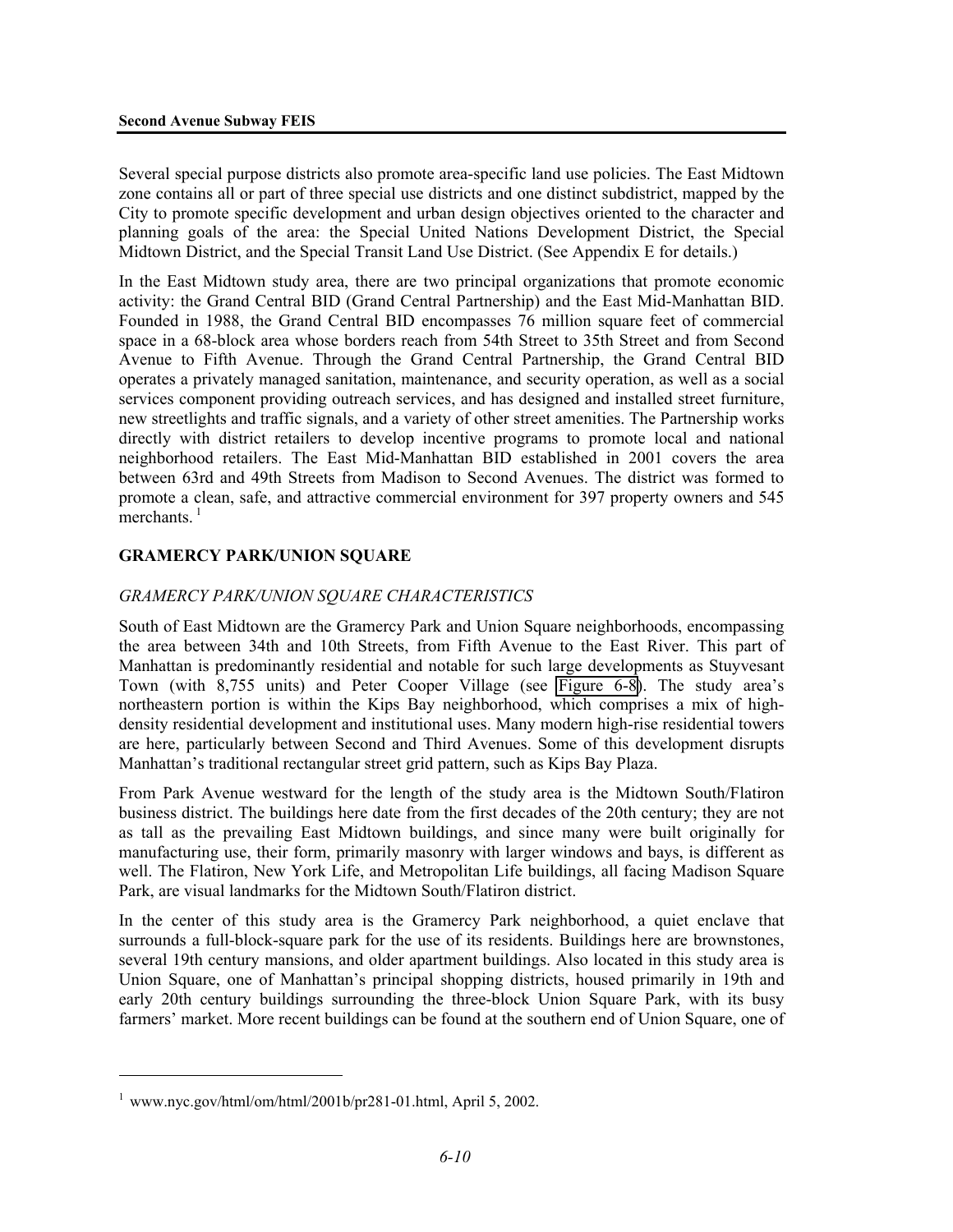which presents a sculptured façade to the park. The distinctive Con Edison tower marks the southerly portion of the neighborhood in the skyline.

Throughout the area there are clusters of medical institutions, including NYU Medical Center/Tisch Hospital, Bellevue Hospital, Veterans Hospital, Cabrini Medical Center, the Hospital for Joint Diseases Orthopedic Institute (Mount Sinai NYU Health), the New York Eye and Ear Infirmary, and Beth Israel Medical Center. The Gramercy Park/Union Square area also includes some of Manhattan's notable public parks, including Union Square, Stuyvesant Square, and Madison Square Parks (see Figure 6-9).

#### *GRAMERCY PARK/UNION SQUARE POPULATION AND EMPLOYMENT*

The Gramercy Park/Union Square neighborhood zone is home to 118,800 residents, based on the 2000 Census. As shown in Table 6-1, the 1999 median household income was higher than the borough's or city's, and a smaller proportion of the households in this neighborhood zone were living below the poverty line. Some 71 percent the residents of this area are non-minority.

Approximately 80,000 jobs are located in the Gramercy Park/Union Square/East Village study area. Between 1990 and 2000, private sector employment grew by 161 jobs, or 0.2 percent.

#### *GRAMERCY PARK/UNION SQUARE PUBLIC POLICIES AND PLANS*

Rezonings over the past 20 years in the Gramercy Park area indicate that the City intends to maintain the moderate density of the area south of 34th Street. Changes here, with rare exceptions, have not introduced any high-density residential zones. Modifications have primarily consisted of mapping contextual zones of the same or equivalent density as the former noncontextual zones, but have also included reducing the permissible density ("downzoning") in midblocks to prohibit towers. Other zoning actions have reduced the permissible density of commercial and community facility uses in the Gramercy Park area.

In contrast, zoning changes in the Union Square area have generally permitted more commercial uses and higher-density residential development. The Special Union Square District, enacted in the 1980s to promote a mixed-use area around Union Square, has led to substantial rehabilitation and development. The large mixed-use Zeckendorf Towers, built in 1987, is one example. East of the special district, many developments were publicly subsidized, concentrating on residential development. More recently, the area east of Third Avenue on 14th Street was rezoned with a mix of commercial districts designed to strengthen 14th Street's retail character and provide new opportunities for residential development.

In 1997, Community Board 6 created a 197-a plan for its waterfront; the City Council subsequently adopted the plan. Stuyvesant Cove Park, a waterfront park between 23rd and 18th Streets, opened in 2002.

In the Union Square portion of the study area, the 14th Street-Union Square BID and Local Development Corporation (LDC) strive to improve economic conditions in the Union Square neighborhood. The BID operates on 14th Street from First Avenue to Sixth Avenue and within the area surrounding Union Square Park. The BID provides supplemental sanitation, graffiti removal, public safety, and promotional services to improve the neighborhood's quality of life and foster the best possible conditions for local businesses and residents. The BID and LDC also provide assistance for private businesses, property owners, and developers in their interaction with state and local government agencies.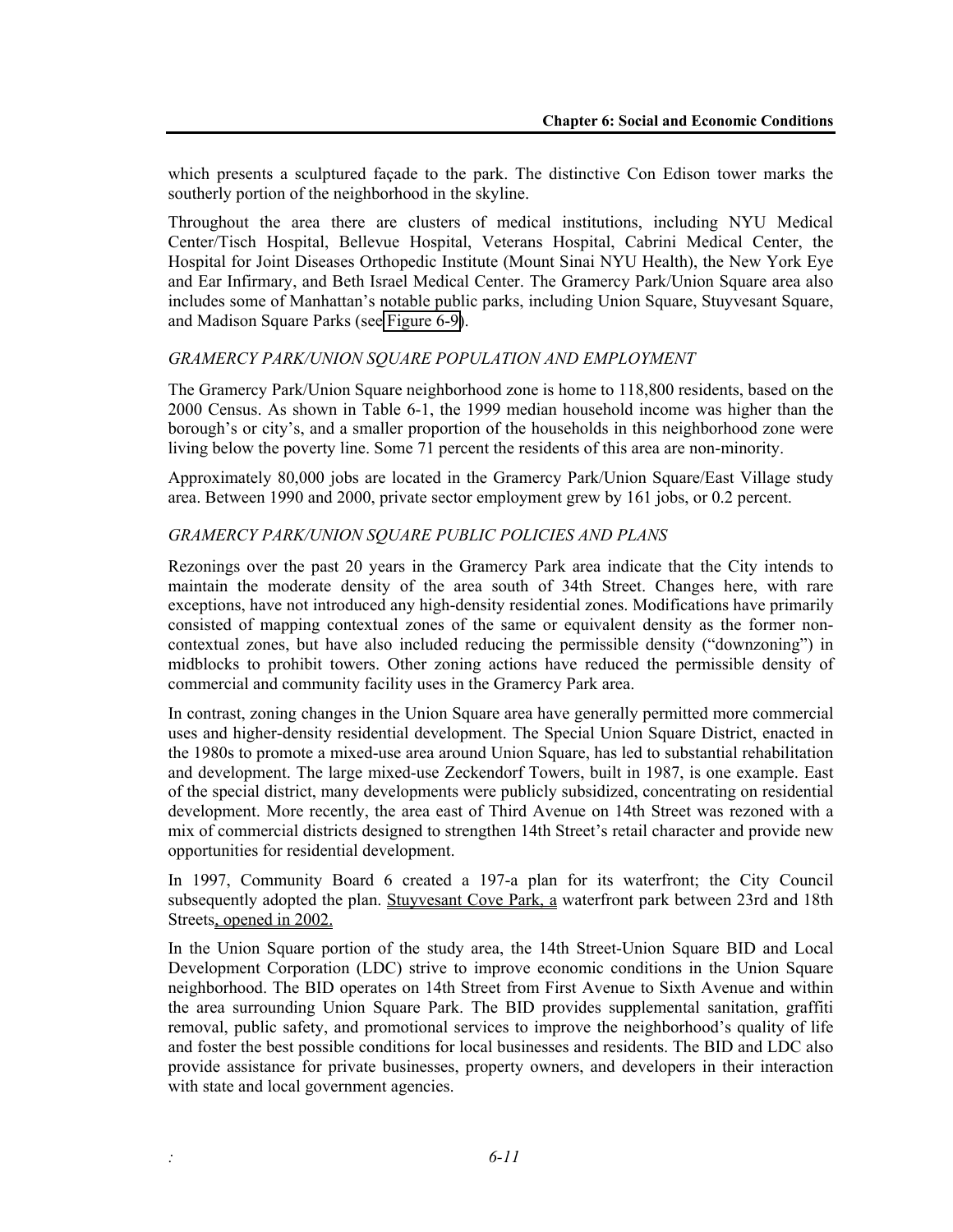#### **EAST VILLAGE/LOWER EAST SIDE/CHINATOWN**

#### *EAST VILLAGE/LOWER EAST SIDE/CHINATOWN CHARACTERISTICS*

This neighborhood zone, which is generally south of 10th Street, east of Lafayette Street, and north of the Brooklyn Bridge, comprises several distinct neighborhoods: the East Village, the Lower East Side, the Bowery, Little Italy, and Chinatown. Located north of Houston Street, the East Village, once an immigrant neighborhood, remains predominantly residential, with a mix of low-density residential buildings with ground-floor retail (see Figure 6-10). The area has changed rapidly since the 1980s, as market-rate residential buildings have been added to the existing low-rise neighborhood. A mix of retail shops, bars, and restaurants has opened on the ground floors of First and Second Avenues as well as the avenues eastward, resulting in a vibrant night life. The area around Astor Place/Lafayette Street is the center of The Cooper Union's campus, and dormitories for NYU are also concentrated in the vicinity. Houston Street, a major east-west corridor, marks the border between the East Village and the Lower East Side and Bowery neighborhoods to the south.

South of Houston Street, the 7.9-acre Sara Delano Roosevelt Park, which runs between Chrystie and Forsyth Streets from Houston to Canal Street, is a prominent feature of the neighborhood. This park contains handball and basketball courts, playgrounds, soccer fields, gardens, sitting areas, and a seniors' center. The rows of mature trees that line the park's edges are an important element in the park and surrounding neighborhood's character.

The area between Houston and Delancey Streets west of Sara D. Roosevelt Park along the Bowery was once a center for entertainment and lodging. This area is still occupied by many low-rise 19th century walkup buildings, which now house ground-floor retail and commercial uses, with commercial and residential uses above. The Bowery is the commercial center for the city's restaurant equipment industry as well as a district with a concentration of lighting stores. These businesses attract a regional clientele. Other stores along the Bowery are part of the larger Chinatown neighborhood, described below.

The Lower East Side is located east of the Bowery. This historically dense immigrant neighborhood still features stores selling ethnic food specialties. The traditional Lower East Side neighborhood is centered on Delancey and Allen Streets. Orchard Street is this area's main retail street, still lined with ground-floor stores popular as a tourist destination. In the central blocks of this neighborhood are small residential structures, institutional uses supporting those residences (predominantly schools and churches), small businesses, and many vacant lots.

Around and south of Canal Street is Chinatown, an ethnic neighborhood that is densely populated with residential and commercial uses. Ground-floor retail stores are common on most streets. Amid the low-rise residential and commercial buildings are light industrial uses, such as parking lots and gas stations. Chinatown is also a popular tourist destination, and pedestrian traffic on the area's narrow streets is heavy. Canal Street, a major two-way crosstown street, is a main commercial street in Chinatown. In the neighborhood around Mulberry Street is a vestige of the once larger Italian immigrant neighborhood. South and east are several dense residential complexes and associated institutional uses. The historic Brooklyn Bridge marks the southern end of the neighborhood zone. Overall, the area contains numerous community facilities as shown on Figure 6-11.

The street pattern throughout the Lower East Side and Chinatown differs greatly from that north of Houston Street. Small streets typically intersect avenues at angles, and large superblocks and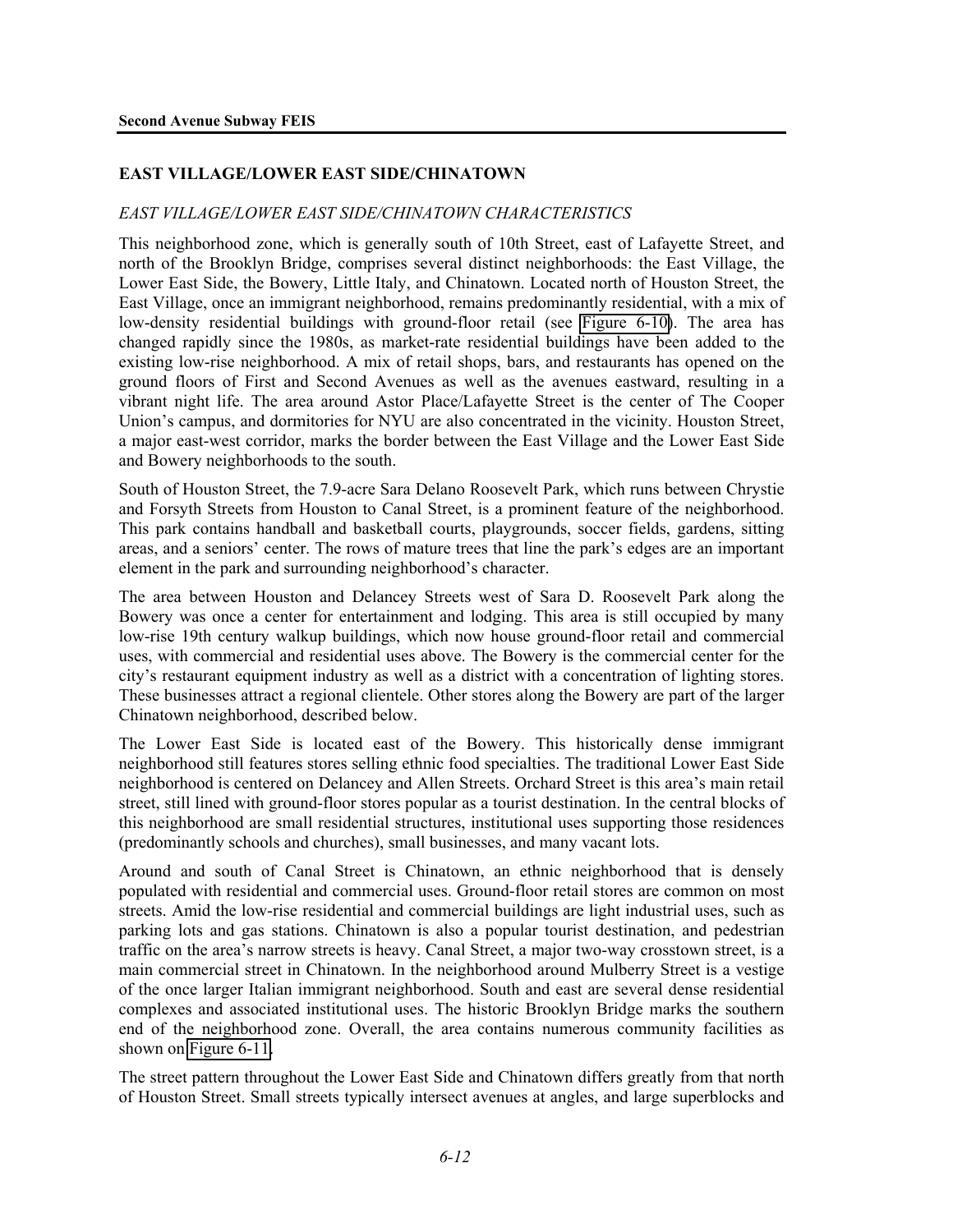approaches to the Manhattan and Brooklyn Bridges also disrupt the street grid, which all combine to cause high traffic congestion. The area also has considerable pedestrian traffic.

#### *EAST VILLAGE/LOWER EAST SIDE/CHINATOWN POPULATION AND EMPLOYMENT*

The East Village/Lower East Side/Chinatown neighborhood zone contains 181,300 residents, and it can be characterized as both a minority and a low-income community. As shown in Table 6-1, approximately 68 percent of the residents are minority population. A large number of residents in this neighborhood (36 percent) are Asian, and 23 percent are Hispanic. Approximately 24 percent of the households reported in the 2000 Census were living in poverty. The estimated 1999 median household income for this neighborhood was also below the borough's or city's (see Table 6-1).

The East Village/Lower East Side/Chinatown study area contained a total of 14,611 private sector jobs in 2000.<sup>1</sup> The three dominant sectors are manufacturing, services, and retail trade. Unlike other study areas in the Second Avenue Subway corridor, this study area lost employment during the 1990s. The East Village/Lower East Side/Chinatown study area has been associated with the garment manufacturing industry for 150 years, first with European and then Chinese immigrants providing labor. However, following a more recent citywide trend, garment industry jobs and manufacturing jobs in general are gradually being replaced by service sector jobs. This trend is particularly noticeable in the East Village/Lower East Side/Chinatown study area because manufacturing has traditionally made up a large proportion of the area's employment base, in contrast to other study areas. Garment industry jobs, like the entire manufacturing sector, have also been relocated overseas in recent years.

The local economy of the East Village/Lower East Side/Chinatown study area is also known for its wholesale trade businesses, which accounted for approximately 1,100 jobs in 2000. The Bowery, in particular, contains a cluster of wholesale businesses that sell restaurant equipment and lighting fixtures. Stores selling imported Chinese furniture, gifts, and specialty foods are also common in the study area.

#### *EAST VILLAGE/LOWER EAST SIDE/CHINATOWN PUBLIC POLICIES AND PLANS*

1

Public policy has supported the expansion of residential uses in all three neighborhoods. In 1970, the Cooper Square Urban Renewal Area (URA) was created to facilitate development of new and rehabilitated housing. The URA includes some land between 5th and Stanton Streets and Second Avenue/Chrystie Street and the Bowery. Several vacant sites in this area have recently been awarded to developers for a combination of market-rate and low-income housing, as well as commercial and community facility space (this is discussed in more detail below under "Future Conditions Common to All Alternatives"). In June 2000, the Cooper Square Community Development Committee drafted a 197-a plan with the goal of providing affordable housing and

<sup>&</sup>lt;sup>1</sup> Since the employment data prepared by the New York State Department of Labor (NYSDOL) summarized in this chapter do not include jobs associated with the public and non-profit sectors, small businesses (with four employees or fewer), home employment, part-time and seasonal employment, or employment that is "off the books" (i.e., jobs that are not reported to the state), in the East Village/Lower East Side/Chinatown study area, actual employment is likely much higher than the roughly 15,000 jobs reported by NYSDOL. However, the actual number could not be identified given available data.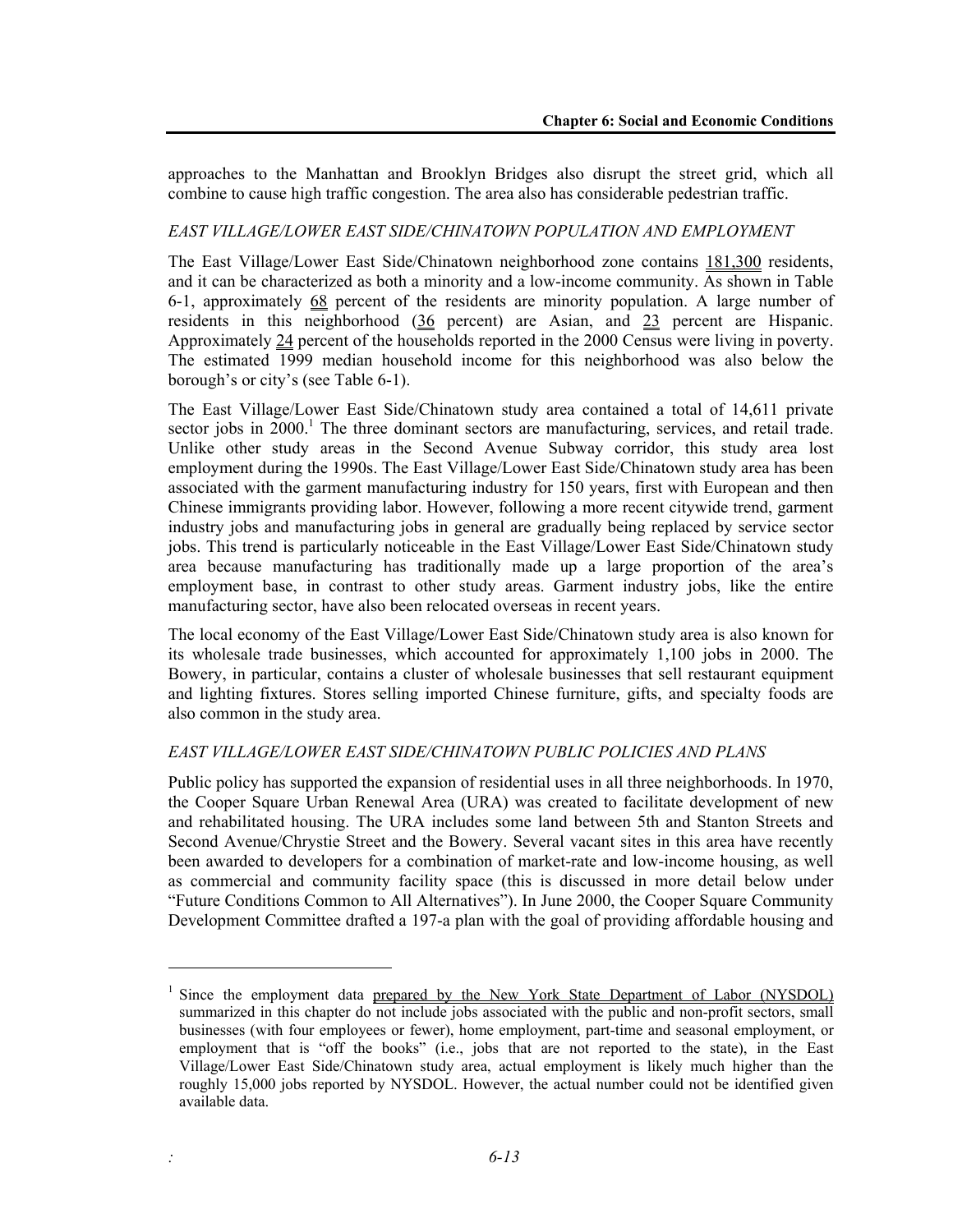recreational and community facilities in new developments while maintaining the neighborhood's distinct characteristics.

New housing is also a prominent trend on the Lower East Side, with a strong public component. NYCHPD is active in operating housing programs that emphasize owner occupancy and infill policies. Another URA project at the Seward Park Extension includes five parcels of land south of Delancey Street near the Williamsburg Bridge that are currently being offered by the City for residential, retail, and entertainment development. A Request for Proposals was issued in 2000 for development of those parcels. Most zoning policies and programs support the expansion of housing.

Economic initiatives in the area come from two BIDs: the Village Alliance and the Lower East Side BID. The Village Alliance operates within a 12-block area along the 8th Street corridor, from St. Marks Place and Second Avenue on the east to Sixth Avenue on the west, and represents many small, owner-operated shops that outnumber the more regional and national chain-store operations and offers services similar to other BIDs. The Lower East Side BID is dedicated to revitalizing the Orchard Street Shopping District while preserving its unique and diverse character. The BID offers walking tours, shopping directories, dining discounts, and free parking. One of the BID's highlights is a pedestrian mall on Orchard Street.

#### **LOWER MANHATTAN**

<u>.</u>

#### *LOWER MANHATTAN CHARACTERISTICS*

The Lower Manhattan neighborhood zone, which is the area south of Murray Street and the Brooklyn Bridge, encompasses the southern edge of Chinatown and the Lower East Side, as well as a large portion of the Financial District (see Figure 6-12). The Financial District, like Midtown, is one of the nation's principal CBDs. Together, Lower Manhattan and Midtown make New York City a business and financial capital. In 2000, "greater" Lower Manhattan (south of Canal and Catherine Streets) contained approximately 118 million square feet of commercial office and retail space. $<sup>1</sup>$ </sup>

Visually, two distinct areas define the neighborhood zone. One is an uneven terrain with narrow, winding streets that reflect the original colonial street configuration and are typically lined with low-rise, mid- to late-19th century buildings and turn-of-the-century and Art Deco skyscrapers. The other area is composed of primarily tall, bulky, modern, brick and metal-and-glass skyscrapers.

In addition to the office towers for which Lower Manhattan is known, the area is also home to a growing number of residential buildings, including those in converted former office buildings and those at the 92-acre Battery Park City, on the west side of Lower Manhattan. Battery Park City includes a large office component as well as apartment buildings, a high school, a marina, and a waterfront park. New York City's Civic Center, a hub of governmental offices and state and federal courthouses centered on City Hall Park, is located at the base of the Brooklyn Bridge. The area also contains several parks and plazas, including the Chase Manhattan Plaza, Vietnam Veterans Plaza, Bowling Green, Peter Minuit Plaza, and the 23-acre Battery Park.

<sup>&</sup>lt;sup>1</sup> New York City Department of Finance, Real Property Assessment Data (RPAD), 2000. The total area of office space has been reduced to approximately 98 million square feet, primarily as a result of the destruction of the World Trade Center on September 11, 2001.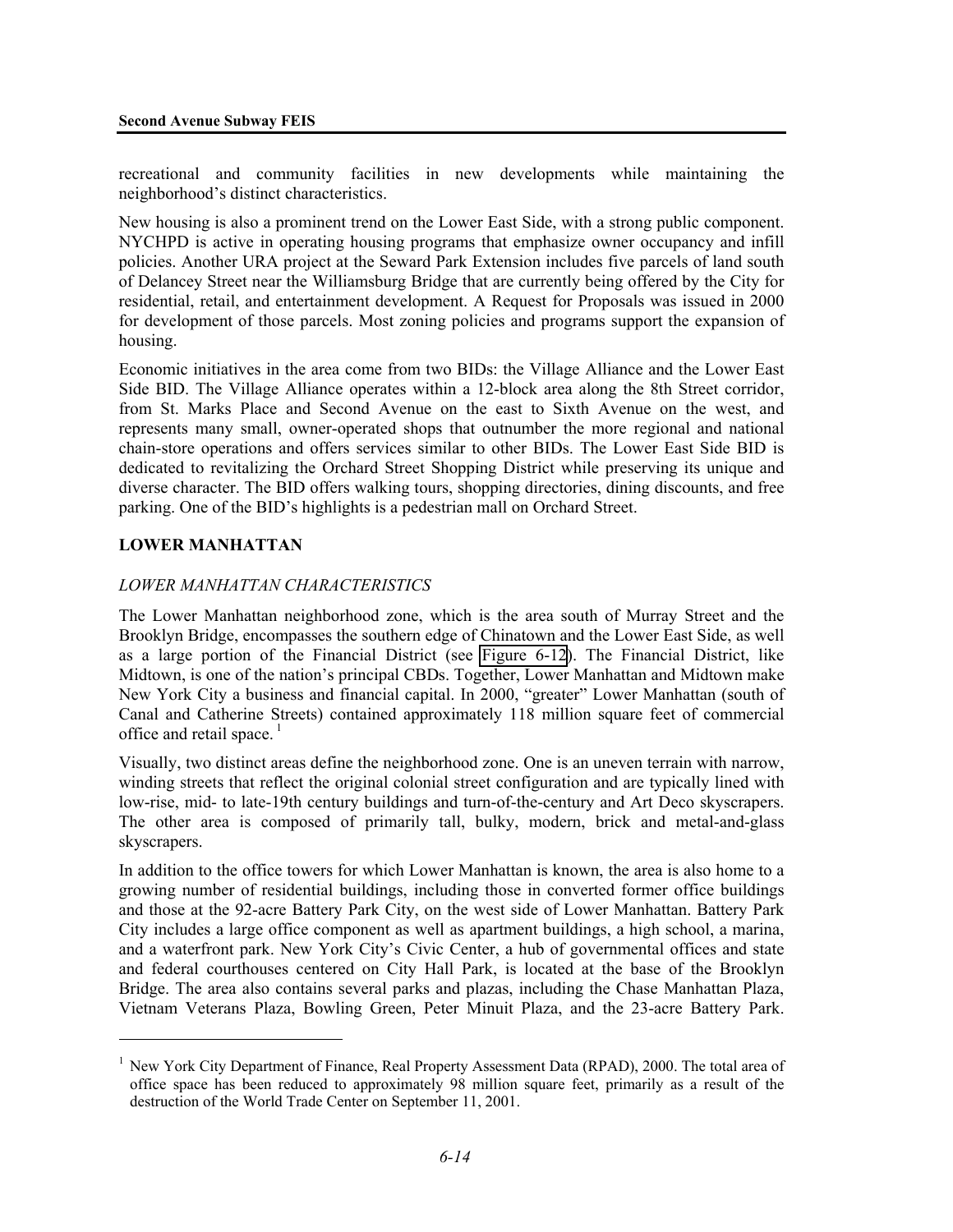Among the prominent institutional uses in the area are the National Museum of the American Indian, Federal Hall, Trinity Church, and St. Paul's Chapel (see Figure 6-13).

The South Street Seaport is a historic market area that includes a retail enclave centered on Fulton and South Streets. The retail area has many shops and restaurants; the South Street Seaport Museum also occupies several buildings in this area. A cobblestone street leads to the shopping thoroughfare and river piers and is accessible only by foot.

Traffic conditions are often congested due to the narrow streets and irregular street layout. Several streets are closed to vehicular traffic, allowing only pedestrians. Generally, pedestrian volumes are extremely heavy on weekdays because of the area's worker population, and lighter on weekends. The high traffic volumes create relatively high noise levels in the study area.

#### *LOWER MANHATTAN POPULATION AND EMPLOYMENT*

1

Lower Manhattan's small but growing residential population<sup>1</sup> (which increased  $64$  percent between 1990 and 2000) is not a minority or low-income population and its income characteristics are higher than the borough's or city's. As shown in Table  $6-1$ , approximately  $31$ percent of the 22,700 residents in this neighborhood are minority population. In 1999, the estimated median household income for the Lower Manhattan neighborhood zone was higher than the borough's or city's.

The Lower Manhattan study area contained approximately 322,000 jobs in 2000; of this amount, approximately  $263,600$  were employed in the private sector<sup>2</sup>. New York City's civic center located in Lower Manhattan—employs much of the balance. While overall employment remained relatively stable during the 1990s, the distribution of employment changed significantly during this period. The FIRE sector decreased, as part of a decentralization trend in the financial services industry, while service employment grew by an equivalent amount, led by strong growth in the business services employment (e.g., sales, advertising, news media, photocopying, pest control, equipment rental, computer programming, and private security). Due to the events of September 11, 2001, many offices were destroyed or displaced; as a result, many jobs were lost and surviving businesses relocated elsewhere in Manhattan or out-of-state, such as in northern New Jersey. As the rebuilding effort has begun, many businesses, such as the tenants in the World Financial Center, have moved back into Lower Manhattan.

The Lower Manhattan study area contains a relatively large number of transportation and utilities jobs, particularly in the communications sub-sector. Unlike other study areas in the Second Avenue Subway corridor, manufacturing employment actually grew between 1990 and 2000, as a result of growth in the printing and publishing industry. Employment growth in Lower Manhattan has also been fueled by increases in construction and wholesale trade (durable goods) jobs. Lastly, unlike the other study areas described above, the Lower Manhattan study area experienced a decline in retail trade employment between 1990 and 2000.

<sup>&</sup>lt;sup>1</sup> The events of September 11, 2001, did not result in the destruction of a substantial amount of residential property and government policies continue to support increased residential development in Lower Manhattan.

 $2^{2}$  Employment data for 2000 were not available for two of the 17 zip codes in the Lower Manhattan study area. As a result of the destruction of the World Trade Center on September 11, 2001, the total amount of employment in Lower Manhattan has since declined but state and city policies support rebuilding 10 million square feet of office space in this area.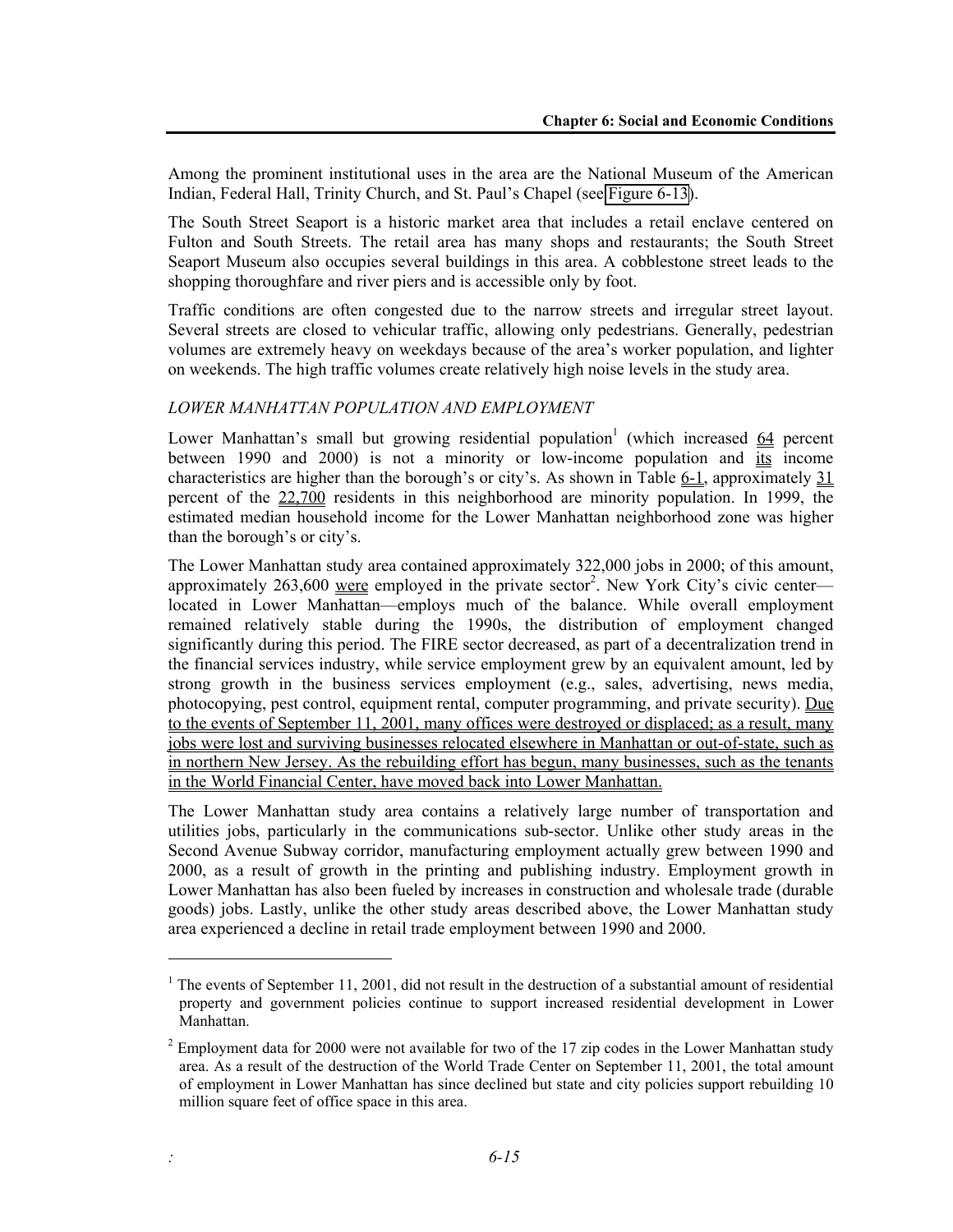#### *LOWER MANHATTAN PUBLIC POLICIES AND PLANS*

Like East Midtown, much of Lower Manhattan is an extremely dense area that includes Manhattan's original CBD. In the last decade, new construction in Lower Manhattan has focused almost entirely on the West Side, in the Battery Park City neighborhood and the areas south of Canal Street known as Tribeca (for "Triangle Below Canal"). On the East Side, there has been relatively little new construction, but substantial conversions of commercial office buildings to residential use beginning in the 1990s—thousands of units have already been converted.

In the 1960s and 1970s, development in Lower Manhattan was planned in accordance with the "Plan for Lower Manhattan," issued by the New York City Department of City Planning (NYCDCP) in 1966. A principal element of the plan was to create high-density development along the waterfront; these projects were to include a series of mandatory amenities, such as elevated retail and pedestrian corridors and visual and physical links between the waterfront development and upland areas. An "offshore landfill development," known as Manhattan Landing, was also proposed for the East River waterfront. Though the plan was adopted as part of the City's Zoning Resolution in 1973, most development pursuant to the Manhattan Landing District plan never took place, and the waterfront policies of the Lower Manhattan Plan and the Manhattan Landing Special District are no longer City policy.

Recent public policy initiatives have aimed to convert the traditionally office-oriented CBD in Lower Manhattan into a 24-hour mixed-use neighborhood, including residential uses and their associated services. One such initiative was the creation of the Special Lower Manhattan District in 1998. The entire study area falls within that special zoning district, the purpose of which is to simplify and consolidate the overlapping complex regulations previously governing Lower Manhattan, foster the reuse of existing underused commercial buildings, allow the area to grow while reinforcing its historic character, promote the orderly growth of the waterfront area, and facilitate the change to a mixed-use community. The Lower Manhattan District also established a historic and commercial core area coterminous with the area's historic street grid (which is a designated New York City Landmark District). Within this core area, special height and setback controls were created to control development. The Lower Manhattan District incorporates several subdistricts, aimed to reflect local conditions. These include the South Street Seaport Subdistrict, which was originally created in 1972 as the South Street Seaport District, with the intent of ensuring that the Seaport area remains a neighborhood of small historic buildings. While not yet enacted, Community Board 1 has also developed a 197-a plan to establish contextual zoning for the Seaport District to maintain the character of the district.

Most of the Lower Manhattan area is zoned for high-density commercial uses, but a less dense commercial zone is mapped along the waterfront at the South Street Seaport. In April 2003, the City Council approved a zoning change for the South Street Seaport historic district that will limit the size of future development through the institution of a 120-foot height limit. Lower Manhattan's western edge is Battery Park City, which is zoned for high-density commercial, residential, and institutional uses. This area also includes a portion of Tribeca, which is mapped with medium-density commercial and manufacturing districts. Although no Special Transit Land Use District exists in Lower Manhattan, two easements were acquired under the former Manhattan Landing District in anticipation of the Second Avenue Subway and are described above.

Another plan that guides development in Lower Manhattan is the Comprehensive Manhattan Waterfront Plan of 1997, which has an overall aim of increasing access to the waterfront. To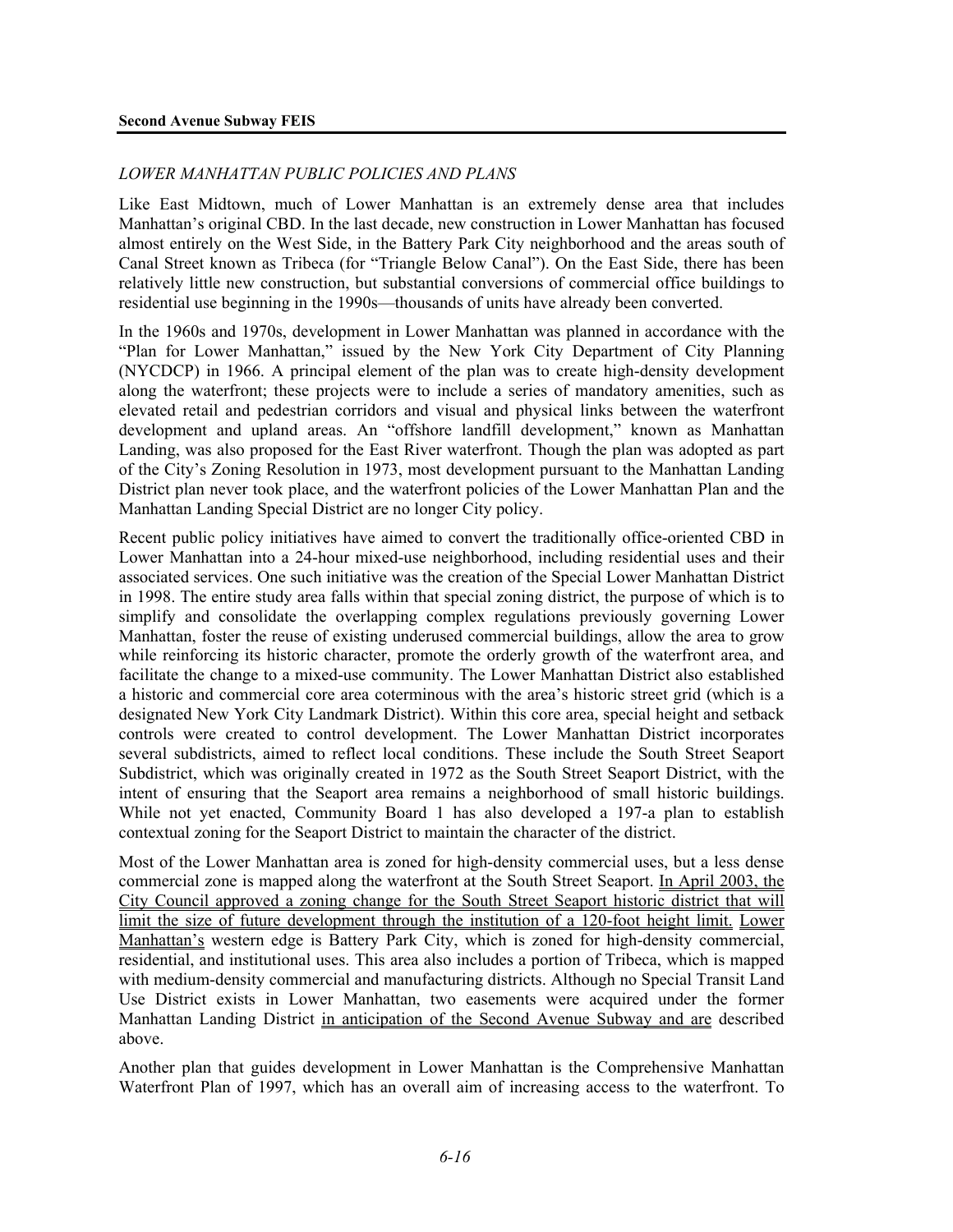serve its growing residential population, Community Board 1's 197-a plan endorses the creation of more indoor and outdoor recreational facilities.

The public sector has also created economic incentive programs to promote economic redevelopment in Lower Manhattan. In 1995, the City of New York initiated the Lower Manhattan Economic Revitalization Plan, which includes real estate tax abatements and energy cost incentives as a means of attracting commercial and residential investment. Eligible commercial tenants are those who are relocating, expanding, or renewing leases in Lower Manhattan. The federal government's Liberty Zone Tax Package provides incentives to the area on or south of Canal Street. The package of incentives includes tax-exempt bonds for private development, accelerated depreciation for leasehold, 30 percent bonus depreciation for office equipment used in the zone, and a \$2,400 per employee work opportunity tax credit. The incentive package also includes deferring taxes on insurance proceeds for property destroyed on September 11, 2001, in Lower Manhattan, and advanced refunding for certain municipal bonds for facilities located in New York City.

More recently, due to the events of September 11, 2001, the Action Plan for New York Business Recovery and Economic Revitalization was initiated by the New York State Empire State Development Corporation and the NYCEDC. The project's goals are to help affected businesses survive the physical damage and economic dislocation, ensure that New York City does not lose substantial employment as a result of corporate relocations, and rebuild the area of Manhattan that was destroyed or damaged in September 2001. The plan outlines how federal funding will be used to assist businesses affected by the terrorist events and to revitalize the area as a whole. Grant programs are directed toward business recovery, business attraction and retention, technical assistance, and marketing. Energy incentives and loans are also available. In November 2001, the City and State established the Lower Manhattan Development Corporation to assist the Port Authority of New York and New Jersey (Port Authority) in revitalizing and rebuilding the World Trade Center site, as well as the Lower Manhattan area south of Houston Street.<sup>1</sup>

Promoting the economy of Lower Manhattan, the Downtown Alliance (the Downtown-Lower Manhattan BID) provides numerous services to businesses, residents, and visitors in the downtown area from City Hall to the Battery. These include traditional BID services, such as supplemental sanitation and security, economic development assistance, streetscape and transportation improvements, marketing, and enhanced tourist services. The Alliance also sponsors a summer concert series, walking tours, an internship program for high school students, free electric bus service, etc. One of the central goals of the Downtown Alliance is to foster high-technology businesses in the area. To this end, it has developed a Technology/Business Exchange, which offers real estate and business development services to over 400 high-tech companies. The Alliance has also drafted a residential incentive program designed to retain and expand Downtown's residential population.<sup>2</sup>

### **WEST SIDE (BROADWAY LINE) NEIGHBORHOOD ZONE**

The West Side neighborhood zone runs along the proposed Broadway alignment of the new subway. Because this area would not see new construction as a result of the project, it is analyzed in less detail than other Manhattan neighborhood zones. There is little potential for

1

<sup>1</sup> www.empire.state.ny.us/press/11-29-01lowman2final.htm, April 10, 2002.

 $2$  www.downtownny.com, April 3, 2002.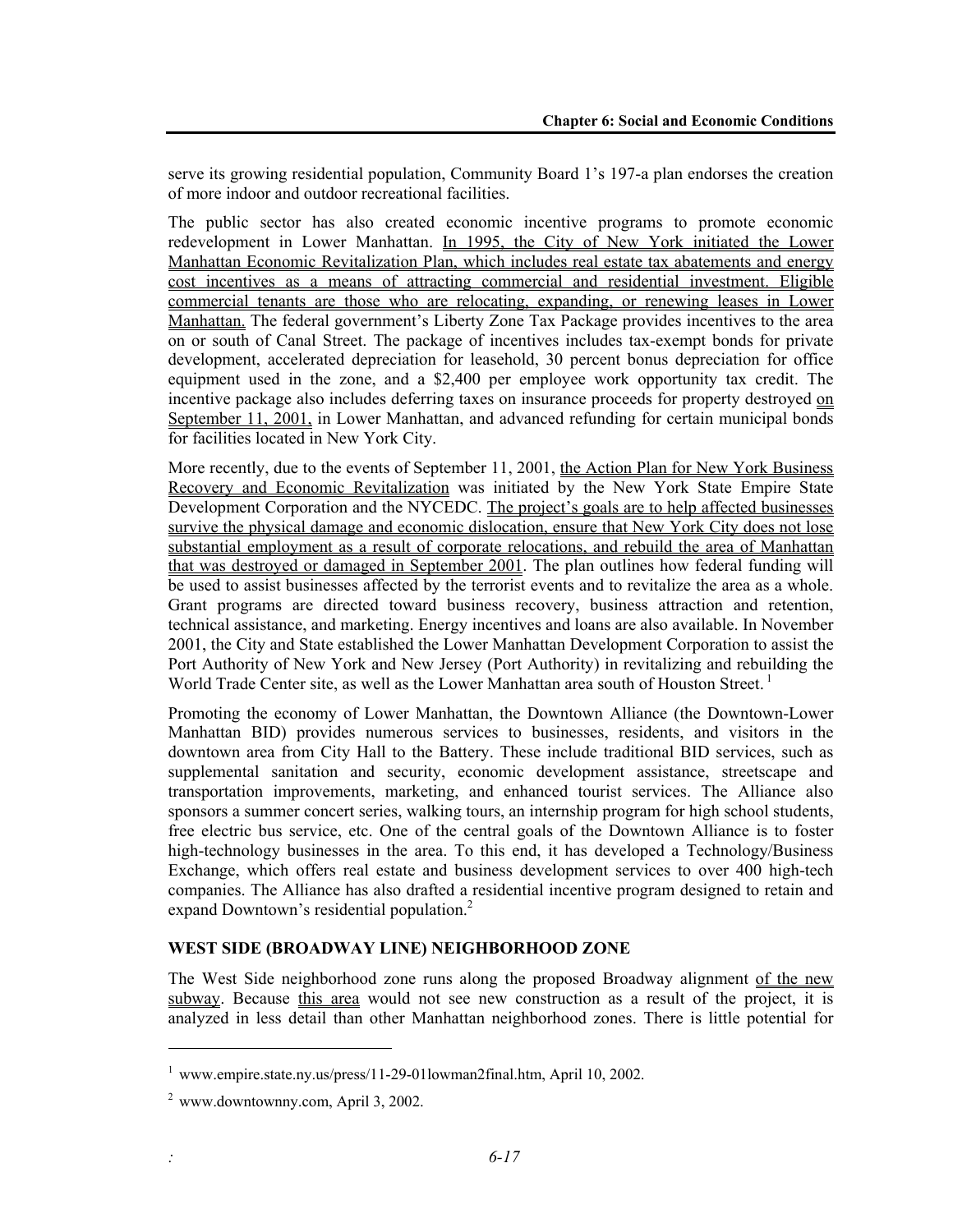adverse impacts to land use and neighborhood character in this zone from the additional service on the Broadway Line.

Land uses and neighborhood character at stations along the Broadway Line are as varied as those along the East Side. Before heading into Brooklyn or Lower Manhattan, the Broadway Line traverses portions of such neighborhoods as West Midtown, Times Square, Herald Square, Chelsea, Greenwich Village, SoHo, and Chinatown. Though commercial and residential uses can be found along the entire length of the Broadway Line in Manhattan, as a general rule major shopping and entertainment districts, tourist attractions, and dense residential and commercial buildings are concentrated on the blocks north of 34th Street; light manufacturing and wholesale distribution uses are located in the high 20s and 30s; a mix of high- and mid-rise office buildings and substantial retail are in the low 20s; a mix of residential, commercial, and institutional uses in predominantly low- and mid-rise buildings exists south to Houston Street; and a combination of light manufacturing, retail, residential, and commercial loft spaces is found south to Canal Street. From Canal Street, the Broadway Line express tracks turn east to cross the Manhattan Bridge into Brooklyn and the local tracks continue south into Lower Manhattan.

Of particular importance along the Broadway Line is the Times Square Station, a major transportation hub. The subway complex at Times Square extends from 42nd Street to 40th Street along Seventh Avenue and Broadway, and along 41st Street between Broadway and Seventh Avenues. A pedestrian tunnel provides access to the Eighth Avenue Line and to the Port Authority Bus Terminal, on Eighth Avenue between 42nd and 40th Streets; the bus terminal is both a regional and national transportation facility. Within the Times Square Station, underground passageways allow passengers to transfer to several subway lines, as is described in Chapter 2.

Another important transit hub is the 34th Street-Herald Square Station, a major transfer point among several subway lines and the Port Authority Trans-Hudson (PATH) trains, giving access to trains serving Hoboken, Jersey City, and Newark. This transit complex extends from 35th Street to 30th Street, along Sixth Avenue and Broadway. One block west is Pennsylvania Station, another transit hub containing termini for the Long Island Rail Road and New Jersey Transit and an Amtrak station.

Two other stations along the Broadway Line, the 14th Street-Union Square Station and the Canal Street Station, also serve passengers from several subway lines, as described in Chapter 2.

#### **STORAGE YARDS**

The Second Avenue Subway is evaluating changes at three existing train storage and maintenance facilities to accommodate increased needs for storage and maintenance of the new line's subway cars. These yards are located away from the project's main alignment and are therefore described separately below. The project may also include underground storage tracks beneath Second Avenue north of 125th Street, beneath 125th Street west of the new 125th Street Station, beneath Second Avenue between 21st and 9th Streets, and on tail tracks south of the new Hanover Square Station. The study areas for those storage tracks are the same as those already described for East Harlem, Gramercy Park/Union Square, and Lower Manhattan above.

#### *36TH-38TH STREET YARD*

The 36th-38th Street Yard is located in the Sunset Park neighborhood of Brooklyn, running along the south side of 37th Street, across from the historic Greenwood Cemetery. The yard is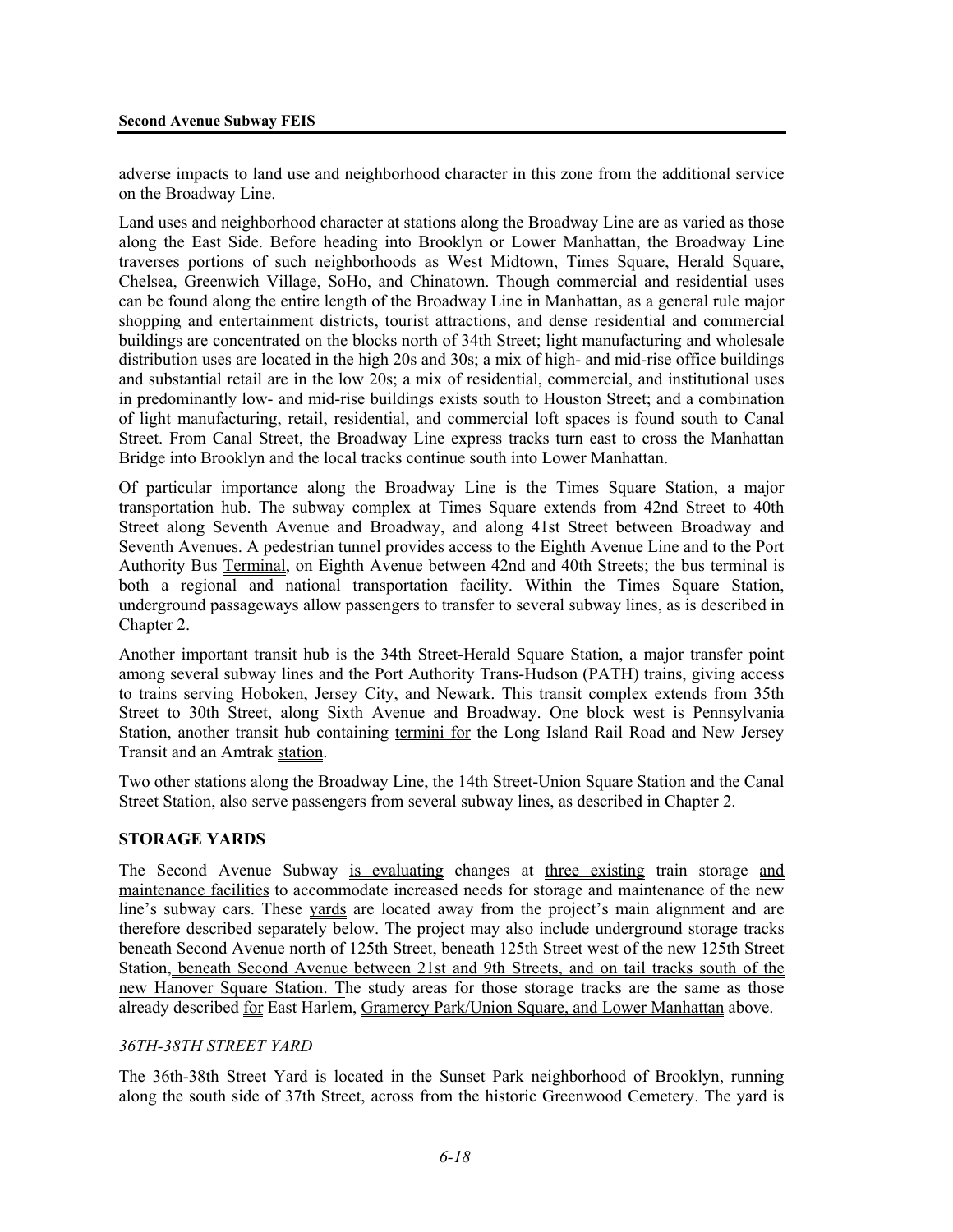long and relatively narrow, extending approximately six blocks to the east and west (from 5th to 10th Avenues) but generally two to three blocks to the north and south. The yard is used predominantly for NYCT work and refuse trains, with some storage for passenger trains. NYCT's West End Line (currently served by the  $\mathbf{Q}(\mathbf{Q})$ ) passes through the yard complex, rising from tunnels to elevated tracks as it heads east and south. The line's 9th Avenue Station is within the yard boundaries, as is a former historic 9th Avenue lower level station that is no longer in use for passenger service.

The neighborhood that abuts the yard to the west, south, and east has a mix of residential and industrial uses. Immediately west of the yard is a large NYCT bus depot that serves as a barrier between the yard and other uses across 5th Avenue. To the south, in most locations the surrounding properties are elevated above the yard complex. The back facades of numerous residential buildings abut the yard. The area's residential uses include a mix of low-rise walk-up apartments and one- and two-family dwellings. The yard is zoned for manufacturing use, while the surrounding area is zoned for low- to medium-density residential development.

#### *207TH STREET YARD*

The 207th Street Yard is located at the tip of northern Manhattan between 207th and 215th Streets; it is bounded to the east by the Harlem River and to the west by Tenth Avenue. Two- to three-story yard buildings along the western boundary of the site form a barrier between this large yard complex and the surrounding residential neighborhood; other yard buildings and tracks are generally not visible from outside the complex. An elevated rail line carries  $\bullet\bullet$ trains up adjacent Tenth Avenue. Immediately north and south of the site, along the riverfront, are similarly industrial uses, including a large New York City Department of Sanitation facility (with a former incinerator) to the north and a scrap yard to the south. The site is zoned for light industrial use.

#### *CONCOURSE YARD*

Concourse Yard is located east of the Jerome Park Reservoir in the Bronx. It extends generally from 198th Street on the south to Mosholu Parkway on the north, between Jerome and Paul Avenues. The yard is approximately 18 feet below the surrounding street level, bounded on all sides by retaining walls. Along the eastern and southern boundaries of the yard, elevated  $\bullet$ subway service operates on Jerome Avenue. Those subway trains also enter the yard via an elevated ramp from Jerome Avenue at the southern end of the yard. Vehicular access to the yard is via a driveway from Jerome Avenue; pedestrian access can be made at that point and from the 205th Street Bridge.

To the east of Jerome Avenue (on the east and south sides of the yard), the neighborhood consists predominantly of low- and mid-rise residential buildings, including Art Deco-style apartment buildings for which the Grand Concourse is known. A large parking lot and low-rise industrial building face Jerome Avenue near Bedford Park Boulevard. North of 205th Street, the yard, a housing complex and parking area are built on a platform above the yard.

Two bridges carry vehicular traffic across Concourse Yard on Bedford Park Boulevard and 205th Street to Paul Avenue. West of Paul Avenue, a series of institutional uses form a combined campus between Paul Avenue and the Jerome Park Reservoir one block farther west. These include the City University of New York's Herbert H. Lehman College, the ballfields and courts of Harris Park, Bronx High School of Science, and Dewitt Clinton High School. South of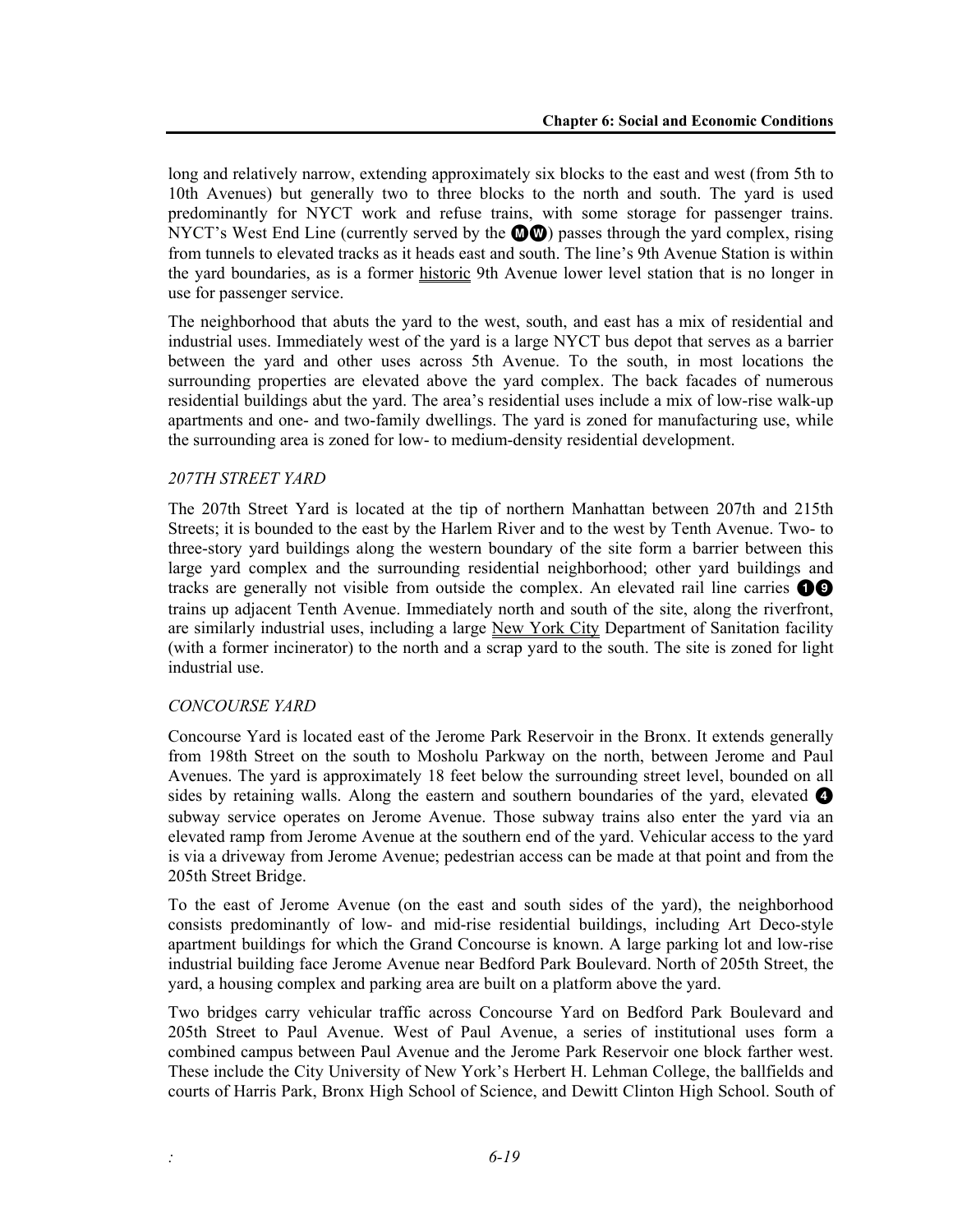the 205th Street Bridge, Paul Avenue runs within the Lehman College campus and does not permit through traffic.

The area is zoned for low- to medium-density residential use. The train yard was established prior to the zoning, and thus is a preexisting use.

# **C. FUTURE CONDITIONS COMMON TO ALL ALTERNATIVES**

The Second Avenue Subway study area is a dense, dynamic urban center. As described above, waves of economic development have shaped the East Side's neighborhoods and are expected to continue to do so in the future. According to projections by the New York Metropolitan Transportation Council (NYMTC), between 2000 and 2025, residential and worker populations in Manhattan are expected to increase by about 120,600 and 327,400, respectively.

These changes will support a demand for additional office and retail space, housing, and other land uses throughout the study area, regardless of whether the Second Avenue Subway is constructed. For the Second Avenue Subway project, projections of future conditions for the study area were made using NYMTC's overall projections for Manhattan.

In developing its Regional Transportation Plan, NYMTC prepared forecasts of the expected population, employment, and labor force growth for each of the 31 counties in the region between 2000 and 2025 (the Regional Transportation Plan is discussed in more detail in Chapter 1, "Project Purpose and Need"). NYMTC's projections were prepared for the entire borough of Manhattan, but did not specify the particular neighborhoods in Manhattan where the growth might occur. Therefore, for the Second Avenue Subway study, more detailed projections were made for the different study area neighborhoods.

Because changes in population and employment often correspond to changes in land use, the first step in the forecasting effort was to project land use changes expected in the Second Avenue Subway study area by 2025 without the construction of the Second Avenue Subway. This assessment of development and changes in land use was made by reviewing future development cited for other recent environmental studies for projects within the study area, reports prepared by NYCDCP, consultations with NYCHPD, and review of various periodicals. The study assumed that while specific development proposals identified today might not actually be built in the future, they demonstrate the attractiveness of particular neighborhoods for future developments of that type and scale. The developments were described in terms of their size (i.e., dwelling units, floor area for retail, office, institutional and manufacturing uses, etc.) and then converted to population (residential or worker). The resulting inventory of future developments was then used to determine where NYMTC's projected growth would occur in Manhattan: the total growth projected by NYMTC was allocated proportionally throughout Manhattan following the proportions developed with the project inventory.

The expected future conditions in the study area are described below.

#### **PROJECTED FUTURE CONDITIONS**

#### *OVERVIEW*

Most of the projected growth in the study area, as shown on Table 6-2, is consistent with existing neighborhood trends and public policies. For example, residential development is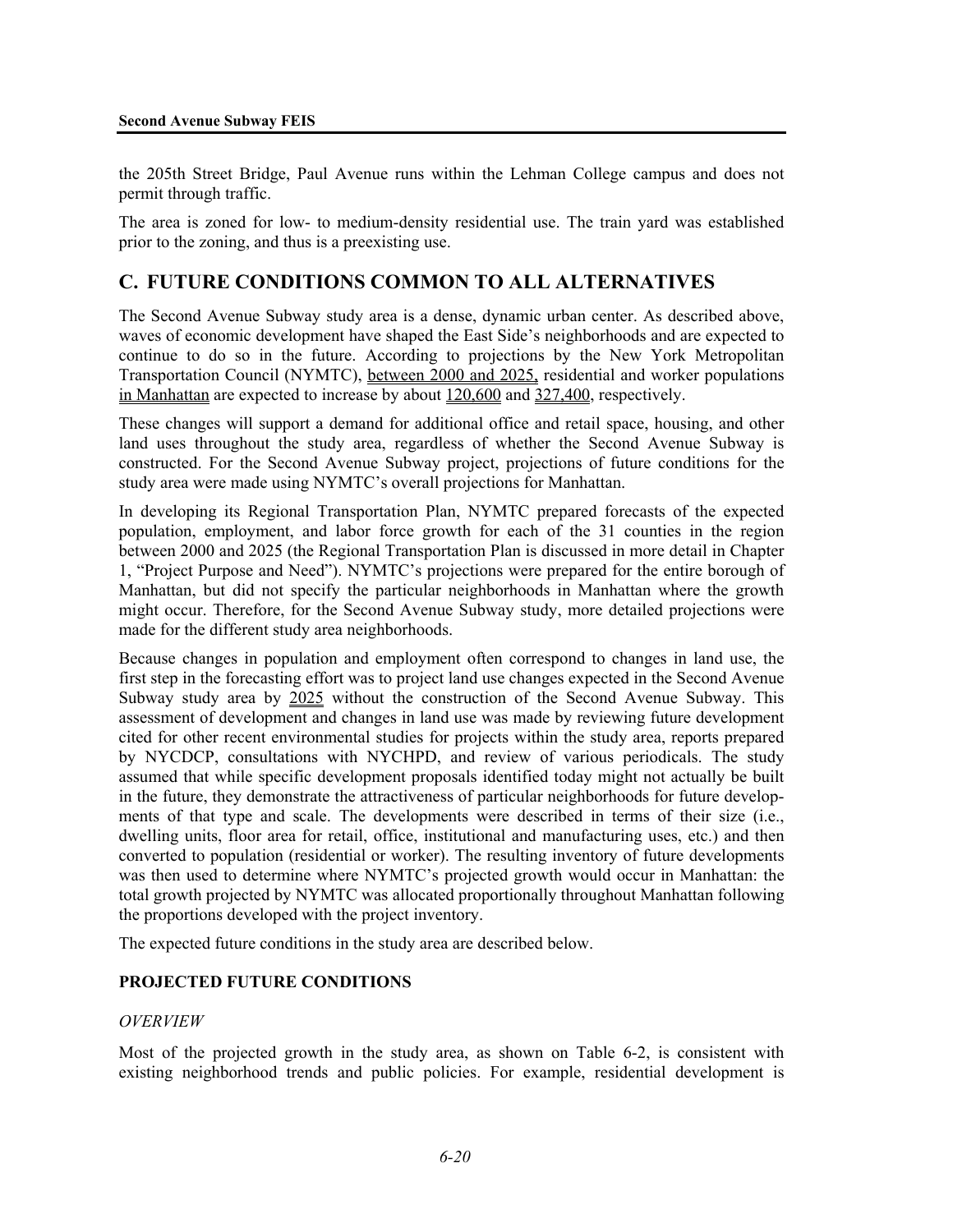**Table 6-2**

| Zone/                  |                                                                                                                                                                                      | <b>Residential</b> |             |             | Manufacturing | Institutional/ |                      |  |  |  |
|------------------------|--------------------------------------------------------------------------------------------------------------------------------------------------------------------------------------|--------------------|-------------|-------------|---------------|----------------|----------------------|--|--|--|
| Neighborhood           |                                                                                                                                                                                      | (units)            | Office (sf) | Retail (sf) | (sf)          | Hospital (sf)  | <b>Other</b>         |  |  |  |
|                        |                                                                                                                                                                                      |                    |             |             |               |                | Metropolis           |  |  |  |
| East Harlem            |                                                                                                                                                                                      | 3.967              | 105,200     | 895,280     |               | 317,965        | studios              |  |  |  |
|                        |                                                                                                                                                                                      |                    |             |             |               |                | 106 hotel            |  |  |  |
| <b>Upper East Side</b> |                                                                                                                                                                                      | 3,505              | 229.000     | 104,200     |               | 788.700        | rooms                |  |  |  |
| East Midtown           |                                                                                                                                                                                      | 5,769              | 7,611,175   | 302,751     |               | 162,000        | 135 hotel<br>rooms   |  |  |  |
| Gramercy/              |                                                                                                                                                                                      |                    |             |             |               |                |                      |  |  |  |
| <b>Union Square</b>    |                                                                                                                                                                                      | 3.696              | 1,200,000   | 117,455     |               | 1.040.400      | NYU dorm             |  |  |  |
| East Village/          |                                                                                                                                                                                      |                    |             |             |               |                |                      |  |  |  |
| Lower East Side/       |                                                                                                                                                                                      |                    |             |             |               |                | 348 hotel            |  |  |  |
| Chinatown              |                                                                                                                                                                                      | 9,343              | 225,000     | 733,033     | 73,000        | 486,380        | rooms                |  |  |  |
| Lower Manhattan        |                                                                                                                                                                                      | 17,638             | 10,521,375  | 836,355     |               | 1,062,500      | 1,537 hotel<br>rooms |  |  |  |
|                        |                                                                                                                                                                                      |                    |             |             |               |                | 2,126 hotel          |  |  |  |
| Subtotal               |                                                                                                                                                                                      | 43,918             | 20,838,550  | 2,989,074   |               | 3,857,945      | rooms                |  |  |  |
|                        |                                                                                                                                                                                      |                    |             |             |               |                | 3,995 hotel          |  |  |  |
| <b>West Side</b>       |                                                                                                                                                                                      | 13,788             | 16.531.626  | 1,438,920   |               | 516,000        | rooms                |  |  |  |
|                        |                                                                                                                                                                                      |                    |             |             |               |                | 6,121 hotel          |  |  |  |
| <b>Total</b>           |                                                                                                                                                                                      | 57.706             | 37.370.176  | 4.427.994   | 73,000        | 4.373.945      | rooms                |  |  |  |
| Note:                  | Development numbers do not include square footages for the World Trade Center reconstruction,                                                                                        |                    |             |             |               |                |                      |  |  |  |
|                        | as a rebuilt World Trade Center is assumed in existing conditions. Development projections include                                                                                   |                    |             |             |               |                |                      |  |  |  |
|                        | approximately 70,000 sf of office development, 1,700 residents, and 200 hotel workers in the West<br>Side neighborhood zone resulting from NYCDCP's Far West Midtown rezoning study. |                    |             |             |               |                |                      |  |  |  |
|                        | Because the analysis year for the future conditions common to all alternatives changed from 2020                                                                                     |                    |             |             |               |                |                      |  |  |  |
|                        | in the SDEIS to 2025 in the FEIS, the total projected incremental development is expected to                                                                                         |                    |             |             |               |                |                      |  |  |  |
|                        | increase, as additional development would occur with this 5-year period. The table modifications                                                                                     |                    |             |             |               |                |                      |  |  |  |
|                        | from the SDEIS also reflect updated project information for developments planned for the study                                                                                       |                    |             |             |               |                |                      |  |  |  |
|                        | area.                                                                                                                                                                                |                    |             |             |               |                |                      |  |  |  |
| Source:                | AKRF, Inc. projections prepared for Second Avenue Subway project.                                                                                                                    |                    |             |             |               |                |                      |  |  |  |

# **Projected Incremental Development 2025: Second Avenue Subway Study Area**

expected in all study area zones, with the greatest number of new units expected in Midtown. Consistent with current trends and policies, office development would be focused in Lower Manhattan and East Midtown and the West Side. East Harlem, East Midtown and the West Side are expected to see a substantial increase in retail uses. Most institutional development (e.g., hospitals and schools) is expected in the Upper East Side, Gramercy Park/Union Square, and Lower Manhattan neighborhoods.

By 2025, the analysis year for the Second Avenue Subway, employment in Manhattan is expected to increase by an additional  $327,400$  jobs. Based on the continuation of ongoing development trends and an analysis of existing and proposed development projects, an increase of approximately  $154,120$  jobs (or 47 percent of the borough-wide total) is expected on Manhattan's East Side. Areas that are already heavily developed, such as Lower Manhattan, East Midtown, and the Upper East Side, are expected to experience new construction only at the few sites that can be assembled for redevelopment. Continuing a trend that began in the 1990s, in heavily developed areas, older buildings will be upgraded to accommodate commercial uses that require rehabilitations to accommodate new digital and telecommunications equipment. More extensive new construction is expected in such areas as East Harlem and the Lower East Side,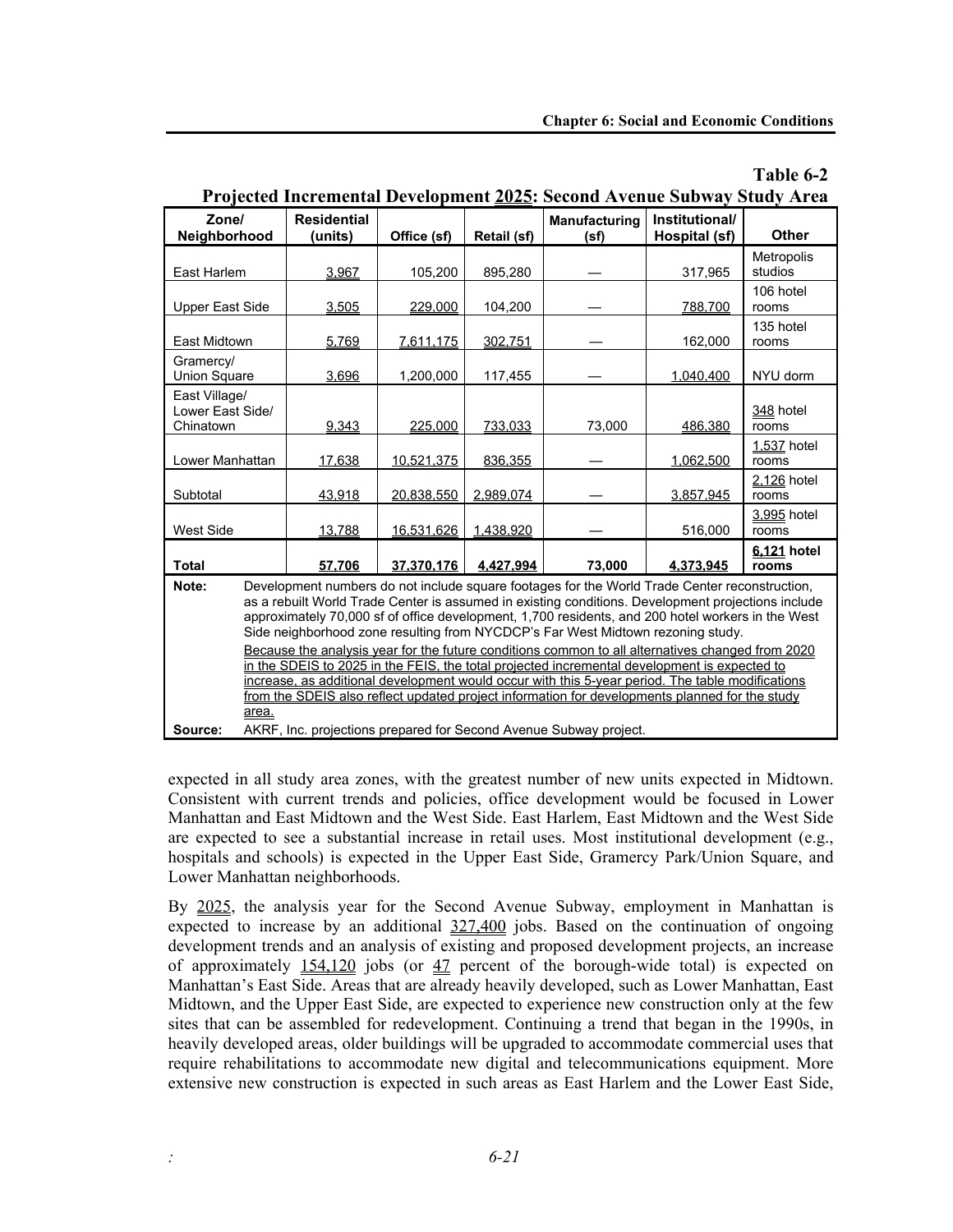which still contain a sizeable number of vacant and/or developable sites. Public policy and zoning will continue to guide the location and density of new or "revised" development.

As described below, some major development projects are proposed for the East Side of Manhattan. Although these projects may not all be built in the form in which they are currently proposed, they provide a good indication of the amount of interest in and attractiveness of the various study areas for future development.

#### *EAST HARLEM FUTURE CONDITIONS*

In the coming years, East Harlem will continue to be the focus of residential and commercial development through both private investment and publicly supported projects (see Table 6-2). This area is projected to see a large increase in retail space, including the large commercial development being planned by NYCEDC north of 125th Street between Second and Third Avenues, the East River Plaza shopping center project between 119th and 116th Streets off the FDR Drive, and the large retail project to be located between Second and Third Avenues and East 128th and 127th Streets. The latter project is expected to accommodate four car dealerships in a 70,000-square-foot space. These developments are expected to attract regional users as well as local residents. NYCHPD is also likely to remain active throughout East Harlem in overseeing and funding the construction or rehabilitation of new housing units. Additional private commercial and residential development will also likely result from the recent zoning change described above. For example, the change is expected to generate higher density residential development along portions of First and Third Avenues, neighborhood commercial development along East 116th Street, and conversion of manufacturing to residential uses between 111th and 109th Streets and First and Second Avenues.

Several new institutional uses are planned for the East Harlem area as well. The Church of Scientology is creating a church center on 125th Street between Second and Third Avenues, and the Association to Benefit Children recently opened a new center at 126th Street and Park Avenue. A new waterfront park is planned for the area between 142nd and 125th Streets. The section of Harlem River Drive Park between 139th and 135th Streets was recently completed, and the stretch of park between 142nd and 139th Streets has received construction funding. The portion of the park to the south is expected to be constructed after reconstruction of several New York City Department of Transportation (NYCDOT) bridge projects in the vicinity. The park will eventually connect with the East River Esplanade, which terminates at East 125th Street. In addition, the transportation-oriented uses along the corridor north of 125th Street along Second Avenue will likely remain and could expand, since the sites on the west side of Second Avenue in this area are under consideration by NYCT for new enclosed bus parking.

#### *UPPER EAST SIDE FUTURE CONDITIONS*

The Upper East Side will continue to be a strong residential neighborhood. Table 6-2 summarizes the projected development in this area to 2025. Construction of a number of luxury high-rise apartment buildings is projected, with the area near the Queensboro Bridge experiencing some of the growth. High-end retail districts, hospitals, and existing commercial uses are expected to continue to thrive, and Memorial Sloan-Kettering Cancer Center is planning expansions of its East Side campus. This expansion will add additional academic, research, and medical facilities to the area.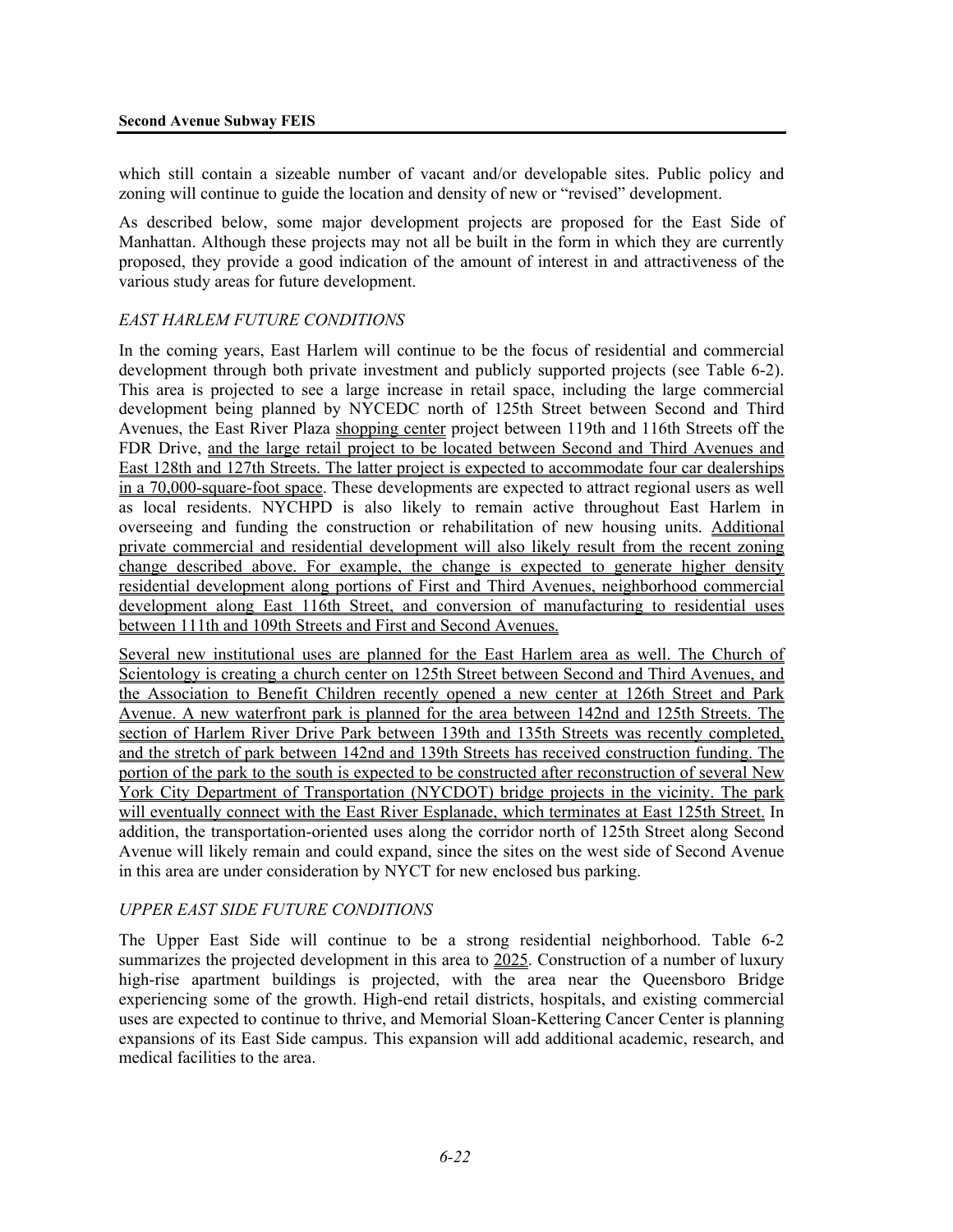#### *EAST MIDTOWN FUTURE CONDITIONS*

The demonstrated strength of East Midtown as an office district will likely lead developers to continue to search aggressively for development sites in the future. As noted in the table, a large increase in the amount of office space is projected. This includes development of the former Alexander's department store site on a full block at Lexington Avenue and 59th Street, with up to 1 million square feet of commercial space. Dense office development in the Grand Central Terminal area will continue to occur, following the recent development of a new headquarters building for Bear Stearns at 383 Madison Avenue (between 46th and 47th Street), which had been fully developed with a mid-rise office building before the new building was constructed. A new building under construction at 300 Madison Avenue, between 41st and 42nd Streets (also a previously developed site), will bring over 1 million square feet of commercial and residential space to the area, and the United Nations has recently proposed a new 800,000-square-foot office building on 42nd Street and First Avenue. In addition to these projects, the MTA LIRR East Side Access Project will introduce new passenger service from Long Island into Grand Central Terminal, further strengthening the commercial office and retail markets in East Midtown.

The residential neighborhoods in East Midtown should also remain vibrant. Murray Hill, in the southern section of East Midtown, will continue as a strong residential neighborhood. One of the more significant land use and neighborhood character changes expected to occur in Manhattan over the next 20 years is the proposed redevelopment of Con Edison's properties along First Avenue between 35th and 41st Streets with up to 5 million square feet of residential space or a mix of residential and commercial office uses.

#### *GRAMERCY PARK/UNION SQUARE FUTURE CONDITIONS*

As shown in Table 6-2, the intensification of residential and retail uses in Gramercy Park and Union Square are projected to continue in the future. A number of sizable apartment buildings are currently under construction between 20th and 39th Streets, as are smaller residential and retail projects in the Union Square area. A large increase in institutional space is also anticipated. NYU Medical Center and the NYU School of Medicine Bellevue Hospital are planning substantial expansions of their campuses, which will increase the presence of these institutional facilities on the East Side and the need for associated supporting uses in the area such as offices, labs, and residences. NYU School of Medicine has been approved to build the East River Science Park, a 1.2 million-square-foot campus with biotechnology space as well as medical office space and hospital housing on the northern portion of the Bellevue Hospital campus. Bellevue Hospital is developing a new ambulatory care facility and DNA lab on its existing campus.

#### *EAST VILLAGE/LOWER EAST SIDE/CHINATOWN FUTURE CONDITIONS*

In general, the trends today in the East Village, the Lower East Side, and Chinatown are expected to continue in the future (see Table 6-2). The Cooper Union is planning to redevelop portions of its campus at Astor Place. Residential development will continue, through limited new construction, rehabilitation of existing structures, and conversions of loft spaces. The area should experience an upgrading of its existing housing stock, as the current strong demand for housing in the area will likely continue. Public policy is important here as well, particularly in the Cooper Square and Seward Park Extension Urban Renewal Areas, where additional housing and retail uses can be anticipated. NYCHPD has formulated a plan and designated a developer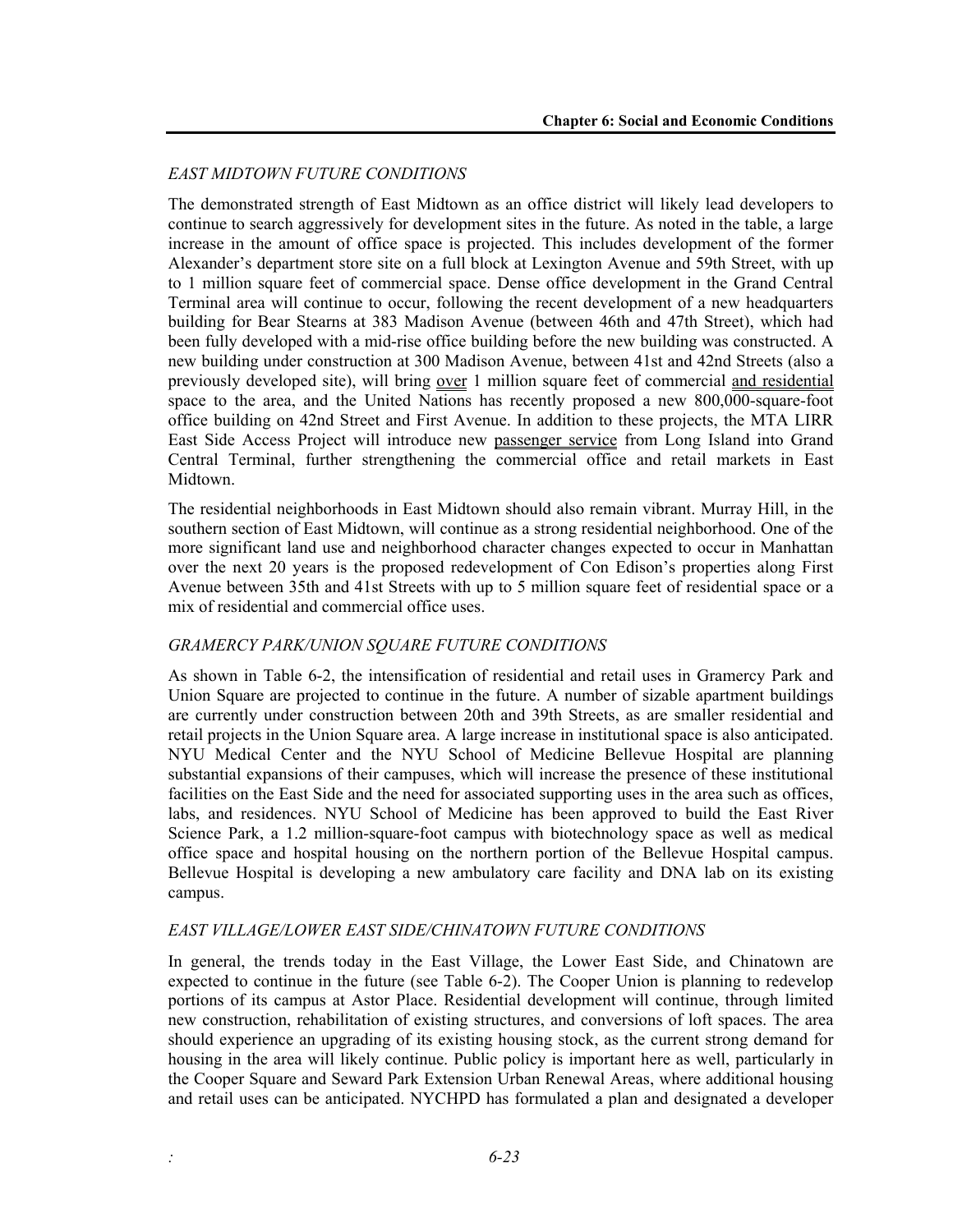for four sites between the Bowery and Second Avenue from 2nd to Stanton Streets. The plan includes up to 713 new housing units and up to 240,000 square feet of retail, commercial, and community facility space. There may also be future expansions of the community facility and retail uses. Development within the Seward Park Expansion URA will likely provide more than 1,400 housing units as well as retail space. Other organizations such New York City Partnership are also active in the area.

#### *LOWER MANHATTAN FUTURE CONDITIONS*

In Lower Manhattan, the trend toward a mixed-use, 24-hour community, which is strongly supported by public policy, can be expected to continue. Lower Manhattan is the city's fastest growing area, with 13,000 units of new residential housing built since 2000 in Community Board 1 alone, and thousands more units pending in such neighborhoods as Battery Park City, the Financial District, and the South Street Seaport. The Bloomberg administration has set a goal of creating at least 10,000 new apartments over the next 10 years in Lower Manhattan. The availability of Liberty Bond financing supports the residential development trend. Several large projects planned for the area include a new 650-unit residential building at 2 Gold Street, a 481,000-square-foot mixed-use building at 250 Water Street between Peck Slip and Beekman Streets, and a 288-unit residential development at 10 Liberty Street.

New office development will also reinforce the area's existing character as the nation's thirdlargest CBD (see Table 6-2). Among the largest projects reflected in Table 6-2 for this area is the proposed construction of a new office/trading facility at 55 Water Street, which will help retain Lower Manhattan's core financial district to 2025.

Much of the development occurring in Lower Manhattan is being sponsored or supported by the Lower Manhattan Development Corporation (LMDC), which was established in 2001 to coordinate the rebuilding and redevelopment of Lower Manhattan. The LMDC's major project is planning and administering funding for the World Trade Center Memorial and the Lower Manhattan Redevelopment Plan. The former World Trade Center site and surrounding area are expected to be fully redeveloped before 2025 (those numbers are not included in Table 6-2). The Studio Daniel Libeskind design for the Redevelopment Plan and World Trade Center Memorial, which was selected in February 2003, involves the construction of a World Trade Center Memorial and related improvements, and up to 10 million square feet of commercial office space, up to 1 million square feet of retail space, up to 1 million square feet of conference center and hotel facilities, as well as new open space areas, museum and cultural facilities, and various infrastructure improvements.

Several changes are planned for the South Street Seaport Area. The Fulton Fish Market is expected to be relocated to the Bronx. LMDC is undertaking a Fulton Corridor Retail and Arts/Entertainment District study to explore the possibilities for developing Fulton Street into a premier retail, arts, and entertainment corridor from river to river. In addition, South Street Seaport Museum is renovating the upper floors of historic buildings on Schermerhorn Row between Front and South Streets into a new museum.

Several transportation infrastructure projects to support Lower Manhattan's economic recovery are planned as well as part of an effort to create a Lower Manhattan transit complex, upgrade the transportation network, and connect downtown with the surrounding area.

The new permanent World Trade Center PATH terminal (which will replace the existing temporary facility) will provide pedestrian access to the new World Trade Center development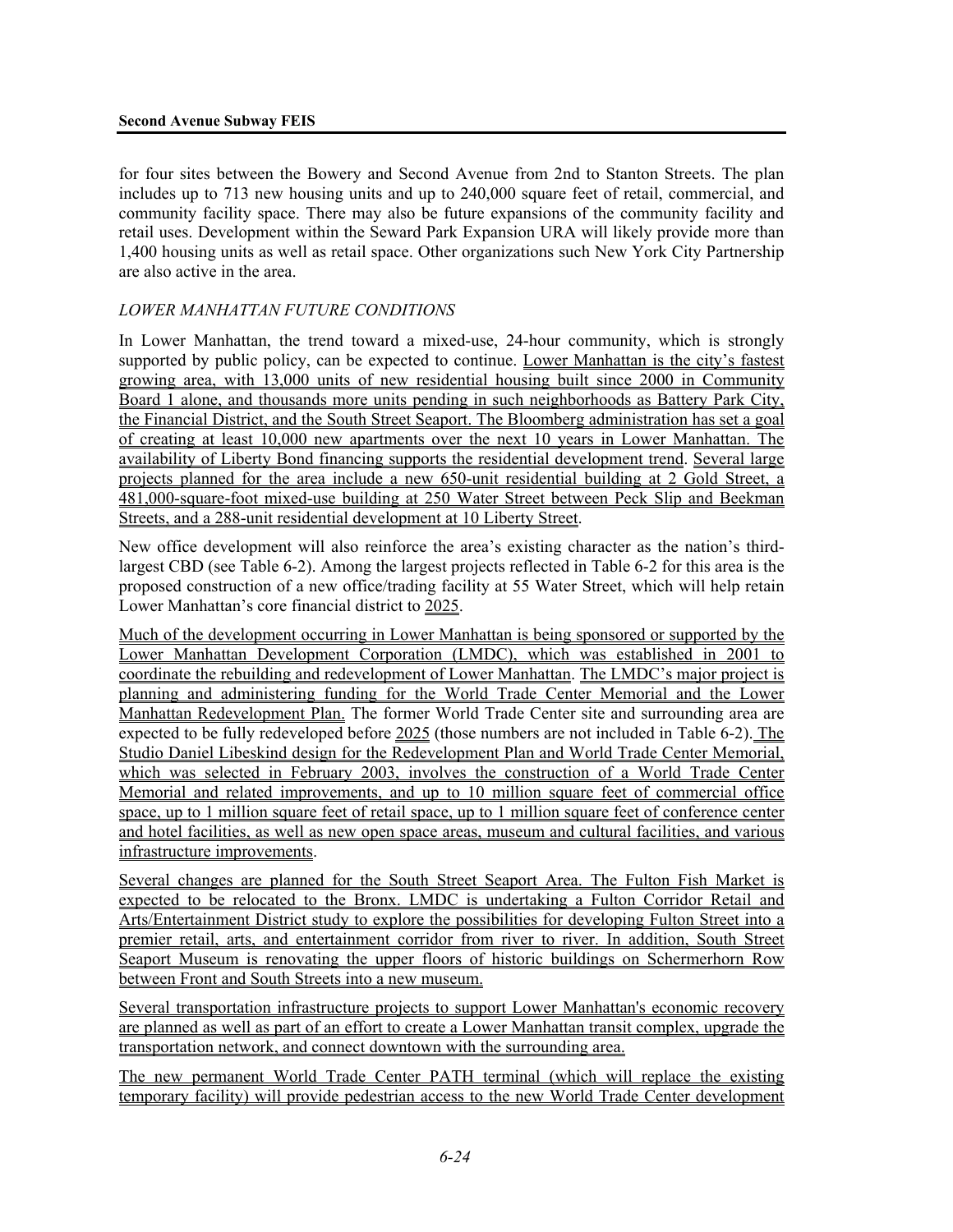and connect to the **000000** routes. An initial section of the station is scheduled to open by 2006, and the project is expected to be completed in 2009.

The Fulton Street transit center will serve as a central transit hub for Lower Manhattan, and will incorporate six Lower Manhattan subway stations serving 12 subway routes ( $\boldsymbol{20000}$ **OMRWZ**), with connections to the World Trade Center site and the permanent PATH station. This project, which is expected to be completed in 2007, will facilitate the commutes of hundreds of thousands of commuters and residents to Lower Manhattan.

At the South Ferry Station, service on the **19 C** routes will be rebuilt under Peter Minuit Plaza adjacent to the new Whitehall Ferry Terminal and Battery Park. This project will increase train capacity (the new station will accommodate two 10-car trains), improve service reliability, provide ADA accessibility, and offer customers a free transfer to the  $\mathbf{0}\mathbf{0}$  routes at Whitehall Street.

In an effort to transform Lower Manhattan into a 24-hour neighborhood, the city is planning several new open space and community facility projects that would serve a growing residential population. Millennium High School at 75 Broad Street opened in the fall of 2003. The largest of the open space projects planned for downtown is the East River Waterfront development, which will feature approximately 35 acres of open space along the East River waterfront. New open space is also expected to be constructed at West Street (Route 9A). The space will be a tree-lined promenade with various streetscape and pedestrian access improvements. Streetscape improvements, such as tree plantings and sidewalk widening, are also planned for Water Street between Brooklyn Bridge and the Battery. A grant from LMDC will be used to create three permanent park spaces in Lower Manhattan—at Wall Street Triangle, near Wall Street and the South Street viaduct; Coenties Slip; and Canal/Laight Park at Canal, Varick, and Laight Streets. In addition, grant monies will be used to improve several Lower Manhattan parks, such as Old Slip and Bowling Green. There are also plans to create an English-style "British Memorial Garden" within Hanover Square.

#### *WEST SIDE FUTURE CONDITIONS*

Substantial growth is predicted in the West Side neighborhood zone by 2025. This includes numerous residential, retail, and office uses expected along Sixth and Seventh Avenues south of 34th Street, and development of substantial office, residential, and theater-related uses near Times Square and along Eighth Avenue north of Times Square. NYCT and NYCDCP are also proposing an extension of the  $\bullet$  line to spur commercial development in the Hudson Yards area of Far West Midtown.

# **D. CONSTRUCTION IMPACTS OF THE PROJECT ALTERNATIVES**

#### **NO BUILD ALTERNATIVE**

Under the No Build Alternative, the Second Avenue Subway would not be built. Thus, there would be no construction and no interim impacts. The economic benefits of the major construction effort to build the subway would not accrue under the No Build Alternative.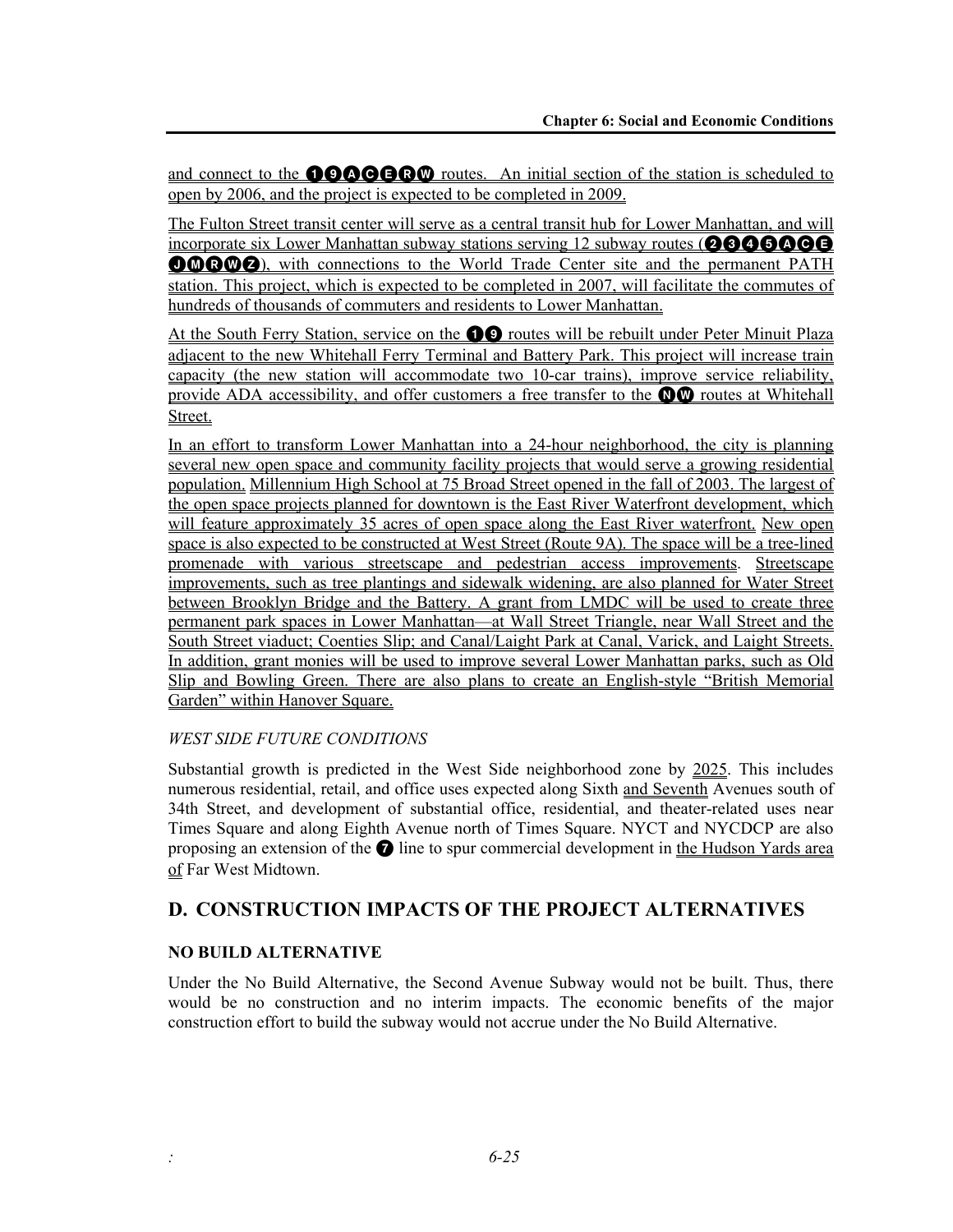#### **SECOND AVENUE SUBWAY**

#### *OVERVIEW OF CONSTRUCTION EFFECTS COMMON TO ALL CONSTRUCTION PHASES*

As described in greater detail in Chapter 3, "Description of Construction Methods and Activities," since issuing the SDEIS, NYCT has identified a phasing plan for the project that would allow the new Second Avenue Subway to be built incrementally, in four phases, as follows:

- Phase 1: 105th Street to 62nd Streets, including a tunnel connection to the 63rd Street/Broadway Line;
- Phase 2: 125th Street to 105th Street;
- Phase 3: 62nd Street to Houston Street, including the 63rd Street tunnel connection to Queens for non-passenger service; and
- Phase 4: Houston Street to Hanover Square tail tracks.

During the construction period, the only time at which impacts to social conditions would occur is during construction of the phase in which a given property or zone is experiencing construction. For example, the area around the planned 116th Street Station would only experience adverse social conditions impacts during Phase 2's construction, since Phase 2 extends from 125th Street to 105th Street.

Regardless of the construction phase, three methods are likely to be used, as appropriate, in constructing the Second Avenue Subway: cut-and-cover, deep tunneling with access through shaft sites, or mining with access through shaft sites. All three would require, to a greater or lesser extent, disruption of the streetbed, sidewalks, and some adjacent areas where stations would be constructed or where workers, materials, and excavated rock and soils would enter or exit the tunnels through the shaft sites. These activities have the potential to affect social and economic conditions during each phase's construction period. (See Chapter 3 for more details on the construction methods and activities discussed in this chapter.)

Construction would also take place beneath the ground, but this activity (vibration from a tunnel boring machine (TBM) moving beneath a block could last up to a week in one location) does not have the potential to materially adversely affect social and economic conditions, and so the effects of below-ground construction are only included in the economic benefits of construction expenditures section in this chapter. (See Chapter 12 for the discussion of noise and vibration effects.) This section first considers the economic benefits of construction. Then the section discusses the likely kinds of activities and associated impacts that could occur in areas where above-ground construction could take place. It then assesses those construction impacts specific to both neighborhood zones and the areas surrounding proposed stations or potential shaft or other construction sites.

#### *ECONOMIC BENEFITS OF SUBWAY CONSTRUCTION FOR ALL CONSTRUCTION PHASES*

The public expenditure required to build the full-length Second Avenue Subway would translate directly into jobs for construction labor itself and for the production of necessary services and materials. In addition to these jobs, the project's construction would also result in indirect or secondary economic activity generated from the direct expenditures throughout the regional economy (often referred to as the "ripple" or "multiplier" effect). With an estimated construction cost of \$13.0 billion in 2003 dollars, the Second Avenue Subway would generate significant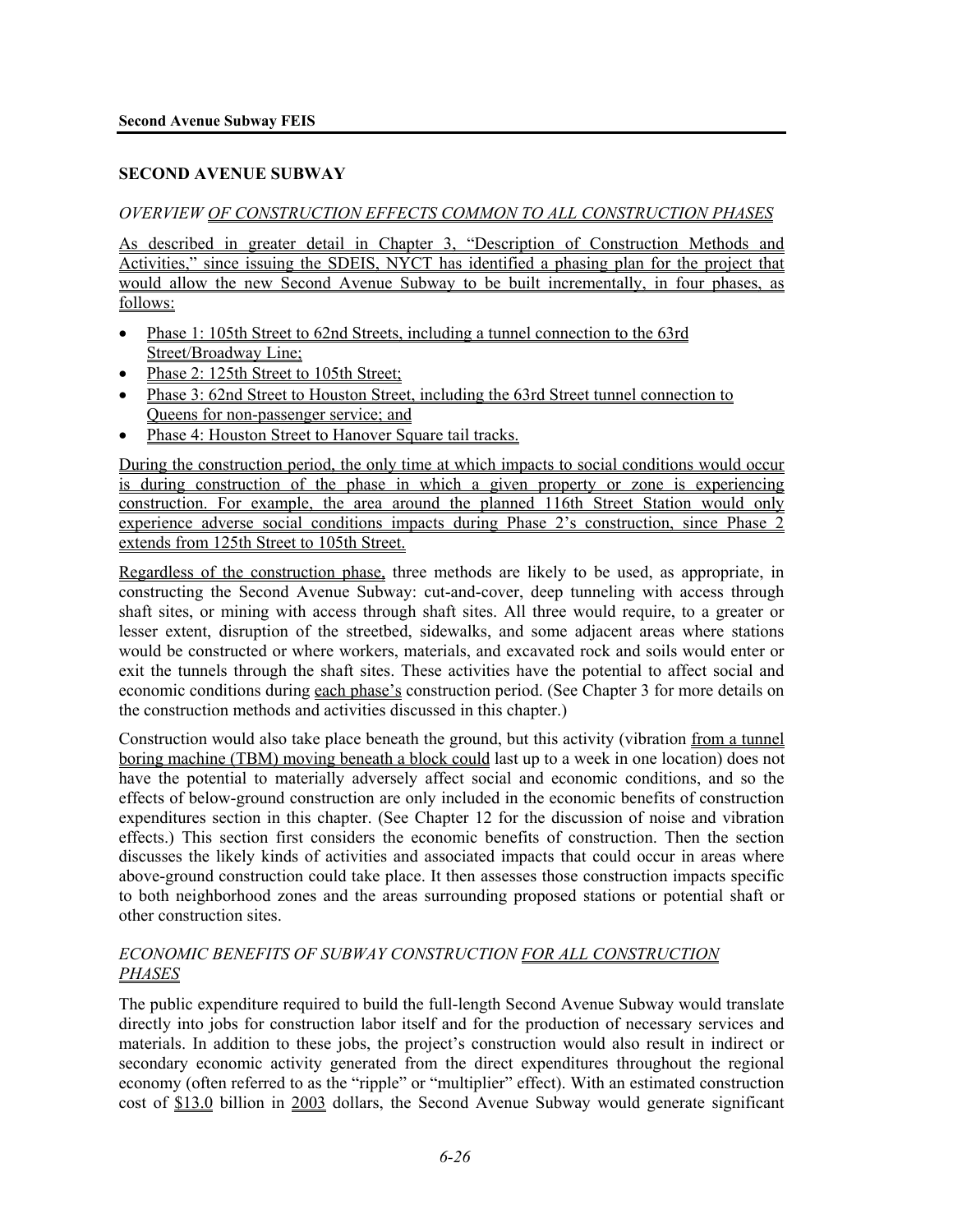economic benefits. As a result of direct expenditures, the direct employment from construction activities would be an estimated  $22,500$  person-years of employment.<sup>1</sup> In addition to employment directly attributable to construction of the proposed project, construction expenditures would generate indirect employment, including jobs in business establishments providing goods and services to the contractors, as well as in businesses that would provide goods and services to construction workers.

#### *IMPACT CHARACTERISTICS COMMON TO ALL ABOVE-GROUND CONSTRUCTION, REGARDLESS OF THE CONSTRUCTION PHASE*

Because many of the necessary construction activities would occur in all four phases, the types of impacts that would occur would be similar, regardless of the phase. The section that follows describes the types of impacts that would be common to the entire alignment. The following section, "Impacts Specific to Neighborhood Zones and Smaller Study Areas," identifies those impacts that would be specific to a particular place.

In all phases, above-ground construction activities would include delivery and storage of materials, hauling away soil and rock from tunneling and other construction activities, construction and maintenance of tunnel access shaft sites, possible limited underpinning or other building reinforcement techniques, ground improvements, and cut-and-cover construction necessary for a portion of the subway tunnel and for all or portions of all stations. Areas on Second Avenue at station sites and TBM launch and spoils removal sites, and some off-street properties, would be used to stage construction activities, as described in Chapter 3 of this FEIS. These activities would require use of land on or near Second Avenue and the streets along the alignment (125th Street, Chrystie Street, the Bowery, St. James Place, and Water Street), and significant temporary adverse impacts would result. Up to half the width of Second Avenue and portions of nearby side streets would have to be reserved for construction operations on segments of Second Avenue during these construction phases. Sidewalk sheds would be required in certain areas, and at a number of locations the construction itself might intrude into the sidewalk area. In addition, construction would occur at each station at off-street properties, where new station entrances and ancillary facilities would be built in new structures or as part of existing ones. Construction areas would typically be separated from the remaining street and sidewalk by temporary, moveable barriers with construction fencing. The Second Avenue Subway would also involve increases in noise, vibration, and dust both at the construction sites and along the truck access routes. At a number of locations, these impacts would occur for several years.

Generally, construction effects on social and economic conditions would stem from disruption of access (closure of some street crossings and sidewalks, lack of convenient loading and pick-up areas, temporary blockage of entrances to stores and other buildings, removal of awnings, termination of subsurface commercial vault space under city sidewalks and streets, relocation of bus stops and areas for taxi pick-up and drop-off) as well as increases in noise, vibration, and dust, and the visual effects of sidewalk sheds and other construction equipment and activities. It is possible that development of new buildings in an area under construction would be stalled until after construction was completed, thus delaying or perhaps altering a development or economic trend.

l

 $<sup>1</sup>$  A person-year is the equivalent of one employee working full-time for 1 year.</sup>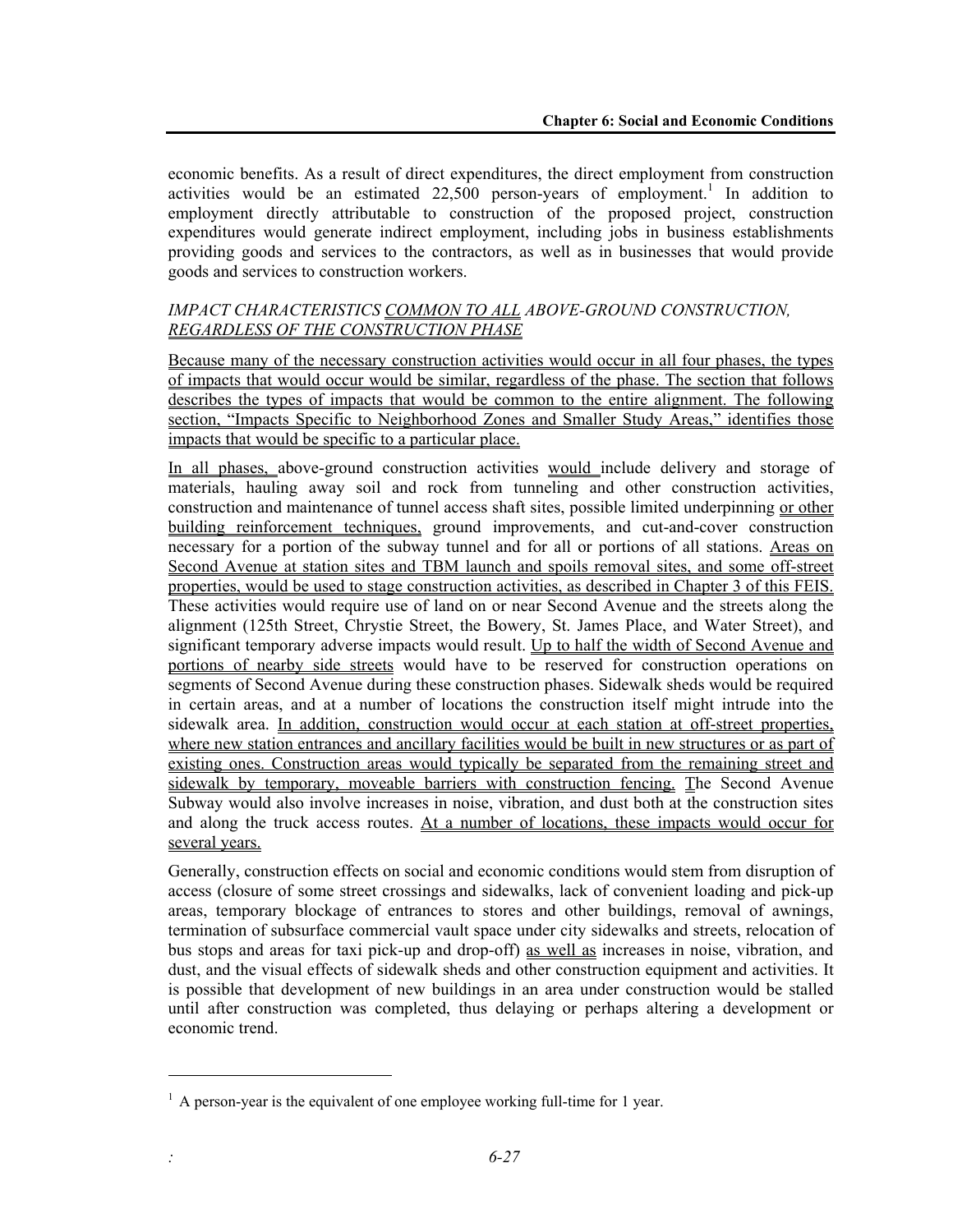In some locations, construction activities particularly close to buildings could require access restrictions for several hours or days at a time over a period of several weeks. This could occur if underpinning work is required to support a building's foundation in advance of construction, for example, or when slurry walls for a station are being constructed in the sidewalk in front of buildings. In very limited locations where structures must be reinforced (such as at the corner of Second Avenue and 125th Street, where the new tunnel would be built in soft soils directly beneath several buildings), the buildings may need to be evacuated for up to a year. In addition, properties would need to be acquired for off-street shaft sites and staging areas. For more information, see Chapter 8, "Displacement and Relocation."

Where properties would be acquired and businesses or residences displaced, public sector revenues previously generated by those properties (e.g., real estate taxes, water and sewer payments, etc.) would decrease. This would be a temporary fiscal effect, however, because after the subway has been constructed, these properties are likely to be reoccupied by revenuegenerating businesses. In fact, the areas are likely to become more desirable locations for business due to the presence of the subway and the resulting improvements in transit service.

In most cases, access to street-level businesses would be maintained during the construction period, regardless of whether the construction activity is associated with a station, tunnel segment, or shaft site and staging area. However, pedestrian and vehicular access would be modified or restricted by the construction of sidewalk sheds, removal of awnings and some signage, and removal of parking and travel lanes. For buildings where access to basements is provided through doors in the sidewalk, such access would also be restricted at times. Despite temporary signage, sidewalk sheds and construction fencing would reduce the overall visibility of businesses. Customers could be discouraged from visiting certain kinds of businesses as a result of the changes in pedestrian and vehicular patterns, reduced store visibility and accessibility, and raised levels of noise, vibrations, and dust. Construction sites can also be perceived as difficult to navigate, further discouraging some customers from walking through the area. Since Manhattan retailers depend heavily on pedestrian traffic, construction-related activities could potentially affect the businesses' revenue streams. In some cases, mitigation (see Section F below) could potentially minimize such effects. In other cases, businesses might not be affected substantially, as construction workers purchasing goods might compensate for other reductions in some businesses. Overall, street-level businesses that are predominantly retailoriented are most likely to be affected.

In operating their businesses during construction, owners may have to invest in more promotional activities (e.g., advertisements) to compensate for the reduced visibility and street frontage. Restrictions on parking and loading areas, along with reduced sidewalk access, could raise costs as well, because the delivery and pickup of goods and services may be slowed down considerably. For example, many retailers customarily receive deliveries from the sidewalk area through doors leading to the basement. Trucks typically park in front of the stores, and goods are carried to the doors by hand or delivered through a temporary roller or conveyer-belt system. With removal of parking and loading lanes, and the construction of sidewalk sheds, business owners would have to employ other, less convenient methods, such as deliveries/pickups from the side streets and the use of hand trucks (instead of direct conveyor-belt systems). Similarly, garbage collection and mail delivery could be hampered by the narrower sidewalks. Ultimately, the project's construction period, though temporary, could have adverse effects on existing businesses' profit margins and could also make the area a less desirable location for new businesses. In the worst-case scenario, if a substantial number of businesses were to close as a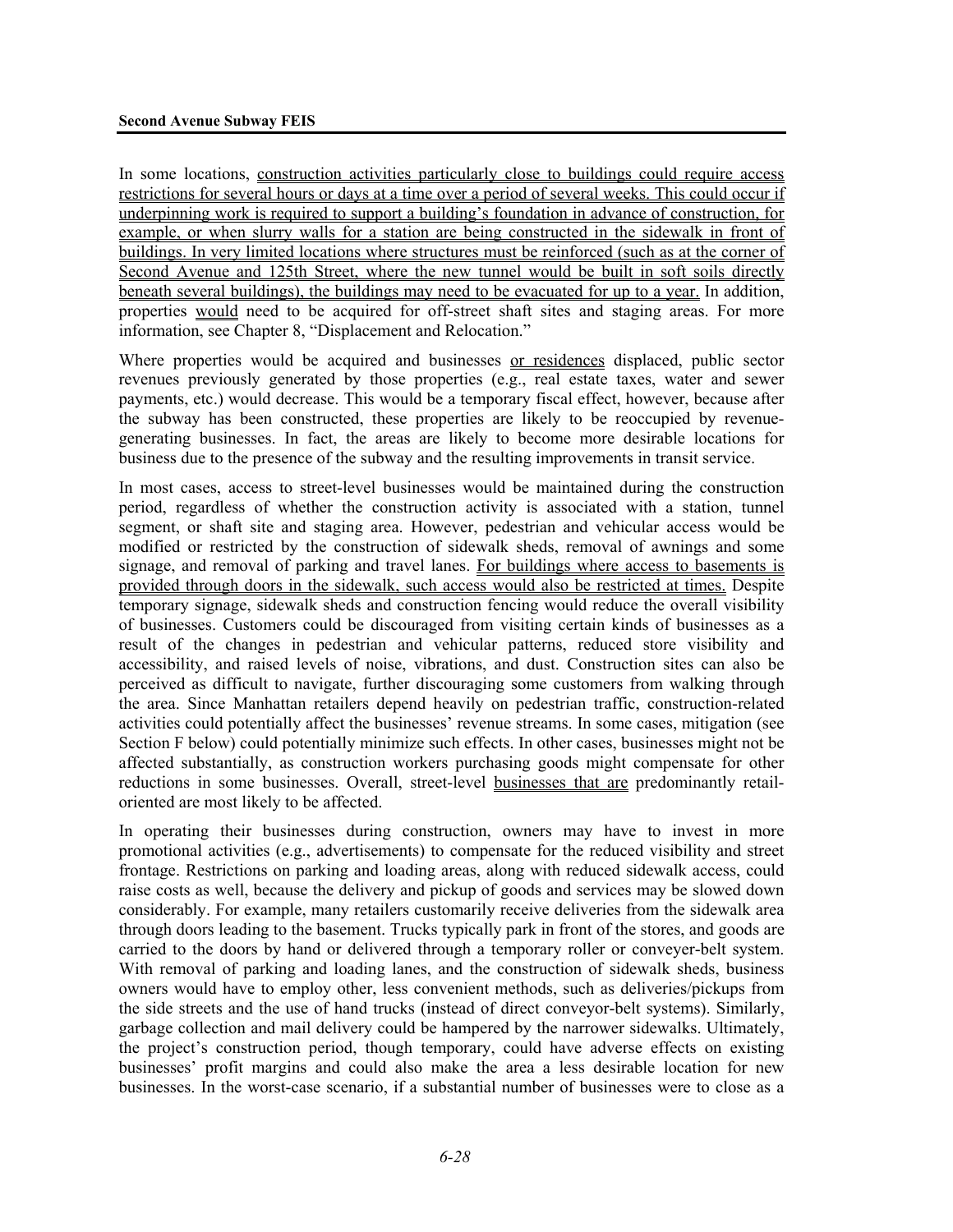result of construction in a given area, leaving street-level retail space vacant for a relatively long time, the character of the neighborhood could also be altered.

In general, construction of the Second Avenue Subway would be visually intrusive, as it would introduce incongruous visual elements, which, though temporary, would become part of the streetscape for long periods of time in all the study areas. The visual character of the study areas would therefore be diminished during construction. The intensity of the impacts would be compounded by the length of construction. Aside from the potential yards and maintenance areas, as well as the underground tunnel areas, most of the construction work required for the Second Avenue Subway would occur in areas currently accessible, and visible, to the public. Construction activities would be visible both at street level and from windows facing construction sites. In some cases, once the open excavation areas are covered by decking panels, construction would be less visible at street level. However, there would still be numerous visible construction activities throughout the alignment.

The different types of construction activities would require different kinds of machinery. Many of the types of machinery that would be used are typically found at construction sites throughout New York City; these include cranes, bulldozers, backhoes, construction trailers, etc. However, as described in Chapter 3, certain Second Avenue Subway construction activities would require either more specialized or more intensive construction equipment than that required by routine building or road construction projects. Special machinery would be required at all stations, spoils removal areas, shaft sites, barge sites, and ground improvement areas. Lighting to allow for overnight construction would also be required.

Sidewalk sheds and fences would reduce the visibility of the construction sites from surrounding buildings, particularly at the pedestrian level. Nonetheless, any construction elements or equipment of a height greater than that of the construction fences (i.e. cranes or hydraulic drill rigs) would remain visible from both the street level and from buildings with windows facing these sites. Since the Second Avenue Subway alignment is lined with buildings of five or more stories for most of its length, residents and/or workers in these buildings would have views of the construction areas from above. Trucks entering and leaving the sites would also be visible, not only at the actual construction sites but also on the larger street network. Such effects would be visually intrusive, as would the storage and transportation of construction equipment and spoils. Street trees would need to be removed from sidewalks in some areas, resulting in visual changes to the streetscape.

In addition to the street-level activities, the project's construction would also involve physical and visual changes to existing buildings along the route. This would include the limited locations where buildings could have to be reinforced or supported during construction. More noticeably, it would include some locations at each of the 16 new subway stations and one modified station (at 63rd Street and Third Avenue) where existing structures would be altered or demolished and replaced by new station entrances and ancillary structures.

As mitigation for construction impacts, NYCT would make every reasonable effort to maintain access to residential and commercial buildings; control noise, vibration, and dust; and keep disruption to the minimum amount of time. In areas where temporary displacement would be required for residents during portions of the construction period, residents would typically be offered nearby hotel accommodations or some equivalent measure of compensation. Work at station locations could take between three and five years. At shaft sites that provide access to tunneling operations below, as well as spoils removal and staging areas, some of these aboveground construction areas could operate for up to 10 years. Mitigation measures would be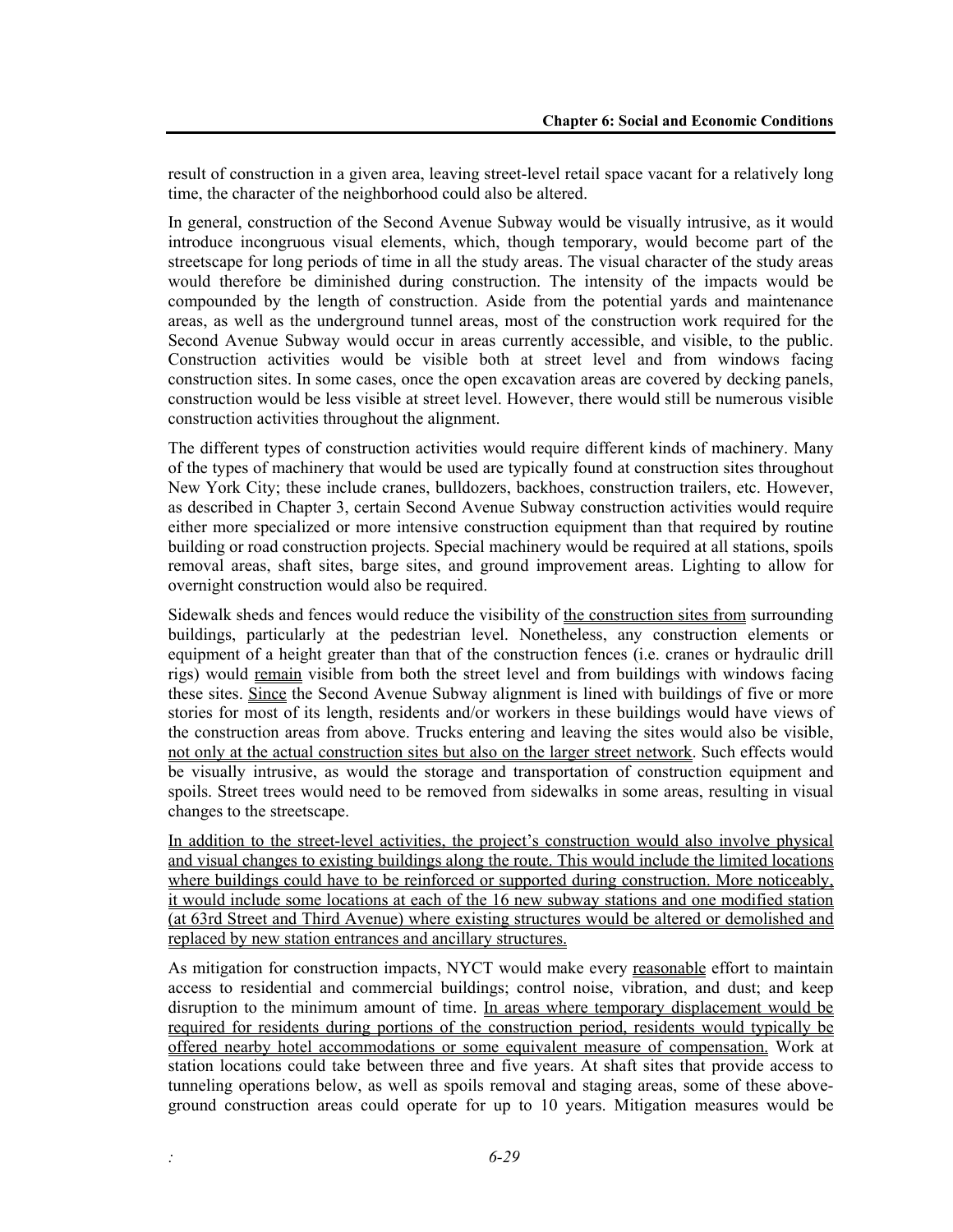<u>.</u>

employed to minimize noise and other disturbances at such locations as described below in Section F and in other chapters of this FEIS. After construction, the street and sidewalk would be rebuilt and street trees would be replaced.

As described in Chapter 12, barriers would be used to reduce noise from particularly noisy activities where practicable. At three of the parks where construction activities would occupy parkland—Playground 96, St. Vartan Park, and Sara D. Roosevelt Park—walls would be erected around the construction areas to reduce noise in the adjacent park. These walls would be approximately 12 feet tall (rather than 20 to 30 feet tall as described in the SDEIS)<sup>1</sup>, and constructed of timber, steel, or concrete. While the walls would block noise from and limit views into the construction sites where they are employed, they would themselves be visually intrusive. Barriers located near parks would block views into those parks; any barriers near buildings could limit views from windows on the lower floors. Also, because of their proximity to building facades and windows, enclosures would block some light for those windows. Thus, the use of tall barriers or enclosures in close proximity to windows would result in a significant adverse visual impact. In areas other than the three parks mentioned above, the decision as to whether such walls should be used will eventually be made after considering the advantages and disadvantages of the various types of significant adverse impacts that would occur during construction with and without such barriers.

Construction would not affect overall land use, economic patterns, or underlying zoning in the study area, but its disruption of the functioning of a neighborhood and related visual effects could create adverse impacts on neighborhood character and the local economy. Where the construction period is extended (as at shaft sites), this effect would last for a substantial amount of time. The specific impacts of the subway construction on social and economic conditions in each neighborhood zone and area surrounding a station or shaft site are described below, as are proposed mitigation measures.

In addition, Chapter 19, "Indirect and Cumulative Effects," discusses the combined potential cumulative impacts to social and economic conditions that could occur if other projects that were constructed at the same time and in the same vicinity as the Second Avenue Subway.

#### *CONSTRUCTION IMPACTS SPECIFIC TO NEIGHBORHOOD ZONES AND SMALLER STUDY AREAS*

As described above and throughout this document, the Second Avenue Subway would be constructed in four phases, which are divided into geographic zones:

• Phase 1 includes the southern portion of the East Harlem Neighborhood Zone and all but the southernmost two blocks of the Upper East Side Neighborhood Zone. Work in this area would include construction of the tunnels, tracks, and systems from 105th Street to 62nd

<sup>1</sup> As described in Chapter 12, "Noise and Vibration," further engineering studies completed since the SDEIS have resulted in a determination that building walls as tall as 30 feet is not practicable, because the construction of such walls would require significant piles, bracing, and foundation systems to support the walls. Further, installing such structures would also create noise. Chapter 12 also describes the decision to eliminate full enclosures around Playground 96 and St. Vartan Park. In addition to the reasons cited above for the 30-foot walls, another reason for their withdrawal from further consideration is that tall construction equipment—most notably, the cranes that would be required at all stations and at other locations—could not operate within the confines of these walls.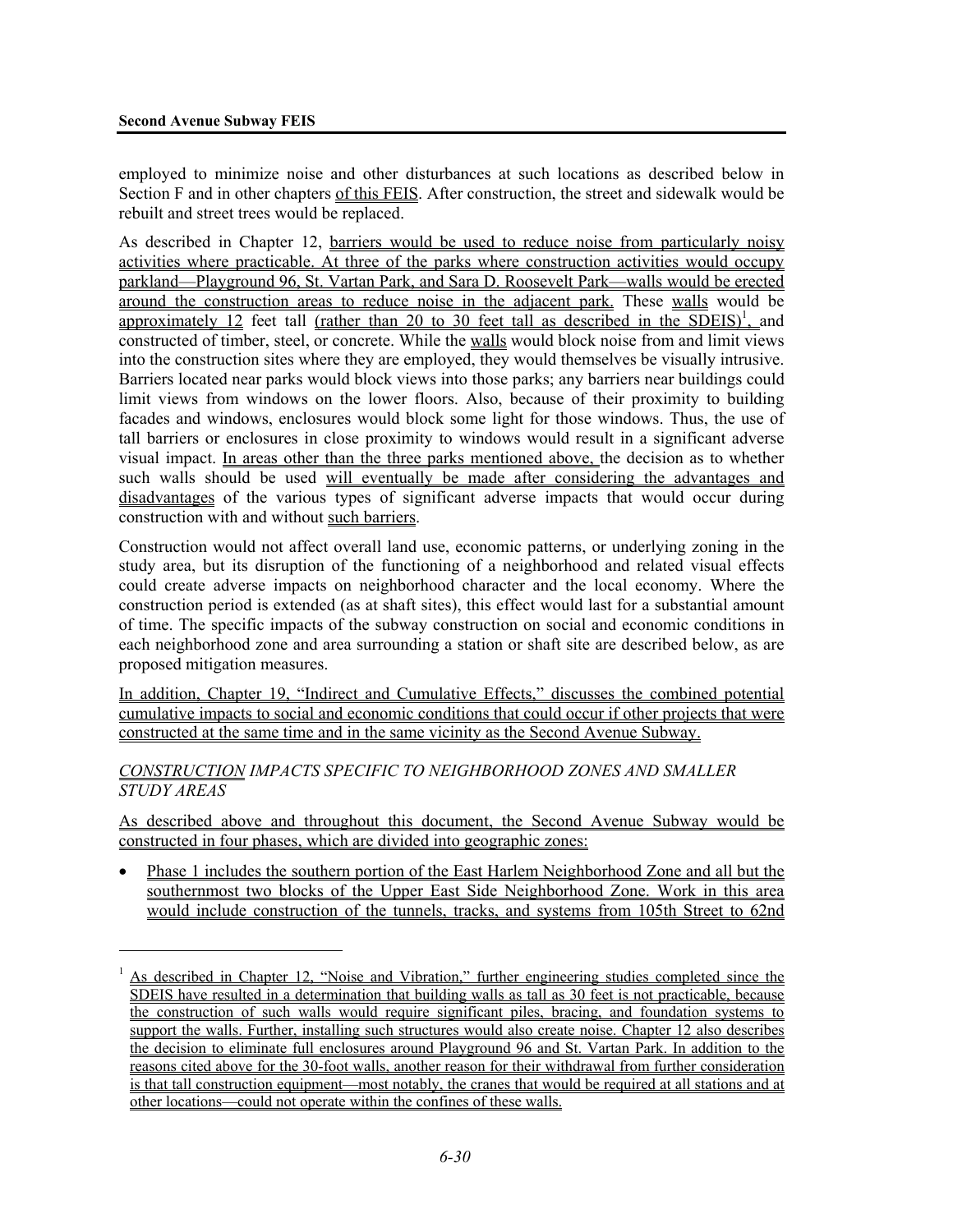Streets, the 63rd Street Subway connection to the Broadway Line, including a new entrance to the Lexington Avenue/63rd Street Station at Third Avenue, and the 96th, 86th, and 72nd **Street Stations.** 

- Phase 2 consists of the remainder of the East Harlem neighborhood. The tunnels, tracks, and systems from 125th Street to 105th Street would be constructed, as would the 125th, 116th and 106th Street Stations. The 125th Street Tails Tracks and potentially, the 129th Street Storage Tracks would be built as part of this phase. Alterations to the 36th-38th Street Yard and to the Concourse Shop would also be made during this phase.
- In Phase 3, construction within the two southernmost blocks of the Upper East Side Neighborhood Zone would occur, along with construction of the entire Gramercy Park/Union Square Neighborhood Zone. In addition, the northern portion of the East Village/Lower East Side/Chinatown Neighborhood Zone would also take place. The tunnels, tracks, and systems between 62nd Street and 4th Street would be constructed in this phase, as would the 55th Street, 42nd Street, 34th Street, 23rd Street, 14th Street, and Houston Street Stations. The underground storage tracks from approximately 21st to 9th Streets and the 63rd Street connection to Queens for non-passenger service would also be built during Phase 3.
- Finally, in Stage 4, construction of the remainder of the East Village/Lower East Side/Chinatown Neighborhood Zone would take place, as would the entire Lower Manhattan Neighborhood Zone. Work in this phase would consist of constructing the tunnels, tracks, and systems from Houston Street to Hanover Square, the Grand Street, Chatham Square, Seaport, and Hanover Square Stations, the barge facility at Pier 6, and potentially, the Hanover Tail Tracks.

This section presents the potential impacts to social and economic conditions that would occur during project construction in each neighborhood zone and around each station site during the relevant construction phase. See Appendix E.1 for details on study area boundaries, including Figures E.1-1 to E.1-16, which also depict uses in each neighborhood zone.

As a result of engineering refinements since the publication of the SDEIS, minor shifts generally within one block north or south of the station locations identified in the SDEIS— in some station locations have occurred in several instances. In addition, the location of the TBM launch site on the Upper East Side has shifted one block south, from 92nd Street to 91st Street. None of these adjustments would result in new or different significant adverse impacts on social conditions from those described in the SDEIS.

#### *East Harlem*

*Neighborhood Zone*. As described above, construction in the East Harlem neighborhood zone would take place during Phases 1 (for the area south of 105th Street) and 2 (the remainder of East Harlem). The new tunnel and stations north of 91st Street to approximately 120th Street would be constructed using cut-and-cover technology, as described in Chapter 3. This is because the rock is quite deep in this area, because shallow tunnel segments built in the 1970s are available for use between 120th and 110th Streets and 105th and 99th Streets, and because construction of the 125th, 116th, 106th, and 96th Street Stations in soil would require cut and cover. Use of a TBM to construct the few blocks between cut-and-cover segments and existing tunnel segments would not be practical in most cases. However, a TBM would be used along 125th Street, excluding the new 125th Street Station (between Third and Park Avenues), where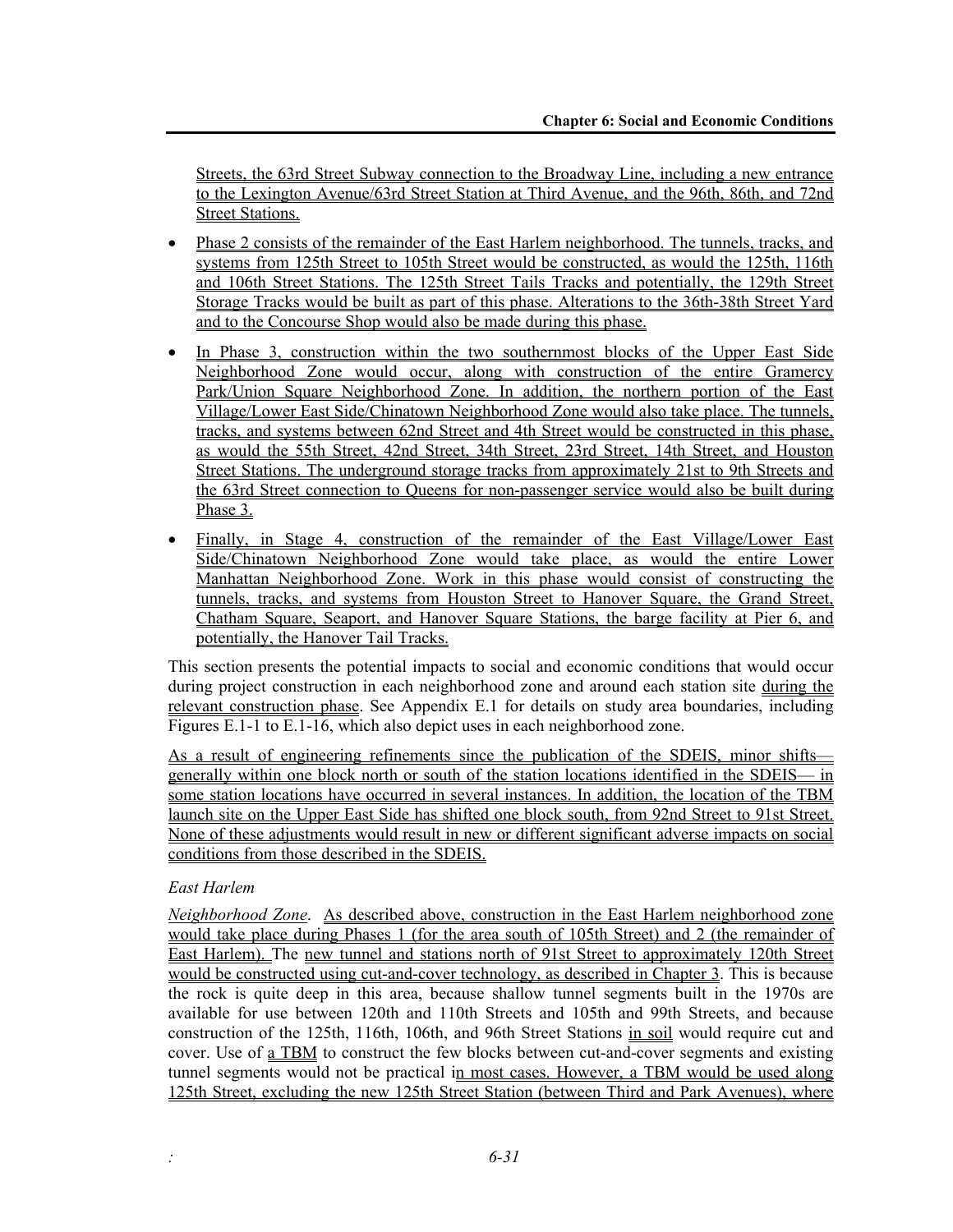cut-and-cover construction would be required. The project's potential construction impacts on overall neighborhood character in East Harlem would depend on the speed at which the subway is to be built. If many areas were under excavation at the same time, the cumulative effect would be for an areawide deterioration of conditions (i.e., access, congestion, truck travel, noise, vibration, and visual effects, as described above) and the potential to adversely affect neighborhood character throughout the eastern portion of the neighborhood zone. With a slower construction period, fewer locations in East Harlem would be affected at any one time, so the land use and neighborhood character impacts would be more geographically limited but the overall duration during which construction was occurring in East Harlem would be longer. As discussed below, the large cut-and-cover operation that would extend from approximately 99th to 91st Streets and described in Chapter 3 would result in significant adverse impacts to the area during Phase 1. Impacts on neighborhood character would occur from the relatively long-term duration of activities (approximately 8 years) over this seven-block stretch; the duration of this impact has been reduced since the SDEIS was issued.

In addition to effects of construction taking place in this neighborhood zone, East Harlem could also experience increased truck traffic from construction activities occurring on the Upper East Side, if trucks head to the Triborough, Willis Avenue, or Third Avenue Bridges. This would most likely occur at a different period than the activities related to construction of subway system elements in East Harlem. (As noted above, Chapter 19 describes the potential for cumulative impacts stemming from simultaneous construction of the Second Avenue Subway with other projects planned nearby.)

As discussed above, East Harlem is a neighborhood currently undergoing an expansion of its commercial uses and upgrading and construction of new housing. To the extent that some developers would be dissuaded from initiating projects in the area, slowing commercial redevelopment, Second Avenue Subway construction would temporarily affect neighborhood character. The construction would be less likely to impinge on NYCHPD housing development, since these developments are not market driven. Construction of the subway in East Harlem may also slow some of the ongoing economic revitalization efforts of organizations such as the 125th Street BID and the UMEZ development corporation. These groups provide important services to existing businesses and actively recruit new commercial development. Although the end product of construction—a full-length Second Avenue Subway—would strengthen the area's attractiveness for business, some retailers may experience some temporary declines in business activity during the construction period, particularly those that depend heavily on continuous pedestrian and vehicular traffic flows and high visibility. Neighborhood service businesses are less likely to be affected. Although East Harlem would also contain a spoils removal site at 96th Street, this operation would not be in close proximity to most businesses.

At the same time, construction would also produce local economic benefits with the introduction of a large construction worker population into the area, particularly at areas such as shaft sites and staging areas where construction activity would occur for the longest durations. These workers would bring new spending or expenditure potential to the area, which could result in additional sales for local businesses. Businesses most likely to benefit from construction include convenience stores, neighborhood services, and eating and drinking establishments.

*125th Street Station Study Area*. Cut-and-cover construction in this study area would take place along portions of 125th Street near the 125th Street Station from Park Avenue to Third Avenue for a period of up to five years during Phase 2. A TBM would be used along portions of 125th Street, reducing the cut-and-cover construction area on 125th Street from that described in the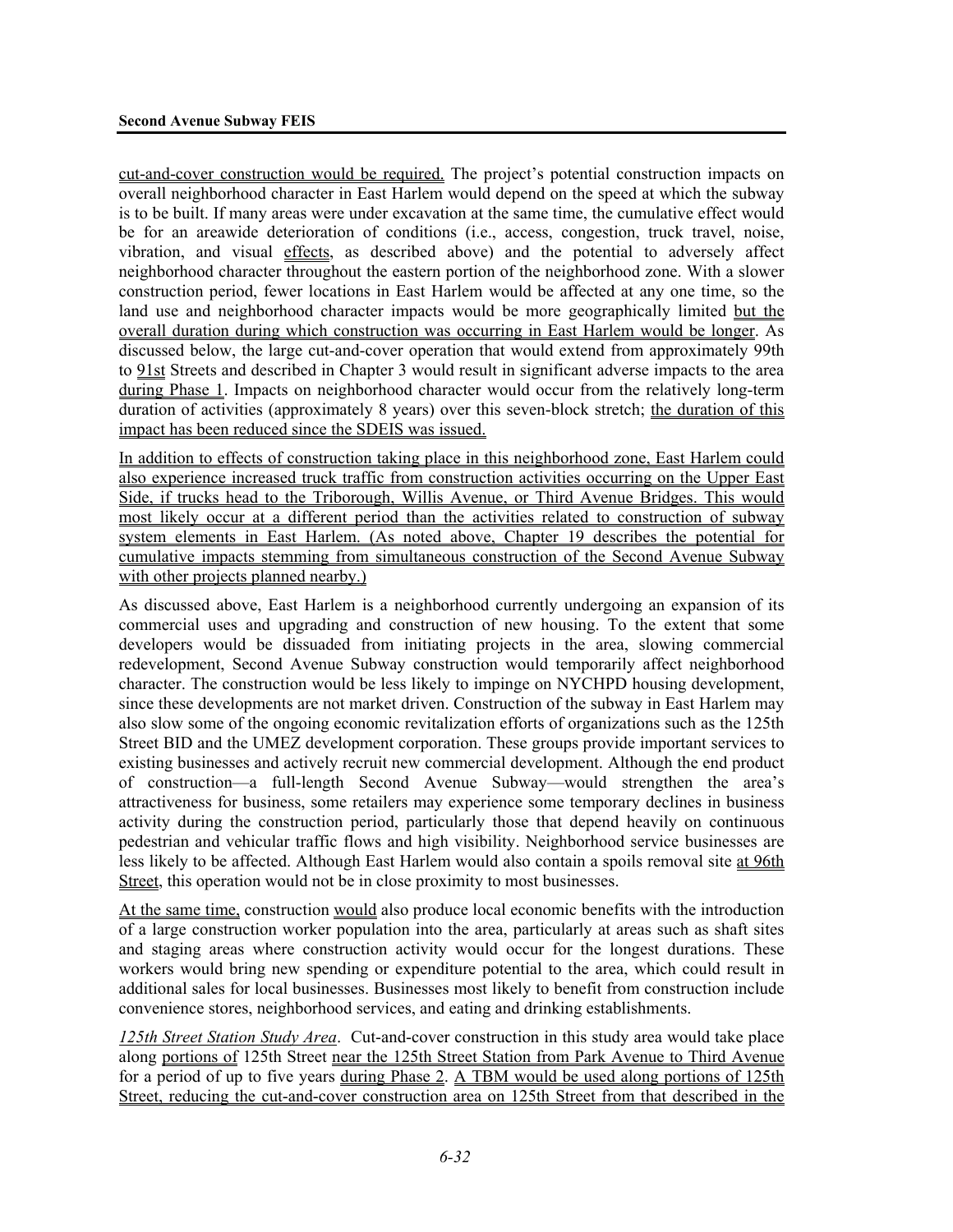SDEIS, which extended from Fifth to Second Avenues. In this study area, community facilities are of special concern, particularly if  $FDNY$  Engine  $36$  were to reopen again.<sup>1</sup> In that case, a traffic maintenance plan would be developed in close coordination with FDNY, detailing mitigation measures and stipulating construction methods and sequencing to maintain access. If FDNY Engine 35 or any other essential municipal service along the alignment has to temporarily relocate during a portion of the construction period—i.e., if the traffic maintenance plan were to show that access could not be maintained on a 24-hour, 7-day-a-week basis—this would be a significant adverse impact. In the event of a station closing, a relocation plan would be devised.

Access to the nursing home on 125th Street and Park Avenue and the Manhattan Eye, Ear, and Throat Hospital on 125th Street between Park and Madison Avenues would also have to be maintained. NYCT would work with each facility to develop access plans to meet the users' needs. Access to the Metro-North Railroad Station and to the Lexington Avenue Line (**456**) would be maintained as well. Vehicular access to retail uses on 125th Street would be limited, and arrangements would have to be made for deliveries from side streets.

Near 125th Street, Triboro Plaza—a public park—could be affected by construction, as a TBM would be used along Second Avenue between 125th Street and 121st Street, and would tunnel beneath this park. The park could settle slightly from tunneling beneath, but since this space does not offer public amenities, and adjacent or below-ground construction would not likely affect the park's trees, the effect would not be significant for neighborhood character.

Close to Second Avenue on 125th Street, tunneling activities would be below ground, but construction would nevertheless be visible and disruptive because it may be necessary to reinforce several buildings to ensure their stability during construction of the curved portion of the tunnel at the corner of 125th Street and Second Avenue. As described in Chapter 3 and Chapter 8, this could involve demolition of one structure and temporary evacuation of others. In addition, underpinning or other reinforcement measures could also be necessary along other portions of 125th Street because the subway construction would occur in soil near some buildings' foundations. This could result in some temporary displacement of residents or businesses. (See Chapter 8, "Displacement and Relocation," for a fuller description of impacts, including mitigation.) This underpinning and other stabilization measures would reduce sidewalk width and, in some cases, access to stores, and would be disruptive to local businesses and residents.

125th Street is a busy crosstown corridor with high pedestrian and vehicular traffic volumes; typically, retail businesses benefit from such high levels of pedestrian activity. Pedestrian activity is particularly high between Lexington Avenue and Park Avenue, between the 125th Street Station at Lexington Avenue serving the **466** lines and the Metro-North Railroad station at Park Avenue. Pathmark, a major shopping destination at Lexington Avenue, also contributes to the pedestrian activity. Some of this activity may be curtailed during the

-

<sup>&</sup>lt;sup>1</sup> FDNY Engine 36, between Park and Lexington Avenues, has recently been closed. Should the station reopen prior to Second Avenue Subway construction, a similar access and relocation plan as that devised for Engine 35 would be devised.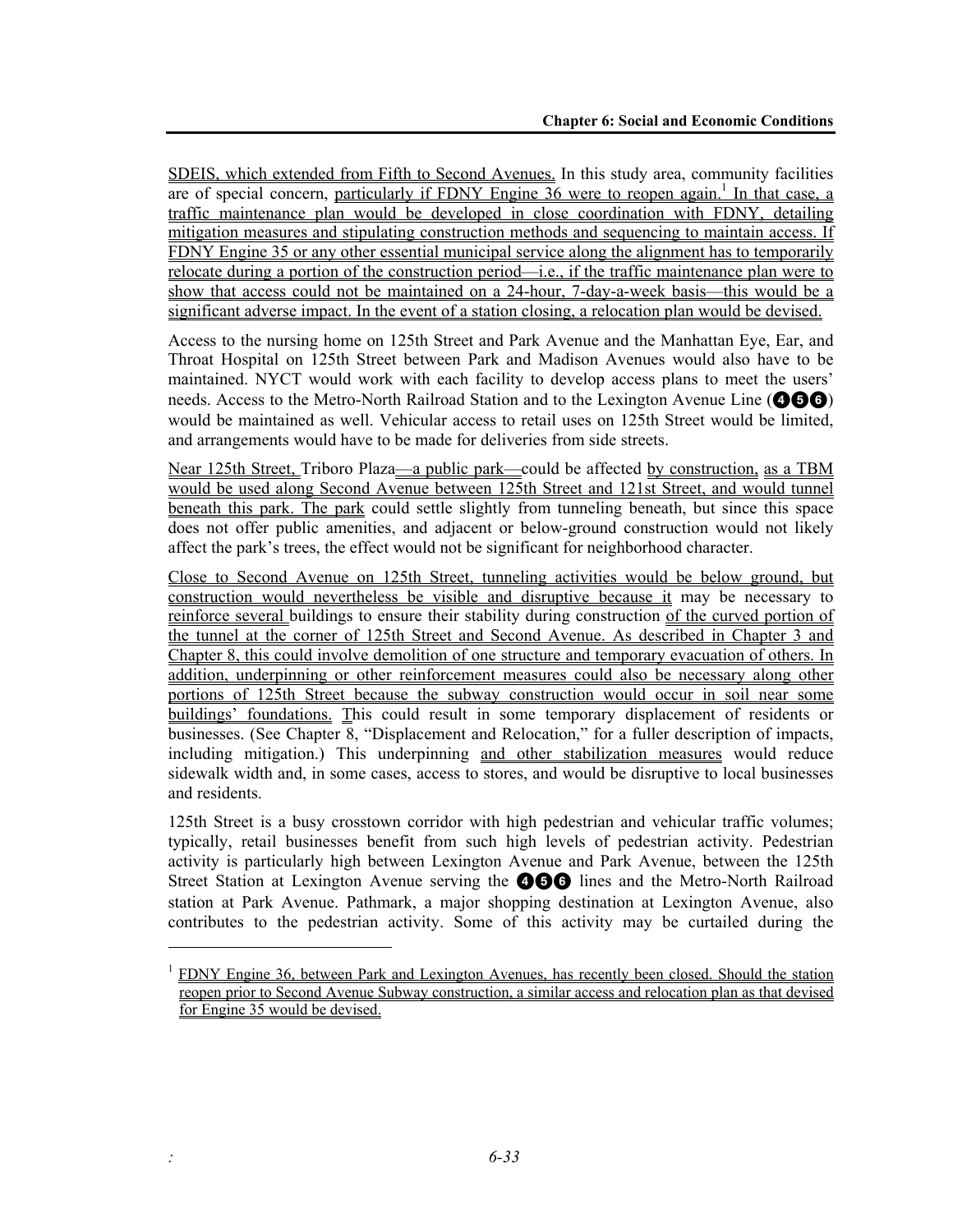underpinning, building stabilization, and cut-and-cover processes, which would narrow sidewalks and make access to some street-level businesses along 125th Street more difficult. Generally, pedestrian access to these businesses would be maintained, but these construction activities might limit deliveries to certain times of the day or days of the week. On occasion, access to certain establishments might be restricted for short periods of time (several hours), but NYCT, through its contractors, would provide advance notice of such disruptions to businesses. Although retail sales may be affected as a result of this activity, this effect would be temporary, and businesses would likely remain economically viable.

*116th and 106th Street Station Study Areas*. Both the 116th and 106th Street Stations would be built during Phase 2, although the tracks from 105th Street to 99th Street would be installed as part of Phase 1. Building the 116th Street Station would require some cut-and-cover construction from 119th to 115th Street on Second Avenue, but the duration of such construction could be relatively short, because much of this area was excavated to build the existing length of tunnel already present below Second Avenue in this area. The largely low-rise residential uses on and near the avenue would experience the temporary land use and neighborhood character impacts described previously as typical for cut-and-cover construction. NYCT, through its contractors, would develop access plans to allow people to enter and exit their homes and commercial and ground-floor retail uses during construction. Consideration would also have to be provided to maintain access to 116th Street, a major transportation corridor.

Temporary land use and neighborhood character impacts would also result from the cut-andcover construction between approximately 110th and 105th Streets. That area contains a mix of low-rise and superblock residential projects. The low-rise buildings would be more directly affected because they would be closer to the construction activities (since they are not set back in large plazas, as are the taller buildings in this area). As at 116th Street, access plans to permit residents to enter and exit their homes and businesses during construction would be needed. Consideration would also have to be provided to maintain access to 106th Street, a major transportation corridor.

In addition, some construction will also be required to install the tracks from 105th Street to 99th Street during Phase 1, but this activity would be far less intense than that required for the cutand-cover activities described north and south of this area.

In these areas, street-level businesses primarily serve the nearby residential populations. The 116th Street area contains a greater concentration of retail stores, but both areas have the same general distribution with about 30 percent of the stores dedicated to neighborhood services (e.g., hair salons, dry cleaning), followed by convenience goods (groceries), and eating and drinking establishments (restaurants). The 106th Street area also contains a noticeable amount of retail vacancy. Although construction activities may interfere with pedestrian flows on a temporary basis, the neighborhood/convenience orientation of most of the retailers in this area would minimize potential adverse economic effects. Location and access are the primary factors in the purchasing decisions of customers when they are seeking neighborhood and convenience goods and services, so that customers would not likely comparison shop or walk long distances to purchase such basic items as groceries and such services as dry cleaning to avoid the construction from the Second Avenue Subway.

*96th Street Station and Shaft Site/Staging Activities Study Area*. This area would be affected during Phase 1. As described in Chapter 3, excavation for a short length of tunnel from 99th to 97th Street, and then for the 96th Street Station (which would extend from approximately 97th to 93rd Street) would be accomplished by cut-and-cover construction. This method would also be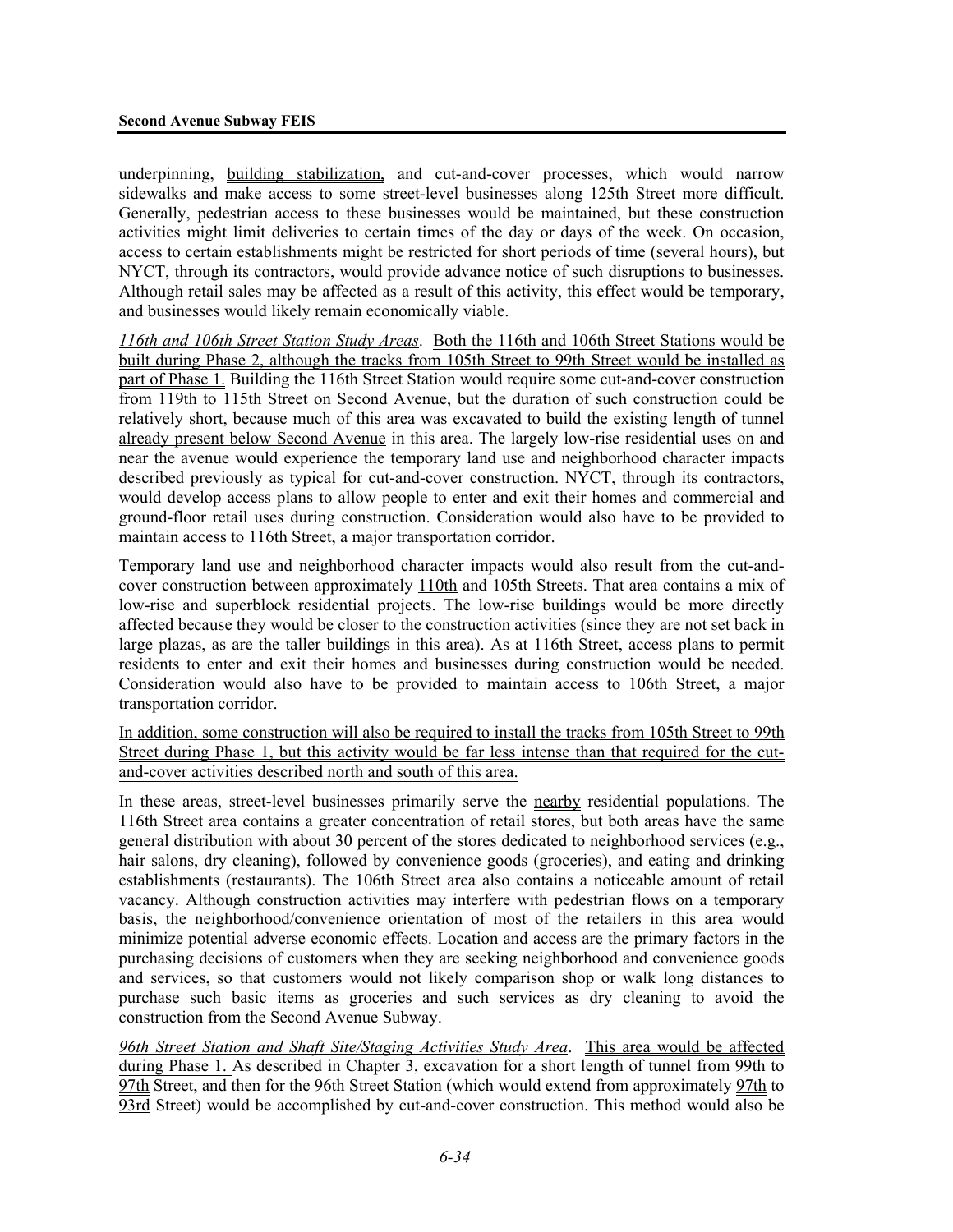needed to construct the shaft site for tunnel boring machine insertion in the area between 93rd Street and the vicinity of 91st Street. Portions of the excavated area along Second Avenue and at the adjacent park (Playground 96) between 97th and 96th Streets would also be used to stage construction activities and to remove spoils; see Chapter 3 for a detailed description of the operations in this area. For analysis purposes, the activity areas have been combined as one study area.

All of these activities would result in significant temporary land use and neighborhood character impacts. Second Avenue from 99th Street to the vicinity of 91st Street is a dense area composed largely of low-rise and high-rise apartment buildings. Neighborhood character impacts are likely to be more intense for the smaller buildings, since they are virtually all built to their lot lines, and would be closest to the construction activities. Several of the larger buildings are set well back from the sidewalk. Traffic is particularly congested in the area south of 96th Street, and the temporary neighborhood character impacts related to traffic congestion created by cut-and-cover construction throughout the project corridor would be intensified in this area. Also, 96th Street is an important access corridor to the FDR Drive.

The proximity of Metropolitan Hospital between 98th and 97th Streets between First and Second Avenues would be an additional concern. NYCT would work with the City's Health and Hospitals Corporation (HHC), which manages this hospital, to devise a transportation management plan so that ambulances and other emergency vehicles, as well as doctors and patients, could get to and from the hospital without delays. Similar plans might be needed for some other buildings, including institutional, commercial, and residential buildings in the area, such as the Young Adult Leadership Academy on 95th Street between Second and First Avenues, and the School for Cooperative Technical Education on 96th Street, also between Second and First Avenues.

A fundamental challenge to any major construction project in Manhattan is the provision of required support areas for specialized equipment, materials, and project management activities. As a result, during station and tunnel construction, the western portion of Playground 96 at 96th Street would be used as a staging area; this would require closing the westernmost portion of the park for up to 8 years. The use of this park for this extended period would constitute a significant temporary open space impact on the community; however, by using the park to house some of the most disruptive machinery and activities (instead of siting them adjacent to occupied residential buildings), certain other impacts—such as noise and visual character—can be somewhat mitigated. NYCT will work with the New York City Department of Parks and Recreation (NYCDPR) to identify a temporary replacement park space or develop a mitigation plan most compatible with the neighborhood's parks and open spaces. Following subway construction, NYCT would fund and reconstruct the park in consultation with NYCDPR. For further analysis of park issues, see Chapter 7, "Public Open Space."

The construction activities in the park and related noise and dust would be disruptive to surrounding uses, which include the hospital, the rest of the park to the east, two schools close to the site, and numerous residences slightly farther away. Mitigation for these effects is described at the end of this chapter.

Because of the concentration of construction activities that would occur between approximately 99th and <u>91st</u> Streets, temporary construction impacts in this vicinity could last for up to 8 years. (While construction of Phase 1 is anticipated to last for up to 7 years, an additional year of construction might be necessary before Playground 96 can be fully restored and reopened. Hence, the significant adverse construction impact in this vicinity is conservatively characterized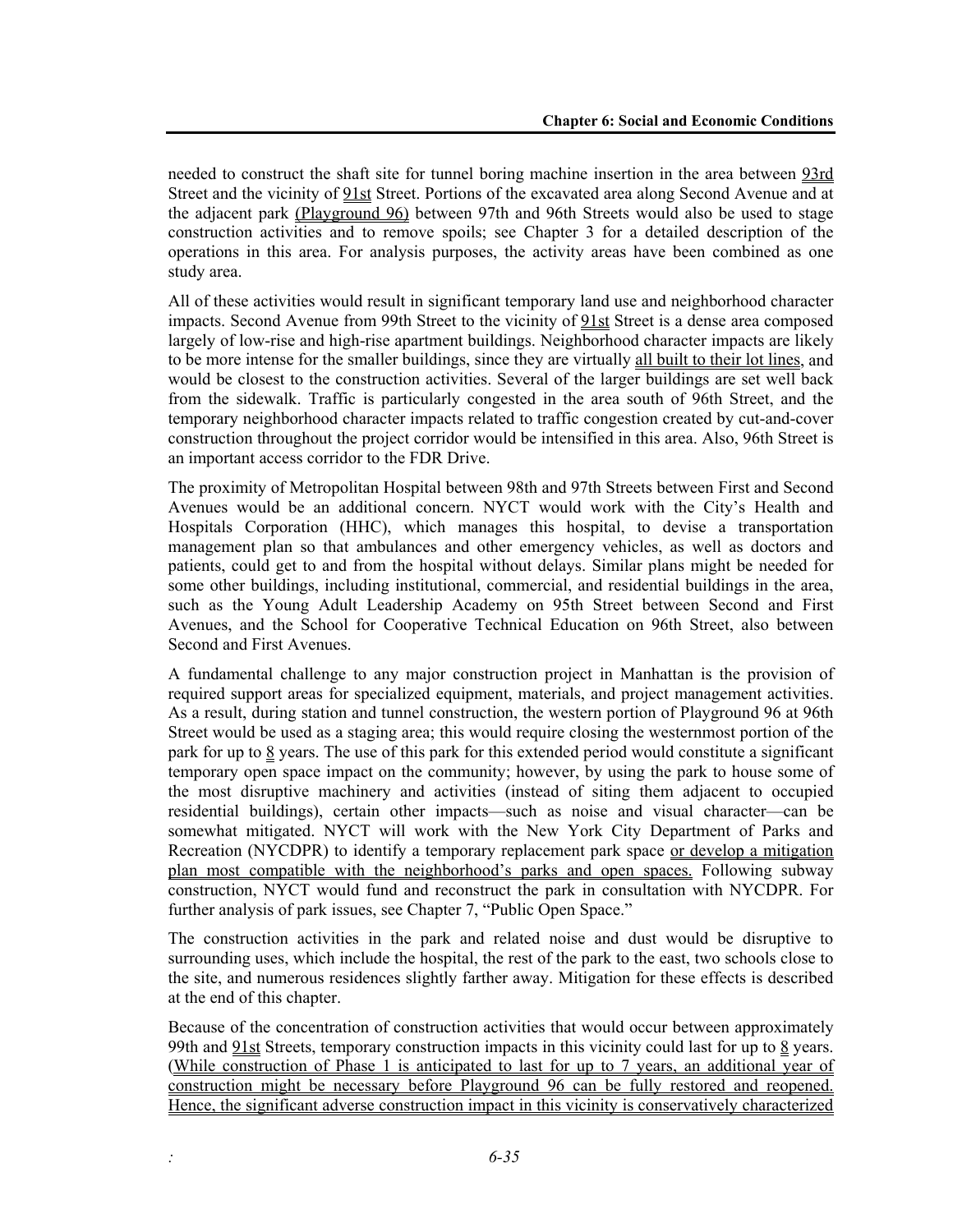as taking place for up to 8 years.)This neighborhood contains a very dense residential population, particularly south of 96th Street, and a lot of street activity associated with traffic going to/from the FDR Drive and Metropolitan Hospital. Commercial retail activity is primarily located south of 96th Street, where almost 80 percent of the storefronts are dedicated to neighborhood services, convenience goods, and restaurants. North of 96th Street, the street level is dominated by the hospital, a park, lumberyard, and several housing projects. One of the larger retailers in the area is Key Food supermarket, located on the northwest corner of 92nd Street and Second Avenue. Because more businesses that would be affected by construction are located south of 96th Street than north of this block, more impacts to businesses would occur during the period when the TBM shaft site at approximately 92nd Street was active than during the subsequent station and northern tunnel construction periods. Access to the parking garage on the east side of Second Avenue between 95th and 94th Streets would also be affected—see Chapter 5, "Transportation."

*129th Street Yard Study Area*. As described in Chapter 3, since issuing the SDEIS, the barge operation and associated shafts sites identified for spoils removal in the SDEIS are no longer under consideration and thus would not affect social and economic conditions. In addition, the width of the potential storage yard at 129th Street has been substantially reduced, so that it would now be entirely beneath Second Avenue. Consequently, easements would no longer be required from the two businesses located along Second Avenue north of 125th Street, and impacts to Crack is Wack Playground and Triboro Plaza would be reduced from those previously identified.

During Phase 2, Second Avenue north of 125th Street may be developed with a tunnel used for storage of trains. Such a tunnel would be constructed using cut-and-cover technology from approximately 121st Street northward. Like construction of other cut-and-cover elements, this work would occur largely within the Second Avenue roadbed. After initial excavation, most work could be conducted underground beneath a temporary deck, but some above-ground activities would also be necessary. These could be placed in closed portions of Second Avenue, or if adjacent properties are available, these could be used instead. Crack is Wack Playground, Triboro Plaza, Wagner Pools, and Wagner House Recreation Area are community facilities that could experience increased noise and dust during construction of the storage tracks, but they would remain fully accessible to the public. In addition, a spoils removal staging area could also operate in the vicinity.

Construction activities for the new yard north of 125th Street would also create temporary land use and neighborhood character impacts. This would involve cut-and-cover construction from 128th Street to 121st Street. In addition, a NYCT bus storage facility at East 128th Street could be used for construction staging for these tracks. However, because this neighborhood has very few residents or businesses, these temporary impacts would pose less of a concern here than in the other East Harlem study areas. Those businesses in the area are primarily industrial and automotive. The types of businesses would be less sensitive to the project's construction because they do not depend on pedestrian activity for the generation of sales. Their primary requirement is convenient access to major highways, such as the FDR Drive. However, the few residences on 126th Street between First and Second Avenues would face similar temporary neighborhood character impacts from construction activities to residences in the other study areas. Nevertheless, these residences are already located among industrial uses that raise some similar issues. Also, because the residential properties do not front directly on Second Avenue, land use or neighborhood character impacts would be less severe than in places where buildings face the construction sites.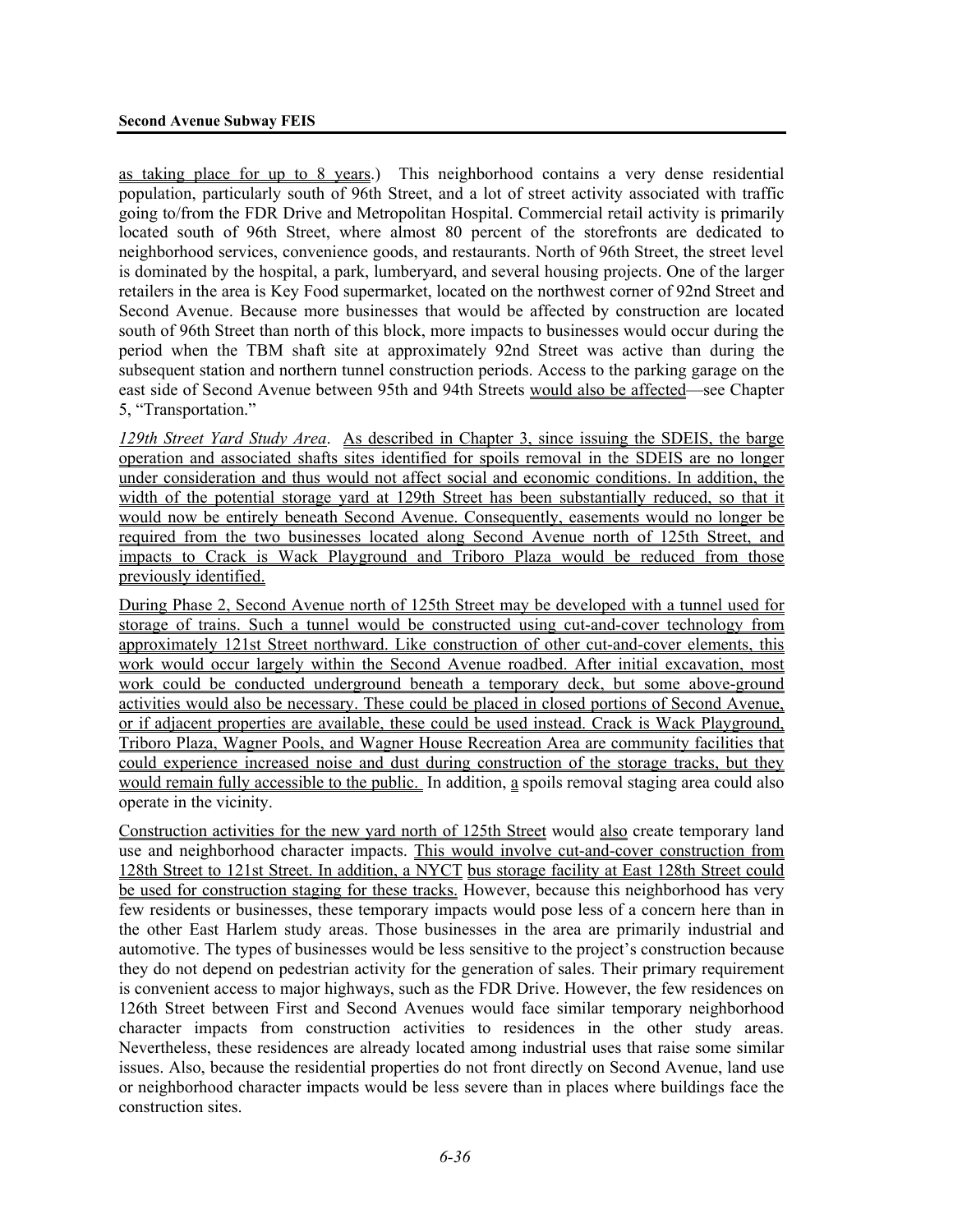NYCEDC's planned commercial development of lots in the area could abut cut-and-cover construction for the storage tracks north of 125th Street to their east. Construction would occur adjacent to a large retail project planned for 127th Street. Adjacent construction could affect both retail sites. NYCT is working to secure an easement on the retail development site, prior to its development, to reserve space for ancillary facilities in association with the storage yard.

There are few community facilities in this area that could be affected by construction activities, since most are located along or west of Third Avenue. Some construction would be required adjacent to the southeastern corner of Crack is Wack Playground; however, construction would no longer be required within the western edge of the park, as was described in the SDEIS. The park would be separated from construction activities by construction fencing. Also, although construction noise and activity would affect the park, the park is used largely for active recreation, which does not require quiet surroundings. Access to the playground from Second Avenue could be impeded during construction. NYCT would work with NYCDPR to provide alternate access to the site should this occur. Staging activities and spoils removal could occur adjacent to Harlem River Drive Park. As with Crack is Wack Playground, the construction noise and activity could affect the active recreational facilities at the park.

Because the 129th Street barge site is no longer under consideration, the potential impacts to the future riverfront park along the Harlem River identified in the SDEIS would not occur. Chapter 7, "Public Open Space" and "Section 4(f) and Section 6(f) Evaluation," provide more information on public parks.

### *Upper East Side*

The Upper East Side neighborhood zone could experience cumulative neighborhood character impacts from simultaneous station construction and/or shaft site operations. Except for a twoblock area at its southern border, the entire Upper East Side area is within Phase 1 of the construction plan. The 96th Street Station and Shaft Site/Staging Activities analysis is discussed above in the East Harlem neighborhood zone.

*86th and 72nd Street Station, and 66th Street Shaft Site Study Areas*. Within this study area, limited cut-and-cover construction could occur between approximately 87th and 82nd Streets and between 73rd and 69th Streets, resulting in temporary neighborhood character impacts on the large- and small-scale residential uses and associated retail uses in the surrounding area during Phase 1. Because these stations would be constructed predominantly by mining, cut-andcover construction would most likely be limited to the ends of the station area, where shafts would be built to provide access to the construction site below. These shafts could later become the permanent access points for the completed stations where practicable. Spoils would be removed and materials and supplies would be brought using trucks. These activities would result in the temporary neighborhood character impacts described previously for cut-and-cover construction. Also, as in the 96th Street Station study area, access plans for residential and commercial uses would have to be devised, and a plan for minimizing traffic and maintaining closures along the busy 86th and 72nd Street corridors would be needed. Access to a Memorial Sloan-Kettering Cancer Center facility on Second Avenue at 65th Street, the New York Blood Center on 67th Street, or Manhattan Eye, Ear, and Throat Hospital on 64th Street would not be materially impeded by spoils removal or station construction activities, because these facilities do not front on Second Avenue. NYCT would work with these institutions to devise transportation management plans and ensure that operations are not disrupted.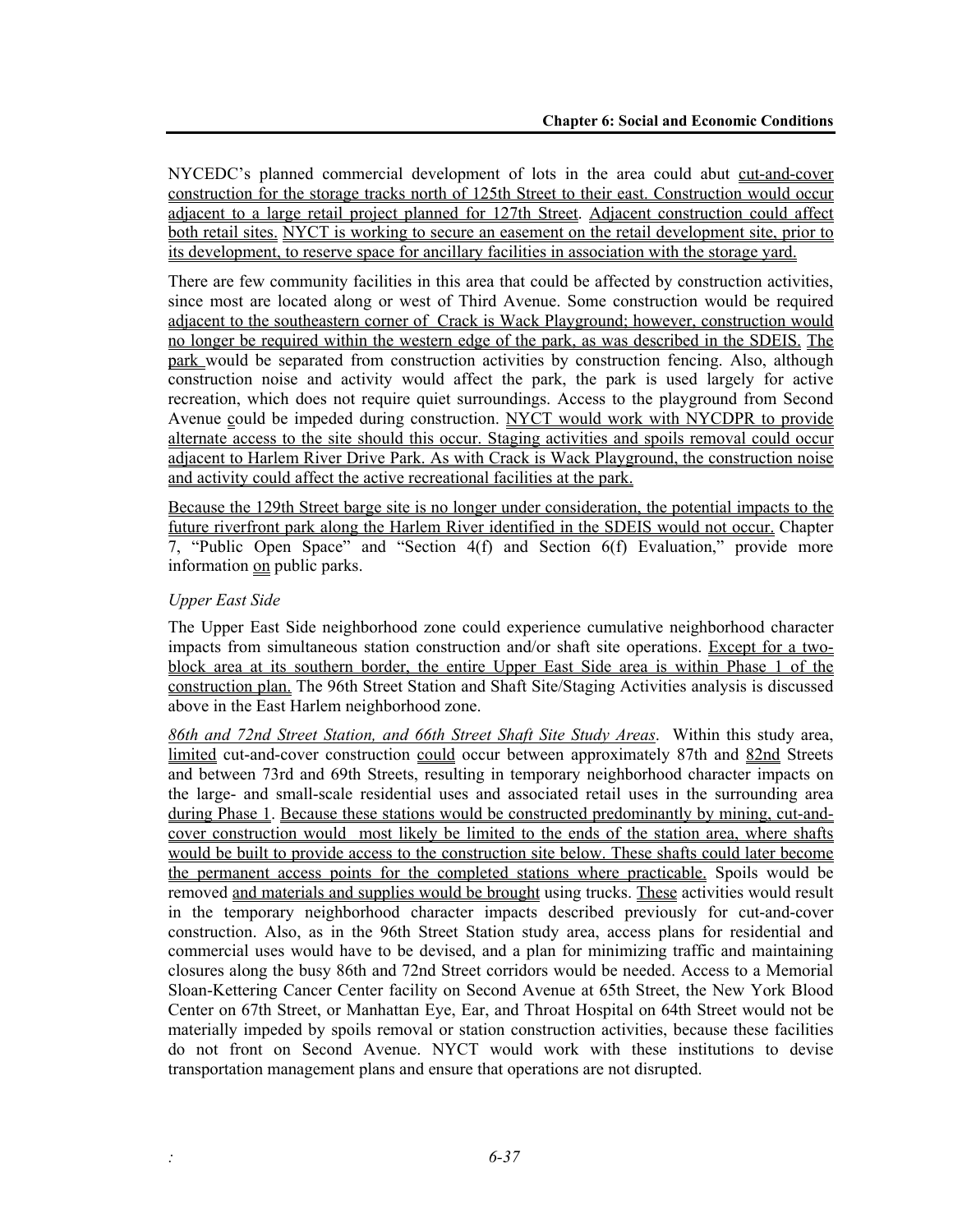A spoils removal shaft site could be located on 66th Street just west of Second Avenue and an entrance and vent facility for the Lexington Avenue/63rd Street Station would be constructed at Third Avenue and 63rd Street, also resulting in temporary neighborhood character impacts in Phase 1. The shaft would be used to remove spoils during construction of the curved tunnel and caverns connecting Second Avenue to 63rd Street. The 66th Street location was chosen as a potential shaft site because of additional street and median area provided on this two-way street. This area contains a mix of low- and high-rise residential, commercial, and institutional uses. While shaft site-related construction activities in this area are expected to last up to 4 years (compared to the approximately 2 years described in the SDEIS), the temporary impacts would still be approximately half as long as those at other shaft sites and staging areas, where the duration would last for up to 8 years. The duration of activity at this shaft site is more limited because the shaft would be used for a shorter tunnel segment than other shafts. However, traffic conditions are very congested in this area because of its proximity to the Queensboro Bridge, and traffic-related neighborhood character impacts would be exacerbated by construction activity in the vicinity. The construction required for the new station entrance and vent facility would be limited to a small geographic area and thus would have very minor neighborhood character impacts.

Retail establishments with outdoor activities on the sidewalk are most likely to be adversely affected by construction activities on the Upper East Side. These stretches of Second Avenue contain many restaurants and bars that offer outdoor dining, as well as many grocers that display food, flowers, and even large Christmas trees on the sidewalk. In the 86th Street study area, restaurants, many of which have outdoor seating, account for the largest proportion of storefronts, at about 34 percent. These types of businesses would have to remove their sidewalk facilities when their side of the street is under construction. Though temporary, this effect could result in lower sales, and could last for a relatively long duration. It would also make them less visible and attractive to customers. Although many existing restaurants and grocers on Second Avenue have a stable customer base, the relative abundance of such businesses on the Upper East Side may encourage customers to take their business elsewhere during periods when construction is most intense, and when access and visibility are reduced. The net effect on the Upper East Side economy as a whole would be negligible, but local economic conditions within the Second Avenue corridor could decline temporarily.

Other businesses would fare better, however. For example, supermarkets like Food Emporium on 86th Street serve some of the basic household needs of local residents and typically attract customers on the basis of location, convenience, and proximity to home. Shoppers are not likely to travel greater distances to purchase food and convenience goods just to avoid construction activity. Furthermore, such businesses as fitness clubs and supermarkets generally do not depend on the attractiveness of the shopping environment or streetscape.

#### *East Midtown*

The East Midtown neighborhood zone could experience temporary neighborhood character impacts from Second Avenue Subway construction during Phase 3. However, because the East Midtown area includes a substantial high-rise commercial corridor along Second Avenue from about 46th Street to 40th Street (which is part of the larger CBD extending from approximately 59th to 34th Street), impacts would not be as intrusive as those on residential areas, which are more sensitive to disruptions (particularly those at night).

The East Midtown neighborhood zone could experience some cumulative impacts if station construction occurs during shaft site and staging area operation. As described in Chapter 3, a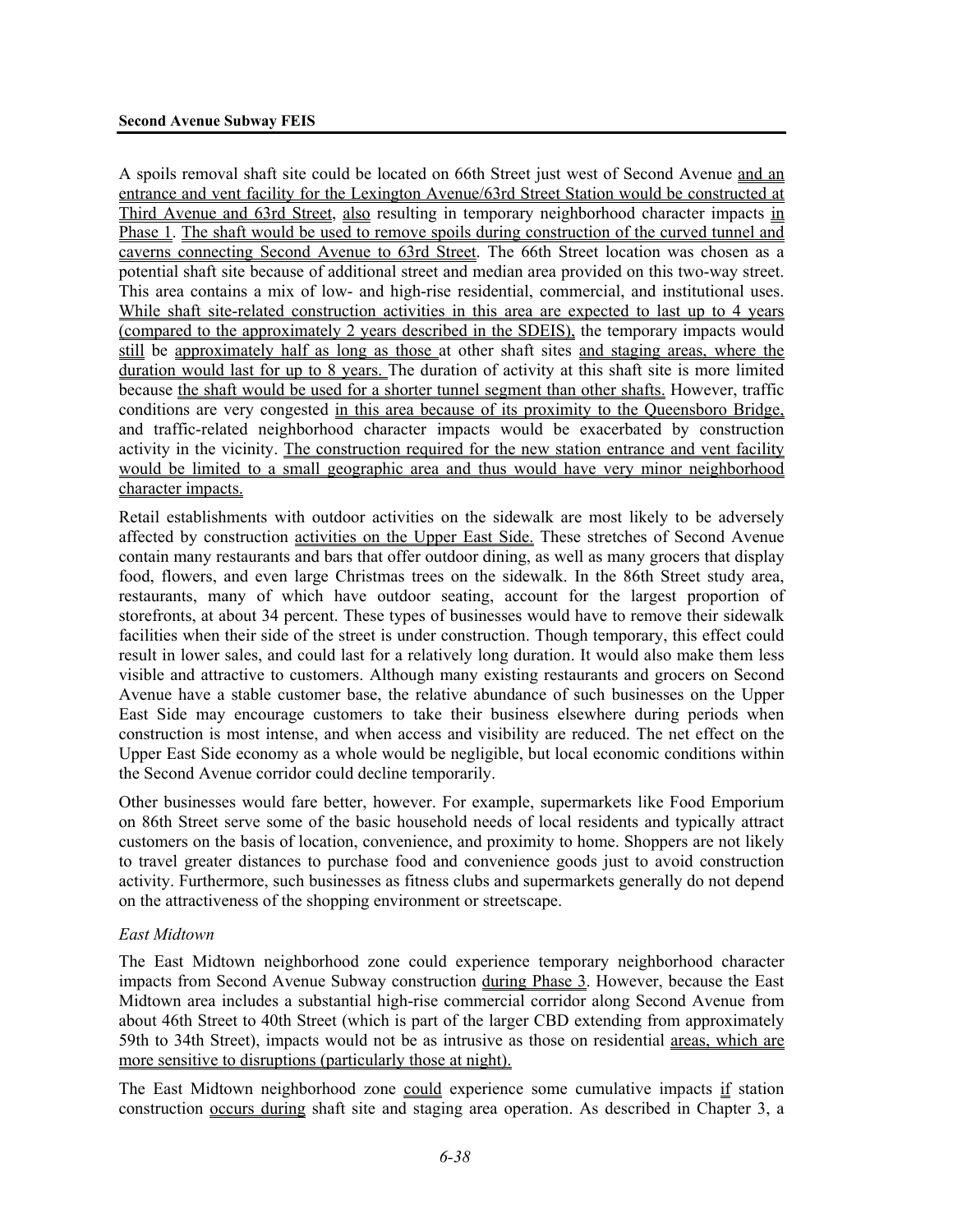shaft site and staging area for spoils removal at St. Vartan Park and adjacent to the Kips Bay Plaza at 33rd Street and Second Avenue would be needed. These sites could operate for up to 8 years. Mitigation is addressed at the end of this chapter.

In addition to effects of construction taking place in this neighborhood zone, East Midtown could also experience increased truck traffic from construction activities occurring to the north or south if trucks head to the Queens-Midtown Tunnel.

*55th and 42nd Street Station Study Areas*. Between 56th and 52nd Streets and from 45th to 40th Street, cut-and-cover construction needed to build the 55th and 42nd Street Stations could create temporary neighborhood character impacts in these mixed residential and commercial areas in Phase 3. As with the 86th Street Station, the 42nd Street Station would be constructed through mining and would have limited cut-and-cover construction occurring in this vicinity, most likely at the station ends where spoils removal shafts would be located. Because 57th and 42nd Streets are major crosstown streets, one close to the Queensboro Bridge at 59th Street, the other close to the Queens-Midtown Tunnel and FDR Drive access ramps, cut-and-cover construction here would be especially disruptive to traffic. Among the community facilities in these areas are the Arts and Design High School, on the west side of Second Avenue between 57th and 56th Streets and FDNY's Engine 21, just south of the study area on 40th Street. If access to the school would be affected by construction, an access plan would be developed and maintained by NYCT through its contractors. Such a plan would have to ensure access for any special-needs students and visitors. Similarly, a plan to maintain access to other uses in the area would have to be devised. NYCT will develop a transportation management plan to ensure that exit and entry from the fire station is not hindered. If traffic or other mitigation cannot ensure adequate response times, this would be a significant adverse impact. NYCT would work with FDNY to find a nearby temporary relocation site for this facility during the construction period.

The local economy of East Midtown may experience relatively few effects from the project's construction for several reasons. Although there are many restaurants along Second Avenue in East Midtown, particularly in the 55th and 42nd Street study areas where they make up the largest proportion of storefronts, sidewalk dining areas are less common in this neighborhood than on the Upper East Side. This is probably due to the larger lunchtime clientele and the higher volumes of vehicular traffic near major crosstown thoroughfares, as well as the more crowded sidewalk conditions. The presence of large office buildings in East Midtown may also reduce the likelihood of adverse effects on retail activity, because large retailers are set back from the street and have multiple entrances on both the avenue and side street. The same is true for commercial office tenants located above the ground floor. Although the width of the sidewalk would be temporarily reduced as a result of construction, several of the office buildings have arcades or plazas that separate the ground-floor entrance from the sidewalk and street (e.g., WB11-WPIX and Nigerian Consulate buildings). Furthermore, office buildings typically provide multiple entrances and like some of the larger retailers, alternative entrances to the office buildings are often located on the side street.

Within the 42nd Street study area, there is a concentration of national clothing retailers. Although consumers typically travel longer distances to comparison shop for such shopping goods, the 42nd Street corridor contains flagship stores of many national retailers (e.g., Casual Corner), which are large and very popular, and generally experience higher sales volumes. In addition, some of these large stores, including their signage, may remain visible even when sidewalk sheds and construction fences are erected in front because they are taller than a typical street-level retail space. Overall, businesses that are most likely to be affected along Second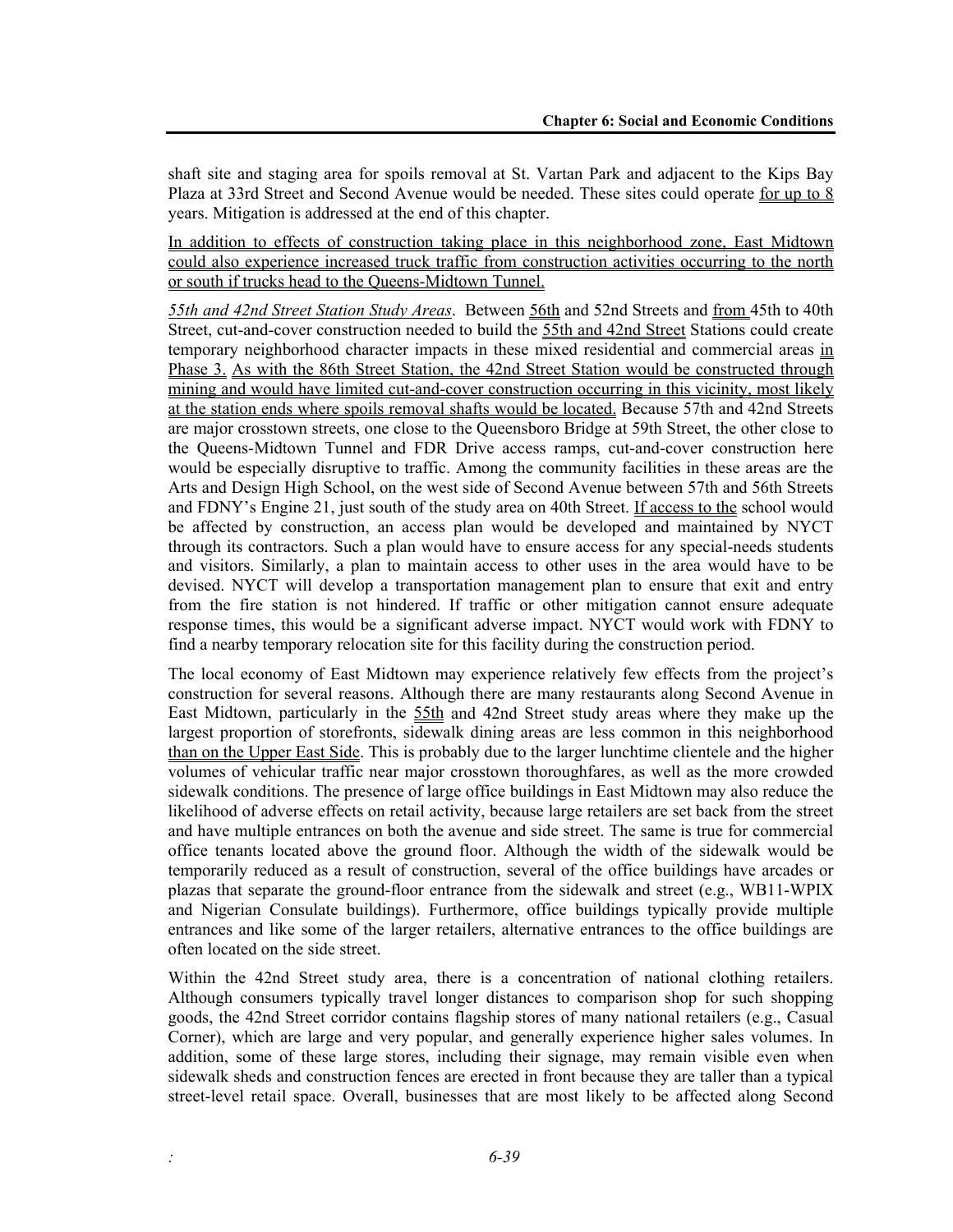#### **Second Avenue Subway FEIS**

<u>.</u>

Avenue in East Midtown are generally limited to smaller grocers and convenience stores that use the sidewalk to display their merchandise.

*34th Street Station and Shaft Site/Spoils Removal Study Area*. The proposed station in this area would be constructed using the cut-and-cover method between 36th and 32nd Streets in Phase 3. As noted in the discussion about the 96th Street area, the need for staging areas and other support space during the construction period is critical; consequently, two potential shaft sites and staging areas have been identified in this vicinity. These activities would occupy both the western portion of St. Vartan Park and the service road in front of Kips Bay Plaza<sup>1</sup> between 33rd and 32nd Streets for up to 8 years (including the station construction period). Part of the sidewalk adjacent to Kips Bay Plaza, as well as part of the 33rd Street roadbed, would be used. Both shaft site/staging area operations and the proposed station construction would result in temporary neighborhood character impacts in the surrounding residential area, because the activities would not be compatible with the existing, largely residential neighborhood. These would last for the duration of Phase 3's construction period. The 34th Street area already has very high traffic volumes because of the Queens-Midtown Tunnel; therefore, the introduction of more vehicles in this area during station construction could exacerbate existing congestion problems. However, by using the Queens-Midtown Tunnel to remove spoils, traffic volumes on local streets could be minimized. During construction, special consideration would be needed to ensure that access to 34th Street, an important crosstown corridor (with access to the FDR Drive), and service roads for the Queens-Midtown Tunnel would be maintained. Traffic impacts and mitigation are discussed further in Chapter 5.

The western portion of St. Vartan Park, between Second Avenue and Tunnel Entrance Road, would be directly affected by the park's use as a shaft site or staging area throughout Phase 3's construction period. The handball and basketball courts would have to be demolished, and this portion of the park would be closed to public access. This would constitute a significant temporary open space impact on the community. To mitigate this impact, NYCT would work with NYCDPR to relocate these active recreation facilities before construction on the site began. With relocation of the courts prior to construction, there would be no significant adverse impacts on park users from the long-term but still temporary loss of this park. The eastern portion of the park would be separated from the activities by barriers designed to reduce noise and by Tunnel Entrance Road, and would remain fully accessible to the public. While there would be an increase in noise from adjacent construction activities, this is not expected to affect use of the park.

Because, in the past, improvements within St. Vartan Park were made with funding received through the Land and Water Conservation Fund Act (LWCFA)—commonly referred to as "Section 6(f)"—this park is subject to the requirements of that Act. The Act requires that once LWCFA funds are utilized for a particular recreation project, conversion of that park facility for any non-recreational purpose is prohibited unless no practicable alternatives exist and steps are taken to identify, evaluate, and supply replacement parkland. To comply with the parkland replacement requirement, MTA/NYCT proposes to provide some of the replacement facilities at a property owned by MTA Bridges and Tunnels near the mouth of the Queens-Midtown Tunnel on First Avenue, directly across the street from the eastern portion of St. Vartan Park. The

<sup>&</sup>lt;sup>1</sup> The Kips Bay Plaza site falls within the Gramercy Park/Union Square Study area, but is discussed here because of its proximity to the 34th Street Station and potential St. Vartan Park shaft site. It would be affected during Phase 3 of the construction process.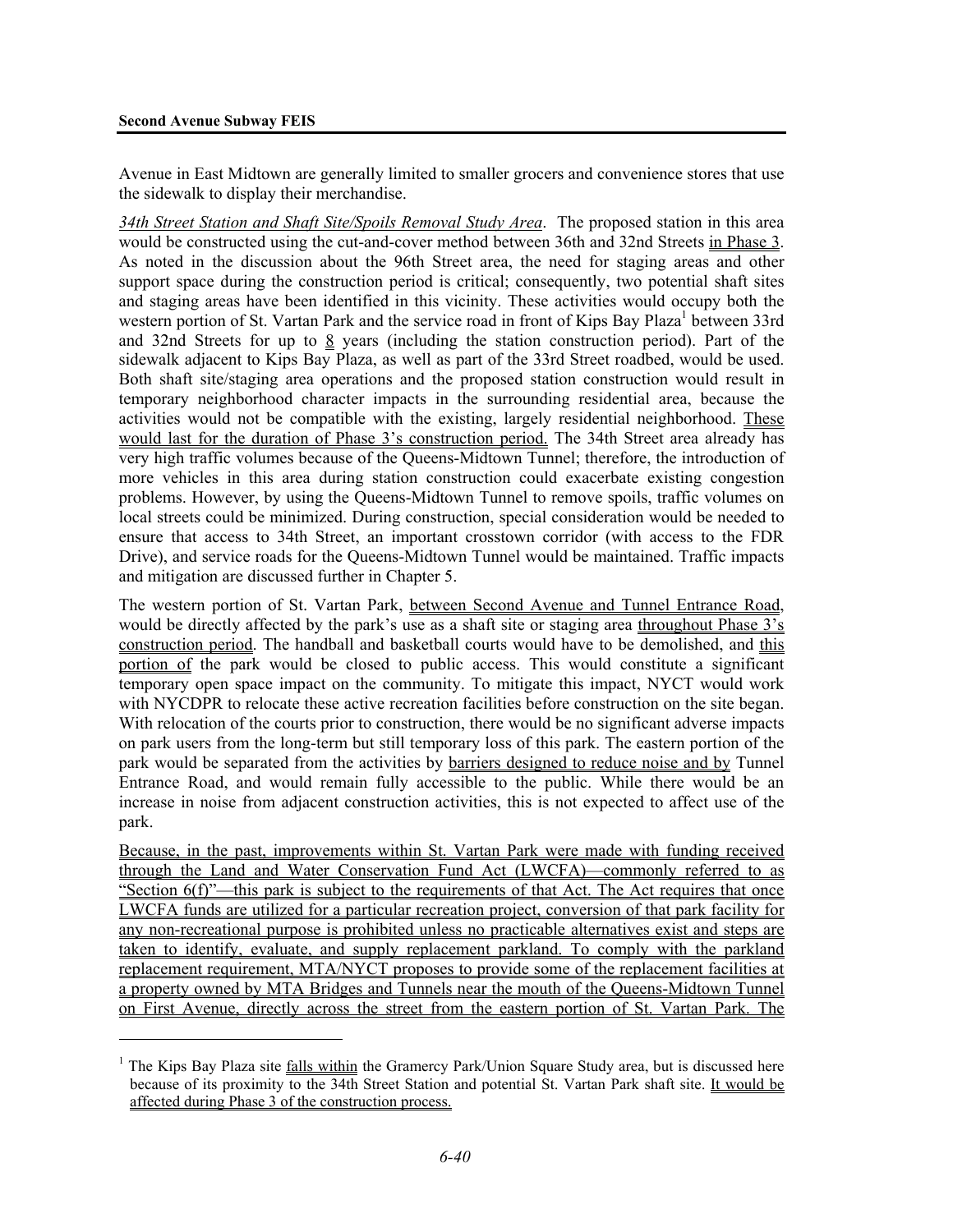potential replacement site is a relatively flat area with mature trees, which may need to be removed to accommodate the replacement handball and basketball courts. Please see the "Section 4(f) Evaluation and Section 6(f) Evaluation" provided in this FEIS for more detailed information on how the Second Avenue Subway project would comply with the various requirements of Section 6(f).

At the Kips Bay Plaza shaft/staging site, large construction equipment would operate in close proximity to residents of the residential building, and access to the building and its parking area could be impeded. Patrons of the plaza's stores and movie theater could also be deterred from using the Kips Bay Plaza retail strip. However, the shaft site would be limited to the north end of the service road. The service road itself (which would be maintained with a temporary entrance just south of the existing one) and a change in grade would help separate the retail stores from the shaft site. Unlike other stretches of Second Avenue subject to construction activities, where access would have to be temporarily relocated, at Kips Bay the presence of the service road means that vehicular access for retailers would not be as affected by construction at the retail strip. Nevertheless, NYCT, through its contractors, would have to maintain access plans for both the commercial and residential uses. Access to the hospitals along First Avenue is not expected to be significantly affected by the construction on Second Avenue.

As described in detail in Chapter 19, there are several large projects planned in the East Midtown area, including redevelopment of the Con Edison sites and work by the Department of Environmental Protection on Water Tunnel No. 3, that could present the potential for significant adverse cumulative impacts if construction were to occur in the same vicinity and at the same time as the Second Avenue Subway. However, because all of the Second Avenue Subway's construction activities in this vicinity would occur as part of Phase 3, it is expected that all or most of these other projects would be completed prior to any subway construction in this area.

#### *Gramercy Park/Union Square*

As noted above, the Kips Bay Plaza shaft site on Second Avenue at 33rd Street is located within the Gramercy Park/Union Square area. Its impacts are discussed above in the East Midtown neighborhood zone description because of its proximity to the 34th Street Station. Aside from this site, two stations would be constructed within the Gramercy Park/Union Square neighborhood zone; though these two stations would likely not be constructed at the same time, it is possible that their construction could occur simultaneously with construction activities at the Kips Bay Plaza shaft site/staging area, since they are also part of Phase 3. The Midline storage tracks planned for the area between approximately 21st and 9th Streets would not entail additional surface construction beyond that needed in any case for the 23rd and 14th Street stations, except that the ancillary facility at the south end of the 23rd Street Station would need to be enlarged. Similar to most of the alignment, construction activities related to station construction would be incompatible with the residential and commercial uses in this area, and, therefore, temporary neighborhood character impacts could result. Mitigation for the impacts on the adjacent residences is described at the end of this chapter.

*23rd Street Station Study Area*. The area surrounding the 23rd Street Station (approximately 27th to 22nd Street) is characterized by a mix of residential towers and small-scale apartment buildings. As in other mined stations, surface construction of this station—which would take place during Phase 3—would likely occur only at the station ends, but could occur anywhere in the station vicinity depending on where the spoils removal shafts are located. Temporary neighborhood character impacts, such as noise, dirt, and increased traffic, would result from the introduction of construction activities to this area. Although access to the hospitals along First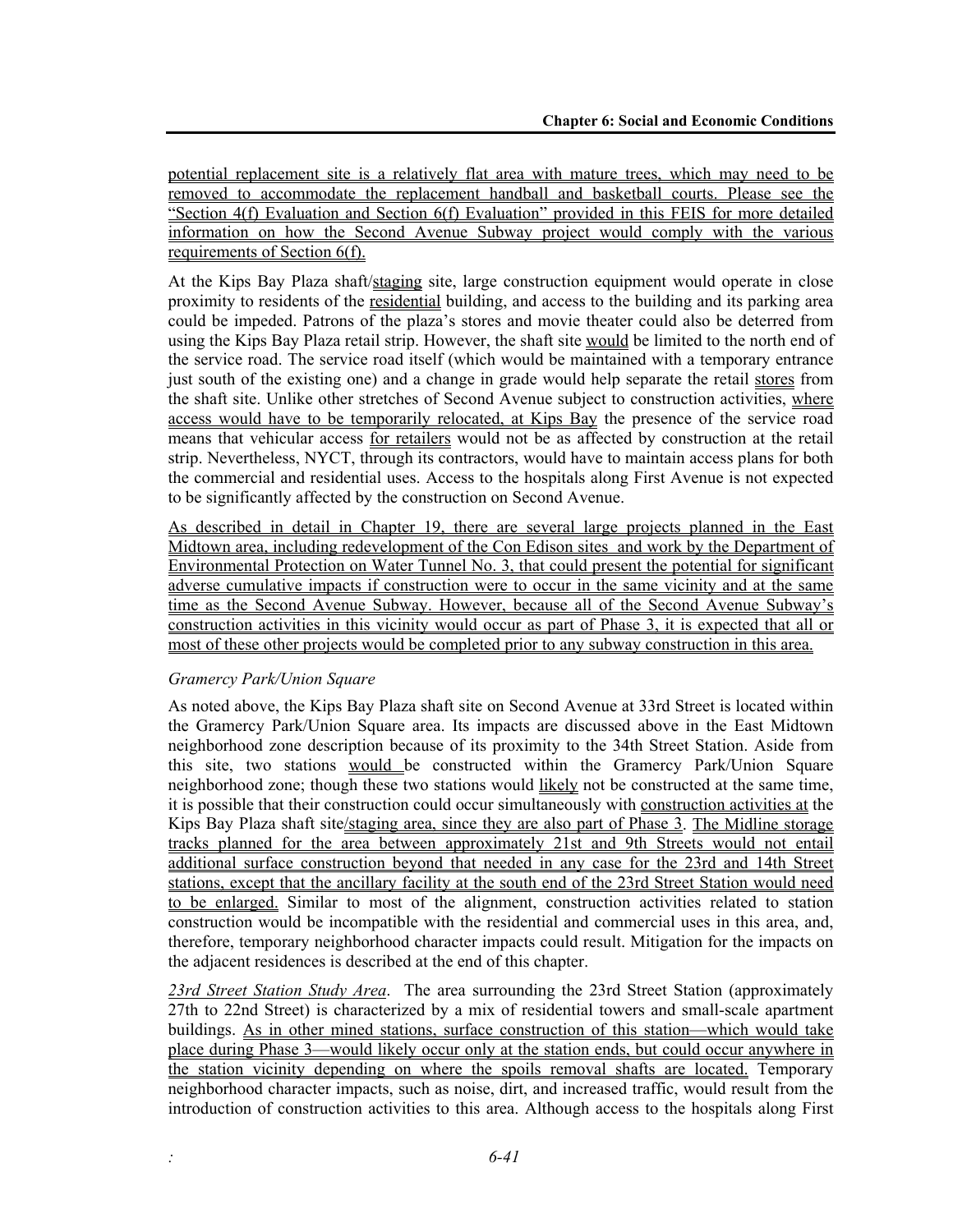Avenue would not be significantly affected by construction on Second Avenue, access to JHS 47 School for the Deaf would be affected by adjacent construction. Access to the school would have to be maintained, and NYCT would work with the facility to ensure that access is provided to meet the school's special needs. Consideration would also have to be provided to maintain access to 23rd Street, a major transportation corridor and access route to the FDR Drive.

In the 23rd Street Station study area, small grocers and convenience stores, such as those located on the west side of Second Avenue between 24th and 23rd Streets, would be most likely to experience adverse economic effects during the project's construction period. However, these types of retailers are fairly limited in number as the study area is occupied predominantly by restaurants (none of which appear to use the sidewalk for outdoor seating), a large supermarket, and neighborhood services such as nail salons and dry cleaners. As would occur at all station construction areas, awnings and some signage might need to be temporarily removed.

Several of the retailers in the study area would be buffered from construction by virtue of being set back from the street. These include the Duane Reade pharmacy at 26th Street and Associated Supermarket at 23rd Street. Also, in some cases, the number of retail entrances along Second Avenue is limited, and therefore access problems would be minimized. For example, Banco Popular occupies half the block between 25th and 26th Street on the west side of Second Avenue and it provides only one access point at the corner. In the 23rd Street Station study area, where there are many residential buildings with ground-floor retail stores, the residential buildings are either accessed from the side streets or their entrances on Second Avenue are set back from the street. Therefore, their orientation would minimize the effects of the project's construction.

*14th Street Station Study Area*. The 14th Street Station is another component of Phase 3. Most of this station would be constructed by mining. However, some cut-and-cover construction would also occur between 14th and 11th Streets for the station, extending approximately 40 feet west of Second Avenue on 14th Street for construction of a connection to the  $\bullet$  line. This construction activity would result in temporary neighborhood character impacts in this residential, retail, and institutional area, for the same reasons described above. Access to all the residential, commercial, and institutional buildings would be maintained. In addition, access to 14th Street—a major transportation corridor and access route to FDR Drive—would be maintained.

NYCT would make an extensive effort to minimize the effects to Stuyvesant Square, which is located on Second Avenue just north of the construction area. This park is a passive open space, located in an historic area. While no construction would occur in the park, it could nevertheless be indirectly affected by noise and other disruptive construction activity that would occur south of 15th Street.

Several other community facilities could experience access problems related to the construction. Manhattan Comprehensive Night and Day High School on the east side of the avenue between 15th and 14th Streets would be adjacent to Second Avenue Subway construction activities. Several hospitals are also located nearby; these include the Hospital for Joint Diseases on 17th Street, Beth Israel Medical Center on 16th Street, and the New York Eye and Ear Infirmary on 14th Street. Appropriate access plans to and from all of these facilities would be developed. Tunneling related to the Midline storage tracks could also occur beneath New York Eye and Ear Infirmary. Chapter 12, "Noise and Vibration," describes how the project would coordinate construction activities with such sensitive uses.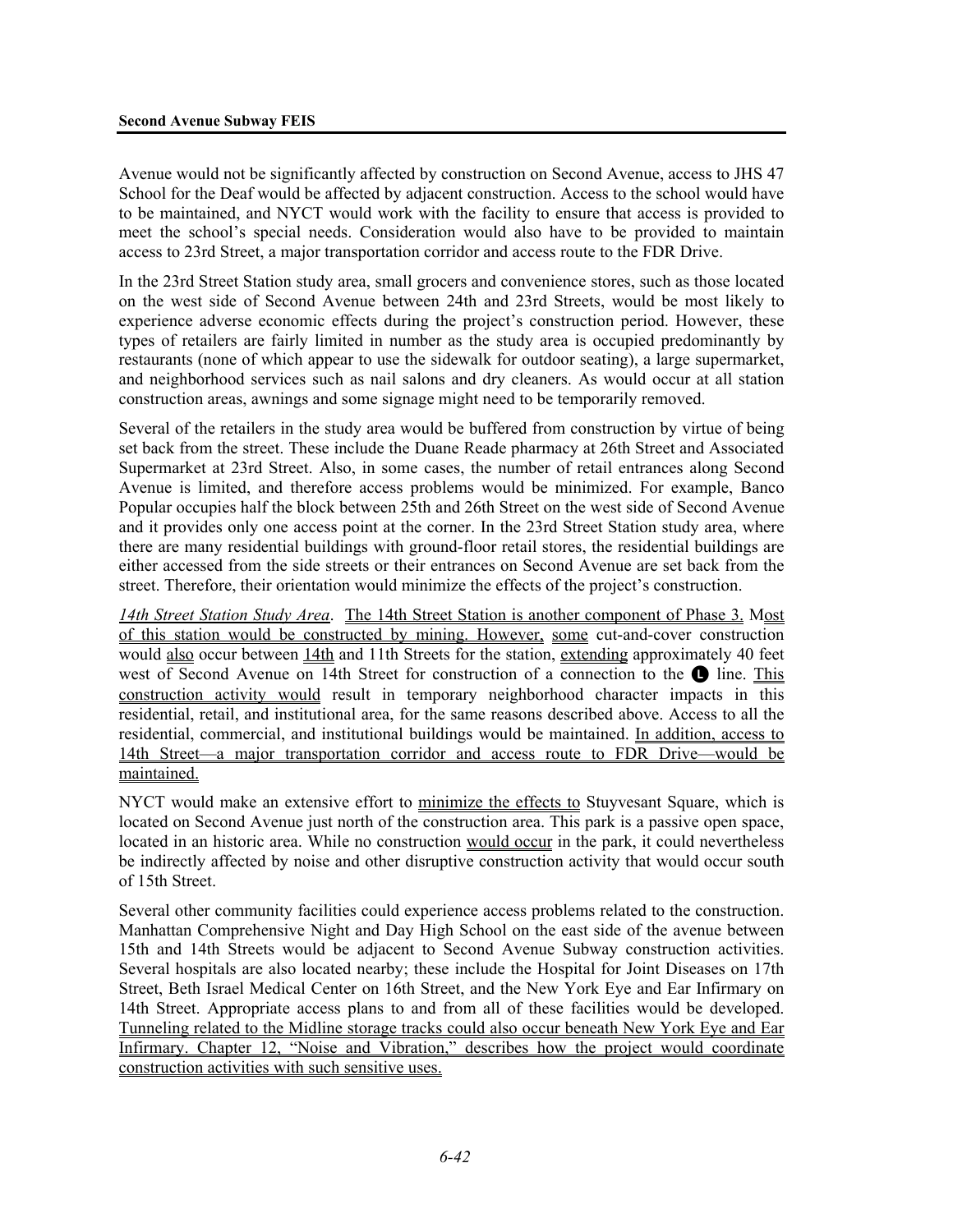Restaurants represent the largest proportion of storefronts in the 14th Street study area. Like the Upper East Side, these restaurants depend heavily on the local residential population; many provide sidewalk dining. Therefore, they may experience adverse effects from lower sales during the project's construction period when sidewalk use is curtailed. However, in the 14th Street study area, there are also several large institutions located along the avenue, and many of the sidewalks are approximately double the width (20 to 25 feet) of sidewalks to the north and south. This is particularly true at 14th Street on the east side near the New York Eye and Ear Infirmary and at 12th Street on the western side, where there is a movie theater and several restaurants.

#### *East Village/Lower East Side/Chinatown*

The East Village/Lower East Side/Chinatown neighborhood zone is located in both Phases 3 and 4. This zone would also experience significant neighborhood character impacts during subway construction, because of the intensity and duration of construction activities in this mixed residential, commercial, and institutional area. As in the other areas, neighborhood character would be affected by the noise, dirt, and traffic impacts associated with construction activities. Cut-and-cover construction would be required to build the Grand Street Station between Delancey and Hester Streets and along Grand Street between Chrystie and Forsyth Streets. In addition, a spoils removal site is also being contemplated near Houston Street, within the station envelope.

As described above under "Existing Conditions," the East Village/Lower East Side/Chinatown neighborhood zone—like East Harlem—is one of the two areas along the alignment with significant remaining development potential. While it is possible that some developers would begin construction activities foreseeing the benefits of a future Second Avenue Subway, it is also possible that some developers would be temporarily dissuaded from initiating projects in the area until construction is complete because of the disruptiveness of construction operations. If the latter were to be the case, this could adversely affect neighborhood character.

*Houston Street Station Study Area*. Because of the transition from rock to soil near 6th Street, a change from rock tunneling to mining would be required. Cut-and-cover construction would be needed to insert and remove machinery and to construct the Houston Street Station and a track crossover from approximately 6th Street to the south side of Houston Street. All of the work associated with the Houston Street Station would be undertaken as part of Phase 3. Stabilization of buildings in this area could also be required. As stated above, this same area could also be used for spoils removal. These activities would result in temporary neighborhood character impacts in this largely residential area characterized by walk-up residential structures.

A gas station at 1st Street and Second Avenue could potentially be displaced during construction (see Chapter 8 for proposed mitigation). If the open cut near Houston Street is used to remove spoils from tunnels being constructed to the north, neighborhood character impacts in the Houston Street study area would be prolonged for 3 to 5 years beyond the period required for station construction. Because the Houston Street area is highly congested with traffic, the additional traffic generated by shaft site activities could be particularly problematic, similar to the congestion issues in the East Midtown areas near the Queensboro Bridge and the Queens-Midtown Tunnel.

Access to the private La Salle Academy, which would be adjacent to the construction activities on the east side of Second Avenue between 3rd and 2nd Streets, would have to be maintained, and an access plan would be developed to meet the school's needs. In addition, the school could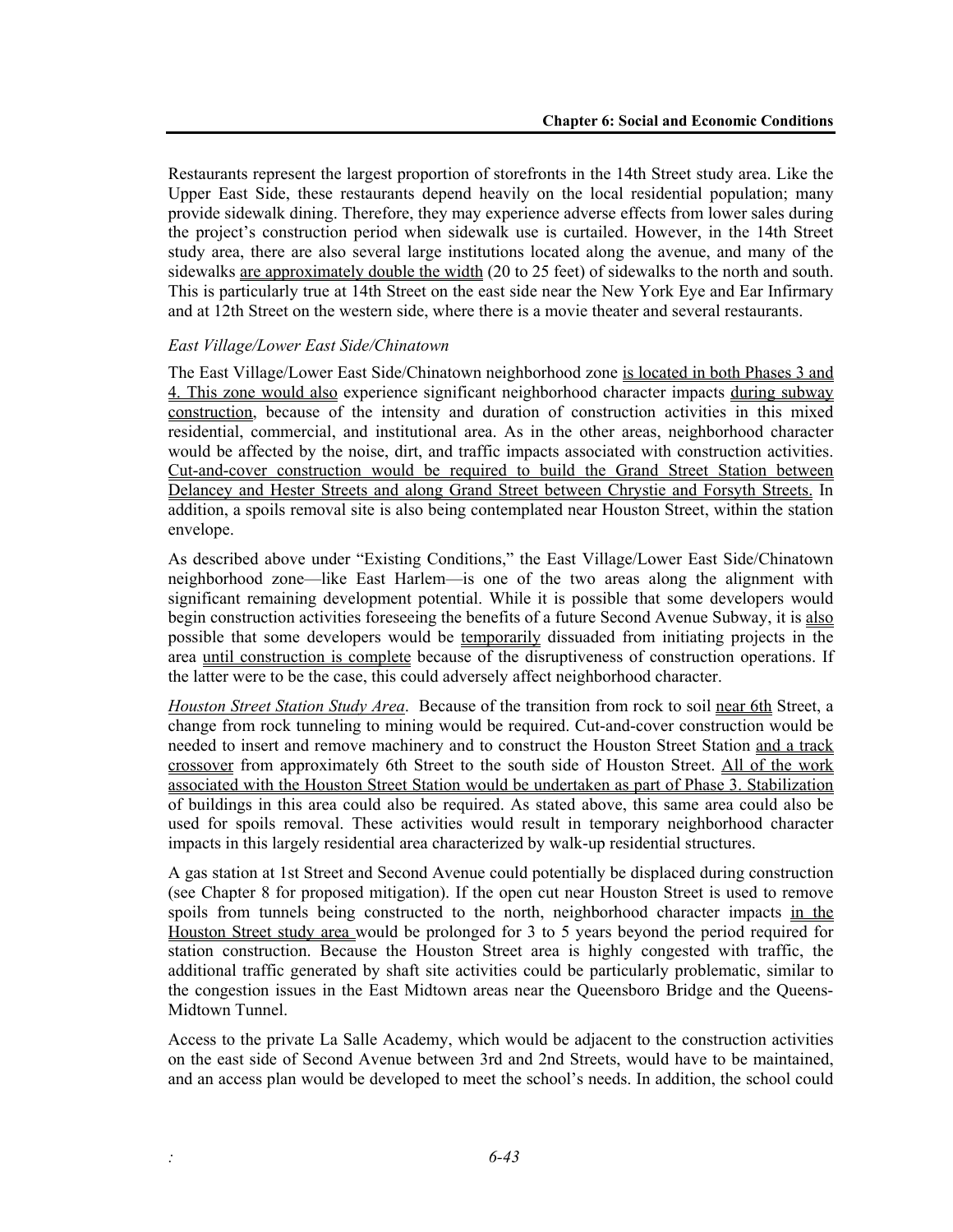experience noise impacts as a result of the adjacent construction. Mitigation efforts that would be employed to alleviate such impacts are described below.

Near Houston Street, retail activity appears to be less vibrant than the areas to the north, as there are numerous vacant stores in the study area, with almost 16 percent of the total storefronts in the area vacant. While the parking lot at the southwest corner of Houston Street and Chrystie Street is expected to be redeveloped with housing, and new retail businesses may have filled vacancies as a result of increased demand and new investment in the area, this analysis assumes that during construction this development will not yet have taken place. The few existing businesses surrounding this site do not appear to be particularly sensitive to construction activity. On the northwest corner next to the  $\bigcirc$  station, there is a fast-food restaurant, and on the northeast corner there is a fenced-in display area for Irreplaceable Artifacts, an architectural salvage business that formerly occupied a building on this lot that collapsed and has been removed. Business disturbance here may be less than farther north since it is near the edge of the construction area. In fact, the fast-food operation may benefit from proximity to the construction workers.

Some of the buildings between 6th Street and Houston Street may need to be underpinned or otherwise reinforced. As discussed above, this process could result in sidewalk closings. Therefore, some businesses may be displaced (see Chapter 8).

*Grand Street Station Study Area*. The Grand Street Station would be the northernmost station in Stage 4. As described in Chapter 2, three alignment options, each with various benefits and drawbacks, were analyzed for the area south of Houston Street. With the selected option, the Deep Chrystie Option, a TBM would be used to build the new subway tunnel beneath the existing station, and some cut-and-cover would also be needed alongside the existing Grand Street Station along Chrystie Street from Delancey to Hester Street. Construction activities would also occur on Grand Street. In addition, building underpinning or other stabilization measures would be required near the Grand Street Station, and south to Canal Street. Neighborhood character impacts in these areas would result from construction activities.

The construction activity would also affect Sara D. Roosevelt Park, a defining element of the area's neighborhood character, by removing trees and closing sections of the park to public access so that excavation could occur in those park areas. A detailed description of how construction would affect the park is provided in Chapter 7.

Neighborhood character impacts related to impacts on buildings from long-term construction activities in a low-rise but dense residential and commercial neighborhood would occur. Such intrusions would be very disruptive to the warehouses and other businesses located along the west side of Chrystie Street between Delancey and Hester Streets, but long-term displacement is not anticipated. Along this stretch, construction activity would occur very close (within 5 feet) to buildings. Most of the businesses receive and make deliveries directly from their front entrances on Chrystie Street, and Second Avenue Subway construction would adversely affect such deliveries. Plans would be devised to provide for deliveries to remaining businesses, such as staging construction to avoid certain times of day when deliveries could be made. However, impacts from reduced ease of access by both suppliers and customers would nevertheless affect these businesses (for more information, see Chapter 8).

*Chatham Square Station Study Area*. The Chatham Square Station would be constructed using cut-and-cover technology during Phase 4. The area between roughly Pell and James Streets would be disturbed by cut-and-cover construction. Considering the complicated and confusing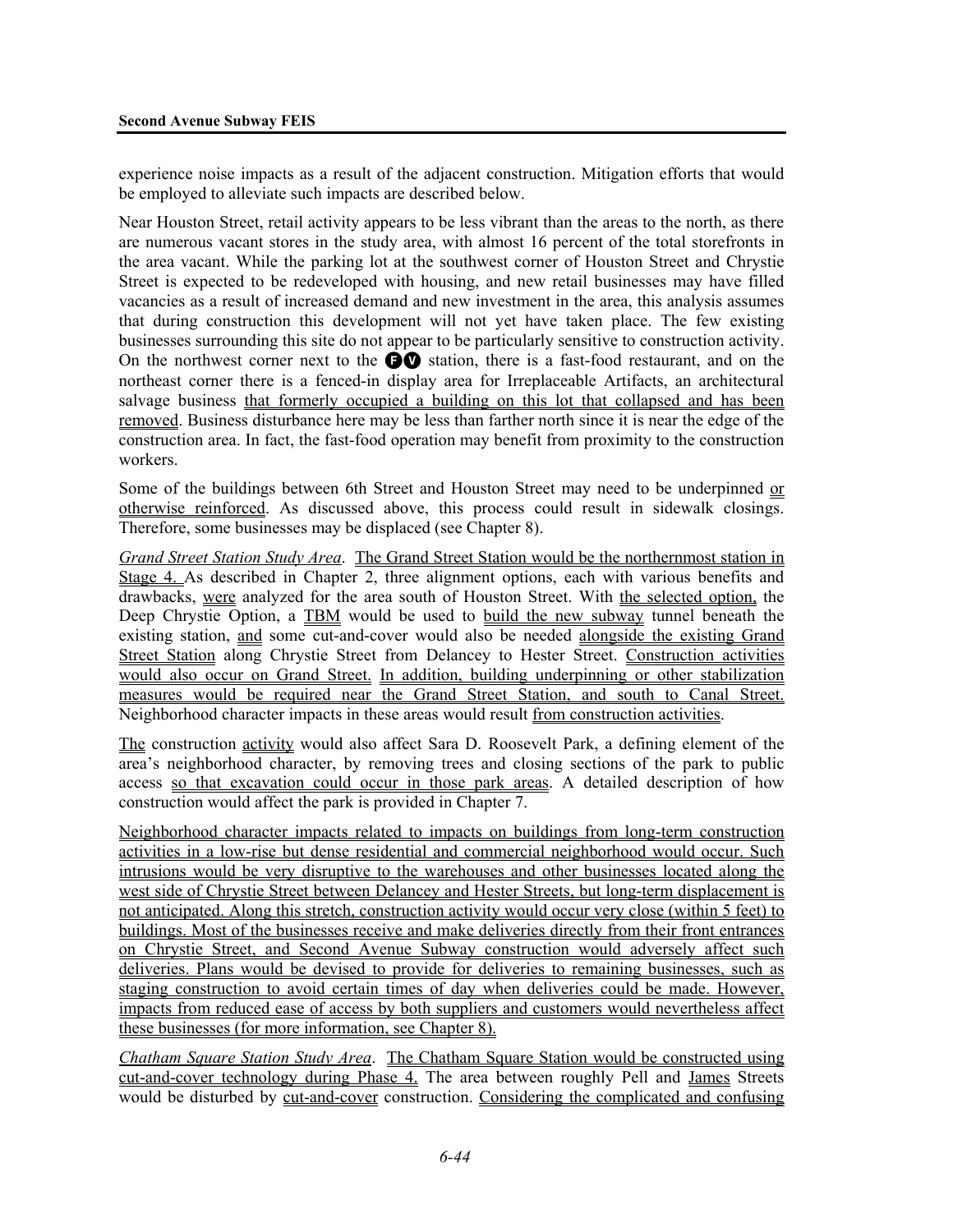arrangement of streets and pedestrian crossings in this area, excavation work would cause considerable disruption. Temporary neighborhood character impacts would be created in this mixed-use area of low-rise residential, commercial, and institutional buildings.

In this study area, neighborhood service establishments account for the largest proportion of storefronts. Due to their local neighborhood orientation, construction would not be expected to adversely affect their business. However, costs for the delivery of services and supplies may increase due to reduced street and sidewalk access. For example, florists may have more difficulty receiving supplies and delivering floral arrangements in an efficient manner. Among the neighborhood services available in Chatham Square, retail banking services, such as HSBC and Citibank, probably would not be affected by construction. Banks are generally not sensitive to street conditions except for their ATMs with sidewalk access.

While FDNY's Fire Engine 9, Ladder Company 6 (on Canal Street east of Eldridge Street) is not located directly along the alignment, it could be affected by nearby cut-and-cover construction. If traffic or other mitigation cannot ensure adequate response time, this would be a significant adverse impact. As described above for the other fire stations near the alignment, if such mitigation measures are not sufficient to alleviate any reduction in station access or impacts to travel routes, the fire station would have to be temporarily relocated and NYCT would work with FDNY to devise such a plan. Access to the private St. James School at St. James Place and Madison Street would have to be maintained during construction through implementation of an appropriate access plan.

Station construction would also affect Chatham Square itself; users of the open space at Kimlau Square would be displaced during the construction period. This would constitute a significant temporary open space impact on the community (see Chapter 7). The park area would have to be reconstructed following station construction in consultation with the NYCDPR. Construction would also occur adjacent to St. James Triangle and James Madison Plaza (see Chapter 7).

#### *Lower Manhattan*

Although the subway tunnel would be built with a TBM in most of this neighborhood zone, which is part of Manhattan's second-largest CBD, cut-and-cover construction would be required for the Seaport and Hanover Square Stations, affecting residents and business people in the area, and resulting in street-level disturbance. These and all other impacts that would occur in Lower Manhattan would take place during Phase 4 of the subway's construction period.

In addition to the disturbance from construction of the stations, a shaft site and spoils removal area is under consideration for an area near the Hanover Square Station at Water Street near Coenties Slip. Spoils from tunnel construction would be trucked along Gouverneur Lane or Old Slip to Pier 6, where barges could be used to remove spoils and deliver materials. The spoils removal area on Pier 6 could operate for up to 7 years (the overall duration of Phase 4), creating temporary but long-term neighborhood character impacts in the area. This is a shorter duration than that identified in the SDEIS.

In Lower Manhattan near the station sites, retail businesses are generally larger, including such national chains as Staples, Abercrombie & Fitch, Bolton's, etc. Similar to East Midtown, some of the spaces in which these retailers are located are very tall, and, therefore, construction fencing and sidewalk sheds may not alter their overall visibility. Also like East Midtown, the restaurants in this part of Lower Manhattan generally cater to the lunchtime worker population, and they rarely have sidewalk dining. Smaller grocers with sidewalk displays are also uncommon here.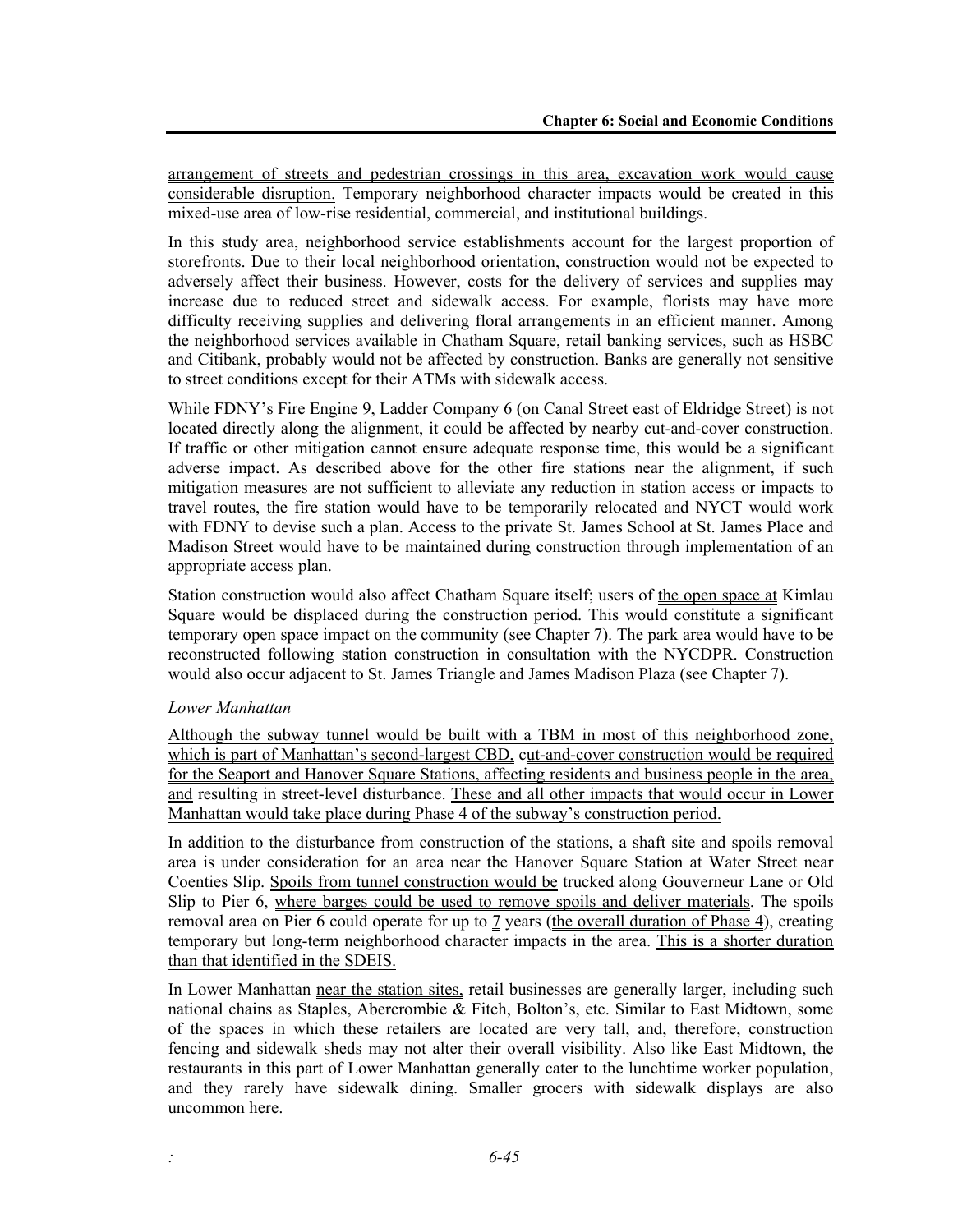This neighborhood zone also contains large commercial office buildings. Similar to East Midtown, construction of the subway is not expected to have adverse impacts on their commercial tenants because many of the buildings in the construction areas are set back from the sidewalk with plazas and arcades, and others would be significantly above the construction activities. For example, the office building at 88 Pine Street (Wall Street Plaza) shares a common plaza on its southern side with the neighboring 100 Wall Street. Furthermore, office buildings typically provide multiple entrances and their lobbies are large enough to accommodate rush-hour pedestrian flows. In addition, alternative entrances to the office buildings are often located on the side streets.

*Seaport Station Study Area*. During Phase 4, the Seaport Station would be excavated using cutand-cover construction, extending along Pearl Street/Water Street between the Brooklyn Bridge (Dover Street) and Fulton Street. The South Street Seaport area, with its historic buildings and cobblestone streets, could be particularly sensitive to the nearby construction activities. Construction would occur adjacent to or in close proximity to Fishbridge Garden, a City park, and within Pearl Street Playground (currently being mapped as City parkland), and Fulton Street Plaza (City property that functions as open space). (See Chapter 7 and Section 4(f) Evaluation.)

In the Seaport Station study area, where there are many shopping goods stores that cater to tourists, retailers near the proposed construction area (Pearl and Water Streets) would not be adversely affected by the subway's construction because they are located on the edge of a very well established shopping destination—South Street Seaport. The presence of the Seaport Museum on Pearl Street further reinforces their connection to the Seaport.

*Hanover Square Station Study Area*. The Hanover Square Station would be constructed by mining. In the area between Maiden Lane and Coenties Slip, limited areas of cut-and-cover excavation would be necessary during Phase 4. Temporary neighborhood character impacts on a smaller portion of the surrounding high-rise commercial area would result. Construction would be required within Coenties Slip to create an entrance for the Hanover Square Station. Construction would also occur adjacent to Vietnam Veterans Plaza. Chapter 7 describes the effects of construction on these open spaces.

As noted above, the Hanover Square study area contains the types of businesses and retail establishments that are less sensitive to construction disruption. In this station study area in particular, many retail businesses are also recessed within office buildings and set back from the street. Therefore, they would be less likely to experience adverse effects from construction.

A spoils removal site or sites could also be located within this study area on Water Street near Coenties Slip. Spoils from this shaft would be loaded onto trucks and transported to Pier 6 down Gouverneur Lane or Old Slip, or trucked directly to the Brooklyn-Battery Tunnel (see Chapter 3, "Description of Construction Methods and Activities"). Materials would also be brought to the tunnel through this shaft. Additionally, a shaft would be created on Water Street near Whitehall Street to support a vent structure needed for the Hanover Tail Tracks.

Because of the narrow width of Gouverneur Lane, spoils conveyance at this location would be more disruptive to occupants of the nearby commercial offices than they would be with conveyance at Old Slip. However, conveyance on Gouverneur Lane has less potential to affect historic resources than on Old Slip, where the historic Police Museum building is located in the center of the street. Vehicles seldom use Gouverneur Lane, and fewer traffic impacts would therefore result from use of this roadway for spoils transport than on Old Slip. Traffic issues on Gouverneur Lane would have to be coordinated with FDNY to avoid disrupting the fire station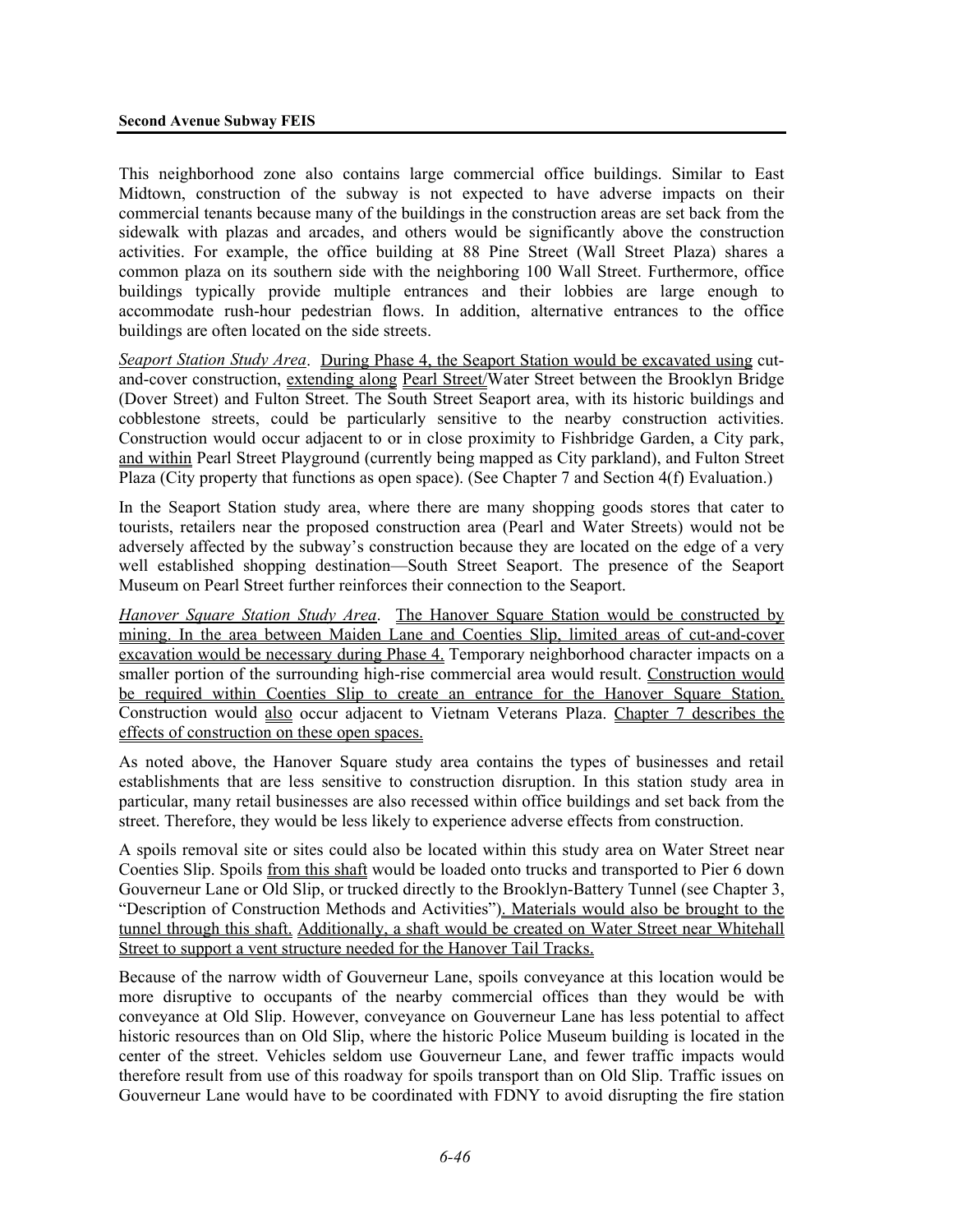located at the southwest corner of South Street and Gouverneur Lane. Overall, while each of the shaft site options could minimize certain neighborhood character impacts while exacerbating others, both shaft site options would result in significant, temporary neighborhood character and land use impacts.

As described above, Engine Company 4 and Ladder Company 15, located at South Street and Gouverneur Lane, would be affected by any disruption of traffic on Gouverneur Lane or South Street in the vicinity of Gouverneur Lane, any disruption of the Gouverneur Lane streetbed, and possibly from construction on nearby Old Slip and Water Street. A transportation management plan similar to those described previously for other fire stations along the construction path would be required. NYCT would work with the FDNY and NYCDOT to devise this plan.

#### *WEST SIDE NEIGHBORHOOD ZONE*

There would be no significant construction-related social and economic impacts in the West Side neighborhood zone because the only new construction required to provide the Second Avenue Subway's Broadway Line service would be at the existing 63rd Street Line  $\bigoplus$  station at Lexington Avenue and 63rd Street. As described in Chapter 3, during Phase 1, work would be required to complete the Third Avenue end of the station and create access to the station at Third Avenue. This would involve creating new entrance points to this station and vent facilities at 63rd Street and Third Avenue. MTA/NYCT would acquire off-street properties for these entrances and vent facilities. Because the construction would be limited to a small geographic area, the effects of this construction activity on neighborhood character impacts would be relatively minor. There would be no impacts on land use, zoning, public policy, or community facilities during construction.

#### *STORAGE YARDS*

Construction impacts from potential underground storage tracks north of 125th Street on Second Avenue, between 21st and 9th Streets, and at the 125th Street and Hanover Square terminal stations are described above. Construction activities to add additional tracks or expand maintenance facilities in the 36th-38th Street, 207th Street, and Concourse Yards would occur within existing and operating rail yards, and would take place during Phase 2. The alterations to these existing yards would not result in land use changes and would occur on already active industrial sites. Thus, no adverse impacts on neighborhood character or land use would result from this construction.

# **E. PERMANENT IMPACTS OF THE PROJECT ALTERNATIVES**

The following discussion considers the potential permanent impacts, either positive or negative, related to land use, public policy, and neighborhood character that may result from operation of the project alternatives. Once construction is completed, both the No Build Alternative and the Second Avenue Subway would be compatible with Manhattan's transit-supportive land use patterns because they propose improvements to the transit system. This benefit would be much greater with the Second Avenue Subway than with the No Build Alternative, as described below.

#### **NO BUILD ALTERNATIVE**

With the No Build Alternative, no Second Avenue Subway would operate along Second Avenue south to Water Street or along the Broadway alignment south of 63rd Street. As development continues on the far eastern side of Manhattan, the rising population, some of which will use the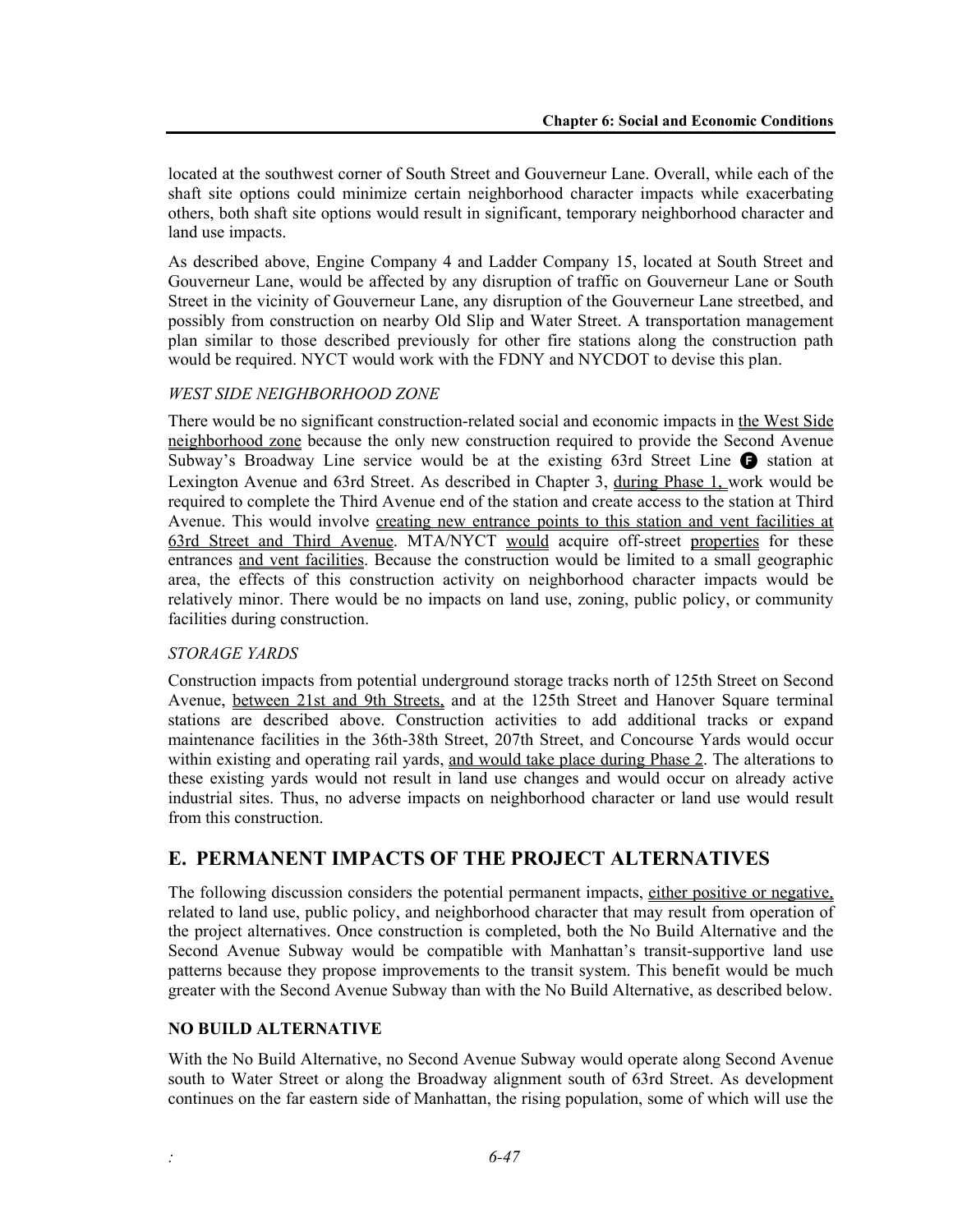Lexington Avenue Line, will exacerbate conditions on this currently overcrowded line as well as add to vehicular congestion on the East Side's major north-south thoroughfares. In some locations distant from existing subway stations, growth might occur less quickly without new subway service. Since no new construction would occur, nor would significant new transit service be introduced to the project area, the No Build Alternative would not change the study area's land use patterns or trends, nor would it affect neighborhood character or community facilities.

#### **SECOND AVENUE SUBWAY**

#### *OVERALL EFFECTS*

Once construction is complete, the new subway would bring significant benefits to every neighborhood it serves. The phasing plan permits portions of the project to operate prior to completion of the entire line, thereby providing many passengers with new subway service sooner, while also relieving some of the severe overcrowding on the Lexington Avenue Line. Overall, the effects of the new subway once operational would be positive.

The Second Avenue Subway would relieve congestion on the Lexington Avenue Line, making transportation more convenient for those travelers in the Bronx, Manhattan, and Brooklyn who use that service. The Second Avenue Subway would also greatly improve transit access for communities on the far East Side, connecting them from East Harlem to Lower Manhattan, and would create for the first time a one-seat ride from East Harlem and the Upper East Side to West Midtown. In addition, the new subway would create a direct connection from the Metro-North 125th Street Station down the East Side to the Midtown and Lower Manhattan CBDs, and the neighborhoods in between. All of these improvements would greatly support study area neighborhoods by adding travel options for residents, workers, and visitors in these communities; by improving access to important land uses, such as hospitals, museums, schools, parks and other regional institutions; and by helping to relieve traffic congestion.

The ability of transportation systems to conveniently serve major residential and employment centers also contributes to economic growth and productivity. The new subway would play a key role in helping the city sustain and improve its economic vitality, facilitating retention of jobs, expansion of existing businesses, and development of new businesses. It would also induce new investment in residential areas, such as East Harlem and the East Village/Lower East Side/ Chinatown and facilitate the revitalization of Lower Manhattan by increasing access to the area. Existing congestion and access problems within the subway network would be substantially reduced, and new capacity would be provided to support future economic growth. By improving the transportation infrastructure, the proposed Second Avenue Subway would help maintain the city's competitive edge and its ability to increase its economic output. New transit connections to and from other parts of the city and region would also extend the project's economic benefits outside of Manhattan. Furthermore, since the city contributes greatly to the economy of the tristate metropolitan region and New York State as a whole, these areas would also benefit from the project.

In addition to the increased accessibility that the new subway would bring to the entire East Side of Manhattan, the Second Avenue Subway would also create another significant benefit in terms of accessibility. All of the new subway stations, as well as the reconstructed Grand Street Station, would be accessible to the physically challenged and would comply with the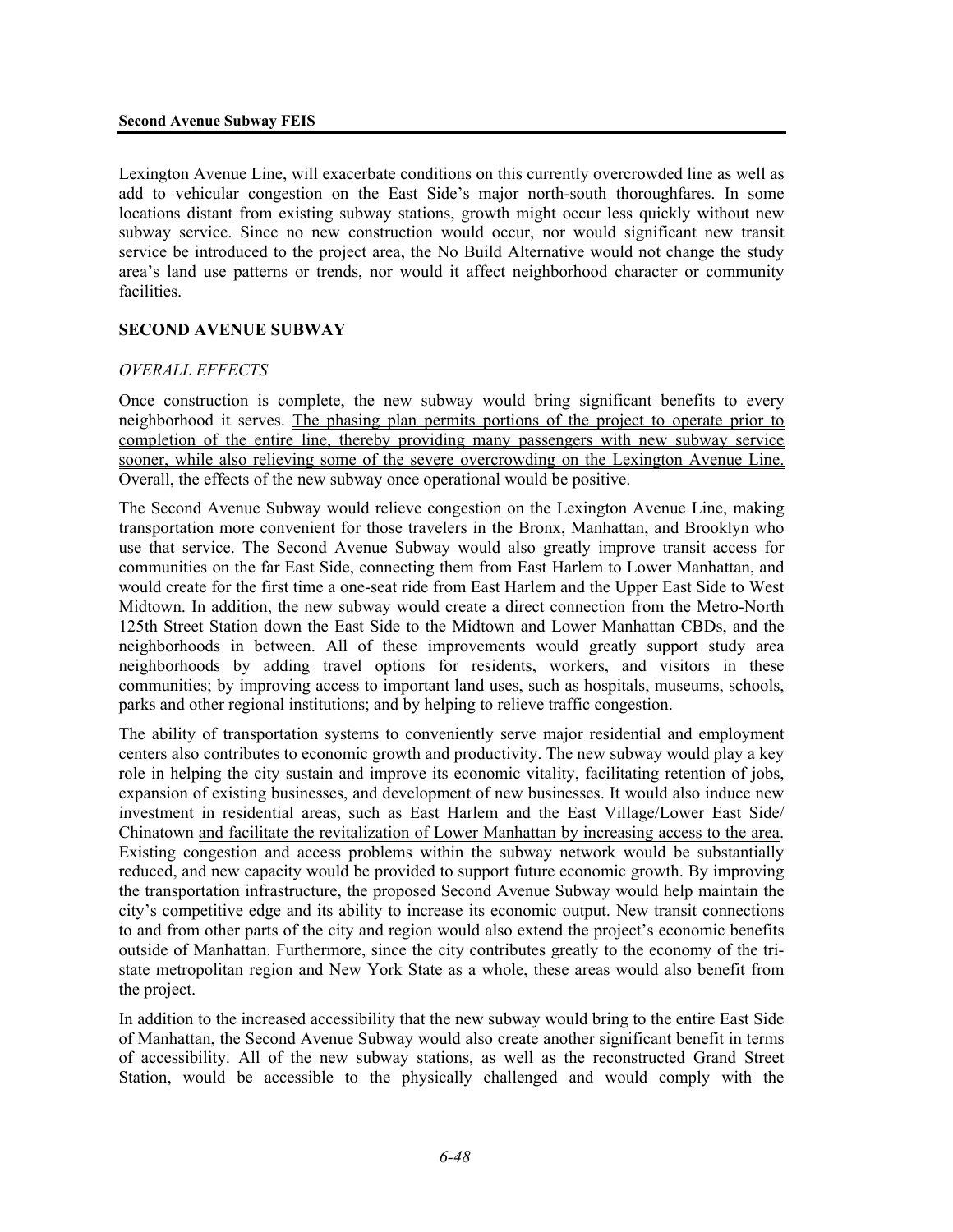requirements of the Americans with Disabilities Act (ADA). This would be a substantial benefit to the disabled community, who currently have only limited access to the subway system.

The subway's visible elements, including station entrances and above-ground ventilation and cooling structures, are all common features of Manhattan streetscapes and would not be incongruous to the visual environment. Moreover, the design of the station entrances would be sensitive to the surrounding architectural context; they would not disturb views in the study area, nor would they change the study area's urban design. Therefore, no neighborhood character impacts would result from the placement of such facilities.

As described in further detail in Chapters  $2$  and  $8$ , at each station it may be necessary to acquire generally eight properties (but up to 11 properties in a few locations) for station entrances and/or ancillary facilities.<sup>1</sup> Ventilation systems would be required at each station for under-platform exhaust, over-track exhaust, tunnel ventilation, and station ventilation. Each of these would require an above-ground structure for intake and exhaust, which would be three to four stories high and between 20 by 70 feet and 40 by 80 feet, depending on whether additional ancillary facilities or entrances are located in the same space. Above-ground structures for ventilation and cooling would be located at each end of each station and would be located at least 10 feet above ground level. These ancillary facilities would be designed to be consistent with neighborhood character. For example, ventilation facilities and emergency egress stairs planned for locations off the sidewalk in neighborhood buildings or plazas would be designed to blend into the urban fabric. Such facilities could, in some cases, be designed to appear like a neighborhood row house in height, scale, materials, and colors. In some instances, the existing building facade may be preserved while the interior of the building is reconstructed to serve its intended use. Community input on the design of ventilation facilities would be solicited. Ventilation, entrances, and ancillary facilities would be dispersed along a three- to four-block area in each case and would generally not result in land use or neighborhood character impacts.

Land use, public policy, neighborhood character, and community facility impacts specific to each neighborhood zone are described below.

#### *IMPACTS ON NEIGHBORHOOD ZONES*

l

This section describes the effects the Second Avenue Subway would have on social and economic conditions in each neighborhood zone when it is operational. As detailed below, overall the project would have substantial positive impacts. Overall, improvement to Manhattan's transit services would increase accessibility through the study area as well as to locations at the study area's periphery. The subway would make Lower Manhattan more accessible to workers and residents of the East Harlem, the Upper East Side, and East Midtown, and would therefore augment the revitalization efforts underway in the Financial District upon completion of Phase 4. It would also make West Midtown more accessible to residents of the Upper East Side, East Harlem, and the Bronx at the end of Phases 1 and 2, respectively. This would benefit the revitalization occurring in Times Square and West Midtown in general. Improved accessibility would also benefit neighborhoods in Brooklyn with the completion of Phases 3 and 4.

In addition, upon the completion of each phase, the new subway stations would make underutilized sites in the vicinity of the new stations more attractive for residential and

 $<sup>1</sup>$  As described in Chapter 8, property acquisitions would occur during all construction phases.</sup>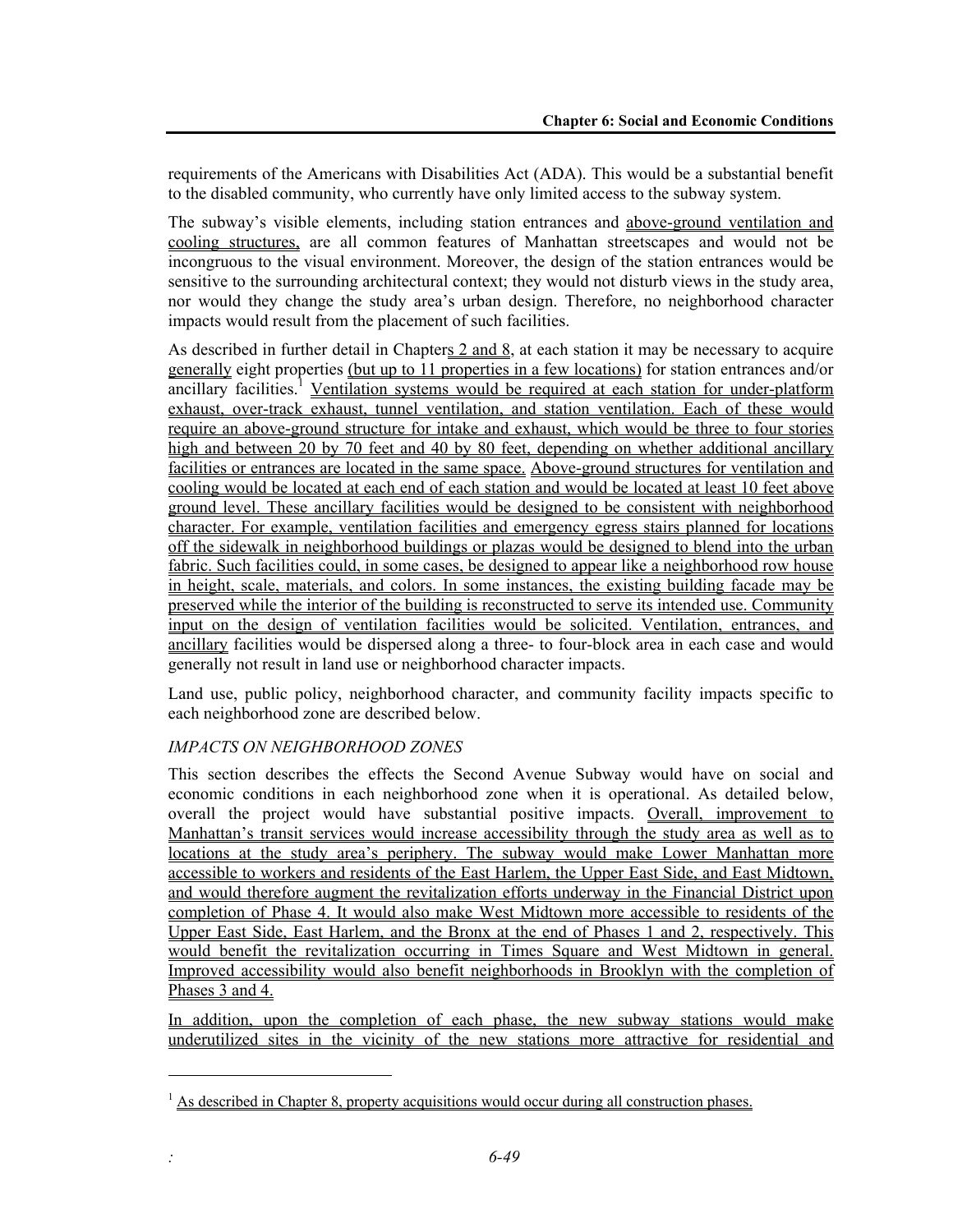commercial development, and particularly ground-floor retail businesses. Such growth would benefit neighborhood character by removing unsafe and unsightly vacant and underutilized lots. The subway could also result in increases in real estate values in close proximity to the new stations. These effects on real estate values are most likely to occur in residential properties, where improved convenience and accessibility to subways might increase demand for apartments, with a subsequent increase in rents or sales prices. Pedestrian traffic near subway stations is likely to increase, subsequently increasing the potential of nearby retail stores to capture new sales. In addition, the character of the retail uses might change in some instances to those serving commuters. There could also be some beneficial impacts on employment in the vicinity of the new stations, resulting from improved access to major employers. Proximity to the subway would likely increase accessibility for employees, slightly expanding the pool of potential workers from which to hire.

As described above, up to 10 properties at each station may be acquired for entrances and/or ancillary facilities. The residential or commercial uses on such sites would be displaced, and the property owners would be compensated for their property. The entrances and ancillary facilities would be designed to be compatible with neighborhood character. It is not expected that the displacement of these properties would adversely affect neighborhood character, and the elimination of individual businesses would not be expected to result in significant adverse economic impacts or significant effects to any particular industry. Chapter 8 describes the locations currently being considered for permanent subway facilities and provides additional information on the compensation that displaced residents and businesses would receive. If the locations of any of these facilities were to shift, the nature and extent of impacts would be similar.

There would be, however, significant long-term open space and resulting neighborhood character impacts at Sara D. Roosevelt Park in the East Village/Lower East Side/Chinatown study area beginning in Phase 4, because of the loss of approximately 90 existing mature trees in the park. This is many more trees than would be removed in any other public open space. It also represents an increase from the number of trees to be removed with the Deep Chrystie Option described in the SDEIS (60 trees on the western side of the park between Delancey and Hester Streets and numerous additional trees where construction extends into the eastern and interior portions of the park). The increase is related to project modifications resulting from ongoing engineering. For example, in order to remove steel piles that were left behind after construction of the subway lines in the area, 13 trees in the M'finda Kalunga Community Garden on the east side of the park south of Rivington Street would require removal. In addition, ongoing engineering has indicated the need to remove additional trees along Grand Street for the rebuilding of the existing Grand Street Station, along with the trees to be removed on the east side of the park between Delancey and Hester Streets.

As described earlier, one of the defining elements to the character of this park is its two parallel rows of trees planted along each side of the park. The loss of these defining rows of trees would constitute a significant adverse impact to neighborhood character. Following construction, new trees would be planted in consultation with NYCDPR, but these would be substantially smaller than the remaining trees surrounding the rest of the park.

#### *East Harlem*

The introduction of the Second Avenue Subway into this neighborhood zone would support an existing trend toward increased development, and public efforts to promote more commercial uses and provide more housing in the area. With improved access to the area, it is more likely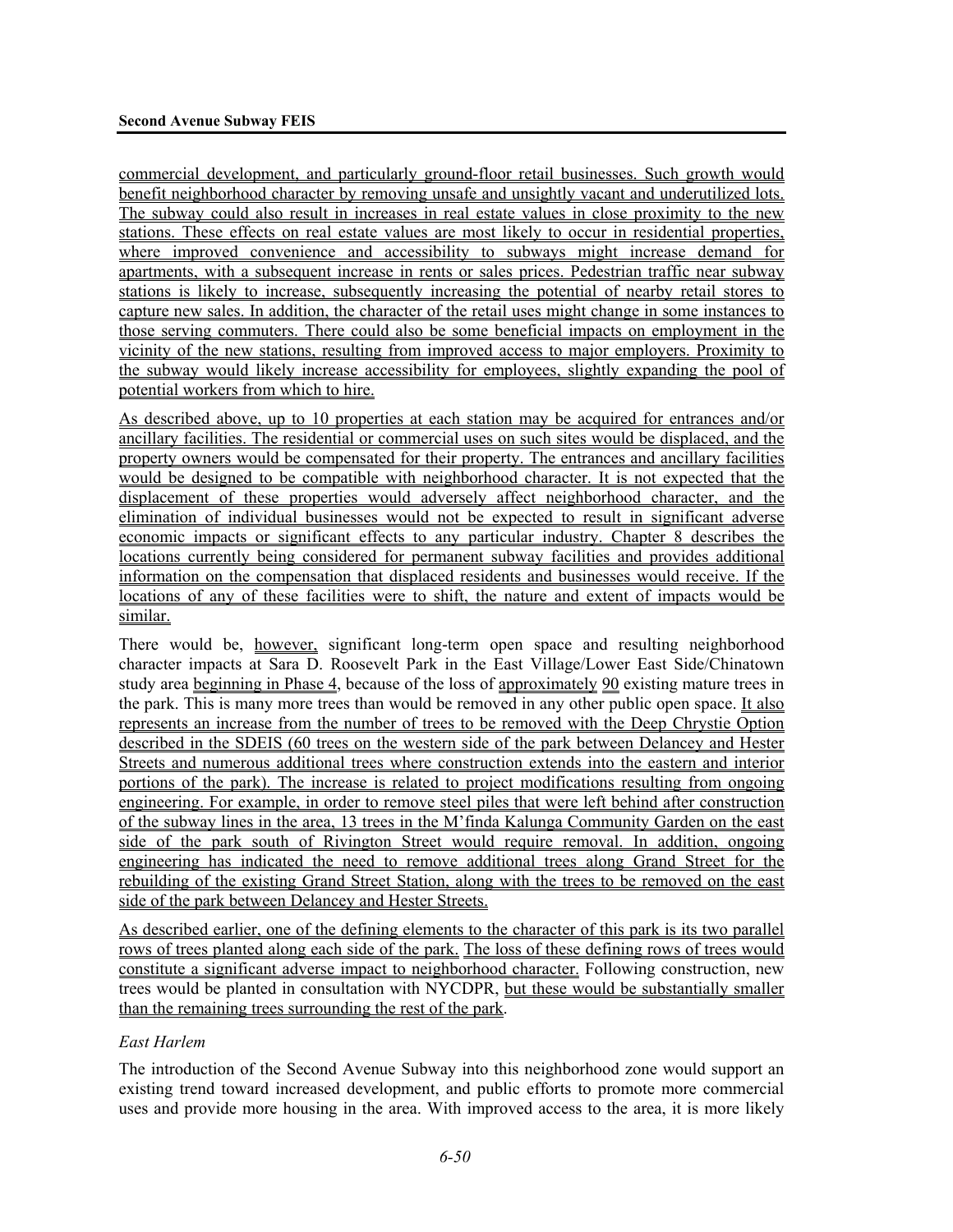that vacant or underutilized lots in the area—particularly those near the 116th Street Station and along 125th Street east of Third Avenue—would be redeveloped consistent with local zoning. Thus, the potential land use impact in East Harlem would be beneficial.

New residential and commercial development would also create a positive impact on neighborhood character if vacant lots are developed into productive spaces. Neighborhood character would also be enhanced by improved access to public transit, and the quality-of-life benefits resulting from faster and more efficient commutes and additional travel options. Community facilities along the route and in the neighborhood, such as Metropolitan Hospital, would also benefit from enhanced access to their facilities. In addition, local stores would benefit from the introduction of approximately 240 daily transit workers at the 125th Street Station.

The below-ground storage tracks under consideration beneath Second Avenue north of 125th Street would not be visible to neighborhood residents or workers, and would be consistent with the industrial nature of the existing transportation facilities in the area. These storage tracks would bring new workers into the area, which could support new or existing commercial developments in the neighborhood.

#### *Upper East Side*

The Upper East Side is a very densely developed area. The far east portion, however, has nonetheless been undergoing development in the past two decades. The Second Avenue Subway would support these existing land uses and trends by adding an additional amenity for existing and prospective residents—proximity to the subway. As in East Harlem, neighborhood character would be enhanced by improved transit and the benefits resulting from faster and more efficient commutes. Community facilities in the far east part of this neighborhood, such as Cornell New York Hospital and Rockefeller University, would also benefit from enhanced access. A station entrance within Playground 96 is no longer under consideration, so no adverse impacts to the park would result during the subway's operational period.

#### *East Midtown*

Because the Second Avenue Subway would supply a new subway route and offer convenient service from the Metro-North Harlem-125th Street Station, it would strongly support the East Midtown CBD. Relief of congestion on the Lexington Avenue Line and at the Grand Central subway station would benefit quality of life in the neighborhood as well. The subway would also provide better service to existing residential neighborhoods east of Third Avenue and to the burgeoning neighborhood south of 42nd Street, as well as to the United Nations. Given the highly developed state of East Midtown in general, the subway would not create new development trends in this neighborhood, but would support existing and planned development, such as the major development planned at the Consolidated Edison site in the East 30s.

#### *Gramercy Park/Union Square*

Like its immediate neighbors to the north and south, Gramercy Park/Union Square is already developed with land use trends in place. These include upgrading of uses, expansion of the hospitals on First Avenue, and new residential construction, where possible, under current zoning/public policy, which fosters a moderate urban density. Adding convenient subway access could possibly accelerate these trends, but would be unlikely to change them. The Second Avenue Subway would have a strong beneficial impact on the quality of life and neighborhood character by providing much greater ease of access to and from the communities and facilities east of Third Avenue.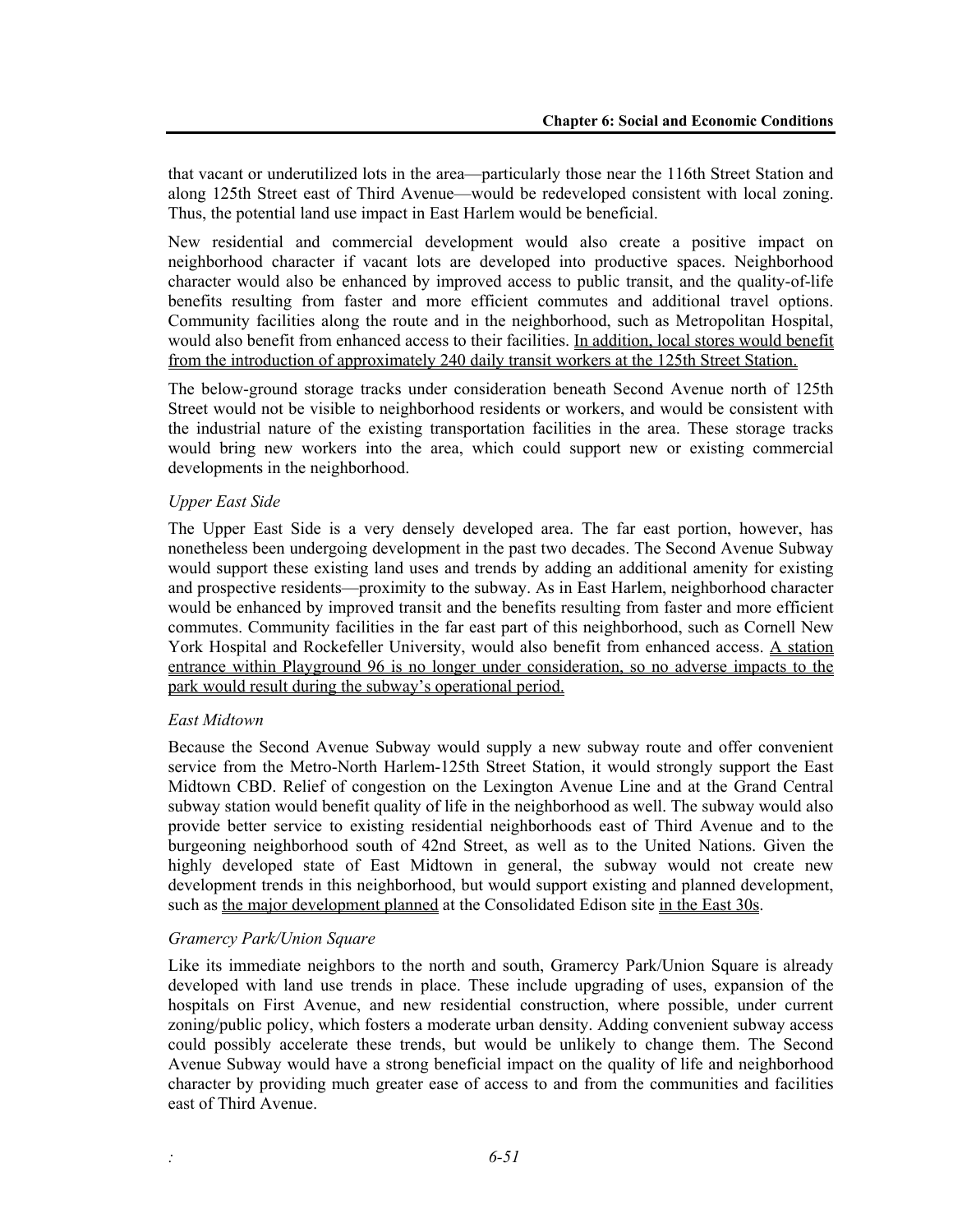#### **Second Avenue Subway FEIS**

#### *East Village/Lower East Side/Chinatown*

The East Village, Lower East Side, and Chinatown have substantial remaining development potential similar to East Harlem. They are also vibrant existing communities in need of improved transit services. As described above under "Existing Conditions," new and renovated market-rate residential development projects have been and will continue to be developed in these areas over the coming years, consistent with existing zoning and public policies. The Second Avenue Subway would support and reinforce such development trends by greatly improving transit access in the area.

At Sara D. Roosevelt Park, the removal of trees would permanently alter the park's character and would thus constitute significant permanent open space and neighborhood character impacts. While new trees could be planted, the loss of the original, larger trees would still be noticeable. It is also possible that a new station entrance could be placed adjacent to Sara D. Roosevelt Park, This could require relocation of an existing entrance to the park, but would not create permanent open space and neighborhood character impacts. NYCT would work with NYCDPR to create entrances compatible with the park. No entrances would be created in Kimlau Square, unlike the project assessed in the SDEIS. For additional description of effects on parks, see Chapter 7 and the Section 4(f) Evaluation.

#### *Lower Manhattan*

Lower Manhattan, with the financial district, civic center, and other strong commercial uses, has long been the city's second major CBD. In recent years, City policy and developer interest have supported conversion of some older Financial District office buildings with smaller floorplates into apartment buildings, helping to foster a 24-hour community here, along with Battery Park City and Tribeca. At the same time, access has been an issue for office users. By adding new access, particularly with a direct connection from Metro-North, the Second Avenue Subway would support existing commercial uses, help to make the area more attractive for prospective residential and retail uses, and facilitate the revitalization of Lower Manhattan by increasing accessibility and mobility in the area. The subway would also support the South Street Seaport, as well as the many tourist attractions in this historic area (Battery Park, Fraunces Tavern, ferries to Ellis and Liberty Islands, etc.). The project's impact on land use and neighborhood character would be distinctly beneficial.

New entrances to Seaport and Hanover Square Stations may need to be placed within open spaces. Specifically, new entrances to the Seaport Station may have to be located within Pearl Street Playground and Fulton Street Plaza, and at Hanover Square, an entrance may be needed in Coenties Slip. NYCT would work with NYCDPR and other relevant agencies to create entrances compatible with these open spaces. See Chapter 7 for a description of potential impacts to these open spaces.

#### *West Side Neighborhood Zone*

By providing greatly improved access between East Harlem/Upper East Side and West Midtown, the Second Avenue Subway would support the vast array of uses and activities available at Columbus Circle, in Times Square and the Theater District, and in the Clinton and east Chelsea neighborhoods, creating a beneficial impact on land use and neighborhood character.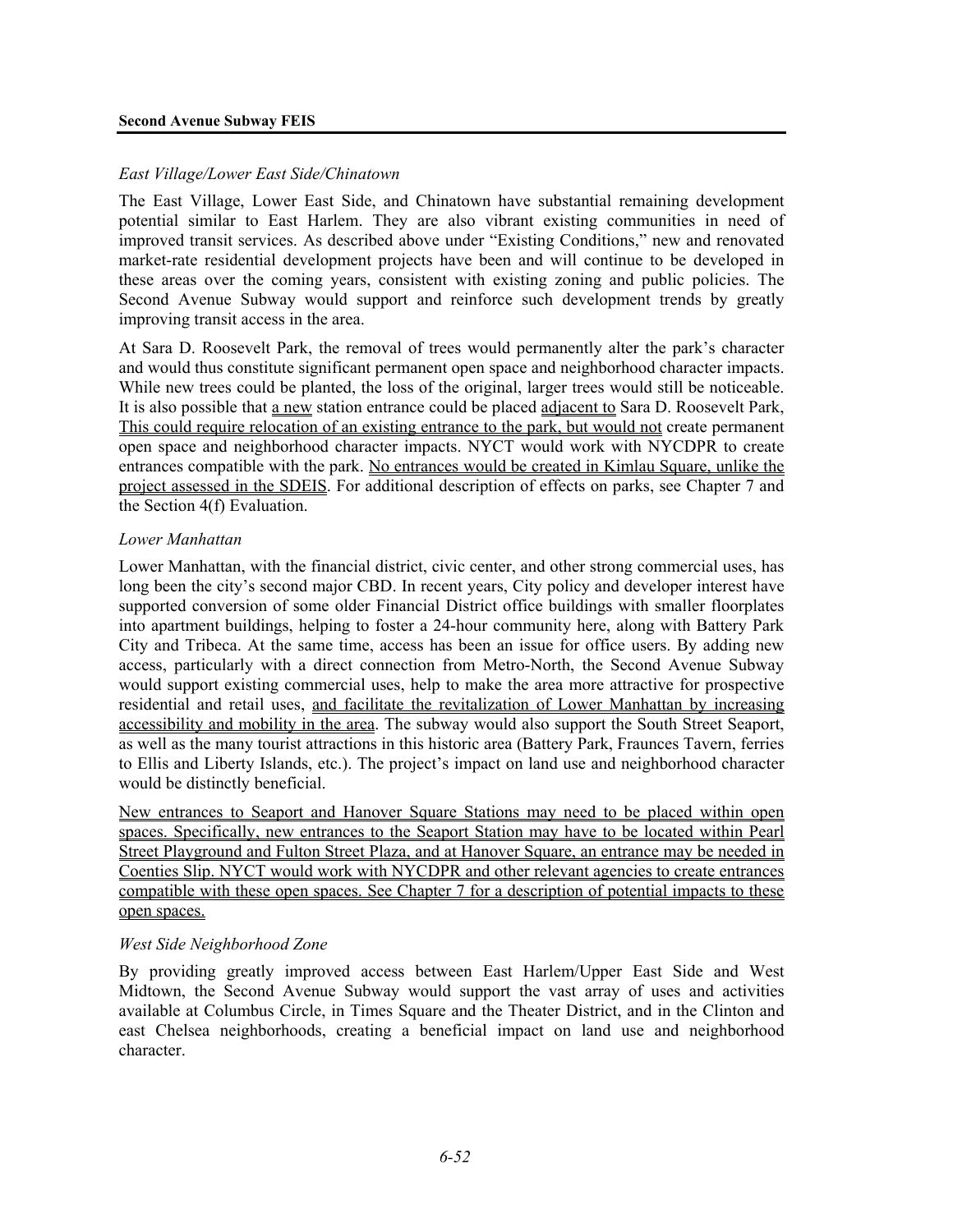#### *Storage Yards*

*36th-38th Street Yard*. This yard currently operates as a work equipment yard and is also used to store four **W** trains at night. All new storage tracks would be located within the yard itself and thus would be consistent with existing land use. As the yard already exists and the use would not expand beyond its current boundary, there would be no land use or neighborhood character impacts.

*207th Street Yard*. As at the 36th-38th Street Yard, this yard currently operates as a train storage yard, and the expanded maintenance facilities would be located within the yard itself. No land use or neighborhood character impacts would result from the potential expansion here.

*Concourse Yard*. The expanded maintenance facilities would again be located within the yard itself and thus would be consistent with the land use. Neighborhood character would not be affected by this expansion.

# **F. SUMMARY OF SIGNIFICANT ADVERSE IMPACTS AND MITIGATION MEASURES**

#### *SIGNIFICANT ADVERSE IMPACTS*

In almost all cases, the only adverse impacts on land use, economic conditions, or neighborhood or visual character that would be created would occur during the construction period. Most impacts would be felt for only part of this time.

#### *CONSTRUCTION IMPACTS*

- Construction activities would result in temporary unavoidable impacts on neighborhood character, economic conditions, and visual character during construction of all four phases. These would include disruptions to access and travel patterns as well as the increases in noise, vibration, and dust.
- During the four construction phases, temporary visual effects from barriers and construction equipment (including nighttime lighting) would adversely affect the neighborhood character and visual environment of the surrounding area during construction.
- In most cases, safe access to buildings, including street-level businesses, would be maintained throughout the construction period, although pedestrian and vehicular access would be altered or restricted by the construction of sidewalk sheds and the removal of parking and travel lanes, and the visibility of some businesses would be reduced. Retail establishments with outdoor activities on the sidewalk could be particularly affected during construction of all phases.
- If access would be affected in the vicinity of any essential emergency services, these facilities might have to temporarily relocate during a portion of the relevant construction phase, resulting in a significant adverse impact. In the worst-case scenario, if a substantial number of businesses in a given area were to close as a result of construction, leaving streetlevel retail space vacant for a relatively long time, the character of the neighborhood could also be altered.
- In East Harlem (Phases 1 and 2) and the East Village/Chinatown/Lower East Side (Phases 3 and 4), which are currently undergoing an expansion of their commercial and residential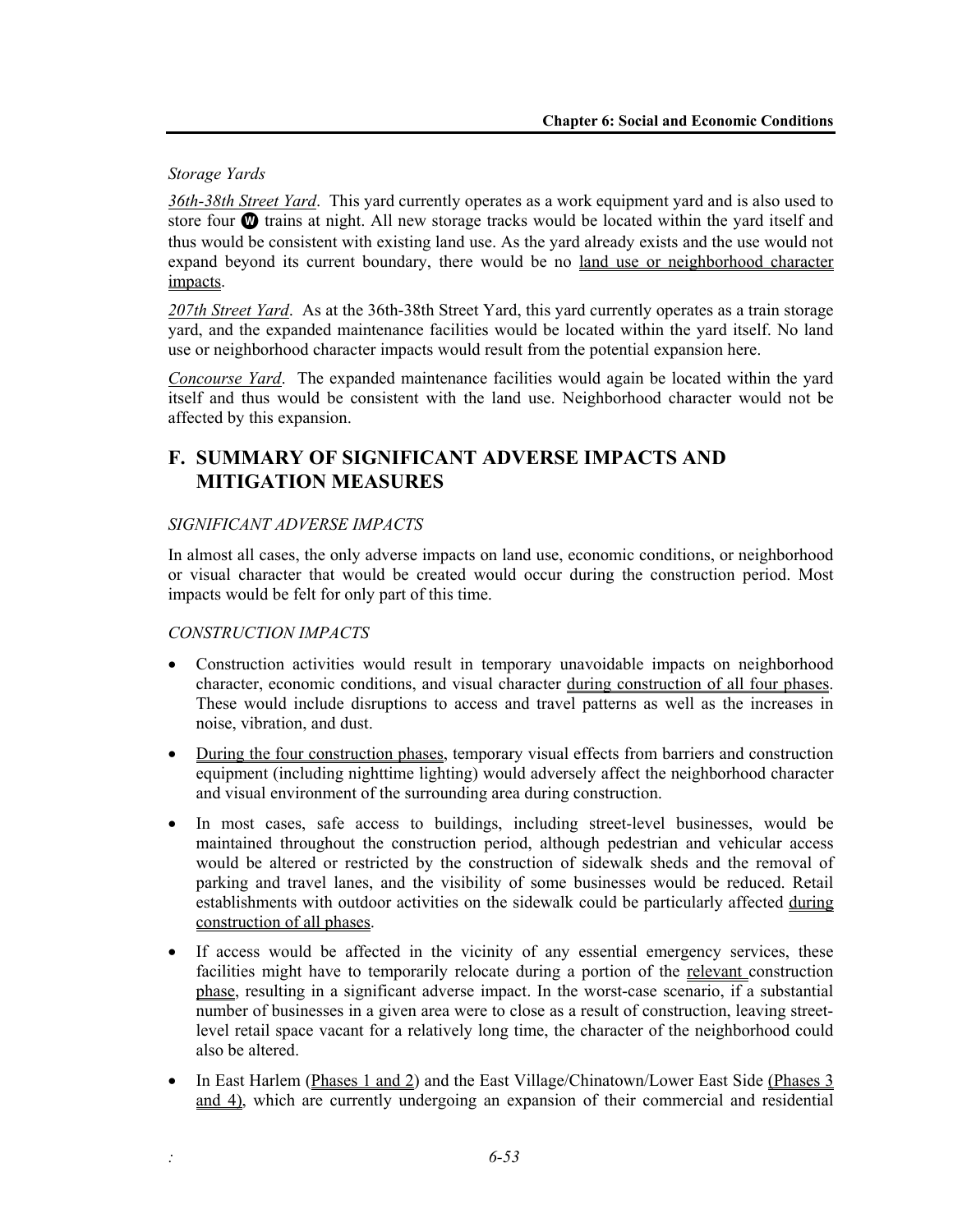uses, Second Avenue Subway construction may temporarily affect neighborhood character and economic development to the extent that some developers could be dissuaded from initiating projects in the area because of the disruptiveness of subway construction operations.

- If many areas were under excavation at the same time, there is greater potential for there to be a cumulative effect for an area-wide deterioration of conditions, and impacts would occur throughout the neighborhood zone. However, slowing construction could increase the overall cost of the project, elongate the overall construction disruption to the East Side, and delay the ultimate benefit of having a new subway in place.
- In several locations, longer term construction activities would be required to stage and manage the construction of the project's below-ground tunnels. These locations are as follows:
	- Second Avenue north of 125th Street to the Harlem River (Phase 2);
	- 125th Street between Park and Third Avenues (Phase 2);
	- Second Avenue between 97th and 91st Streets (Phase 1);
	- 66th Street between Second and Third Avenues (Phase 1);
	- Second Avenue between 36th and 32nd Streets (Phase 3);
	- Second Avenue from 4th to Houston Street (Phase 3); and
	- Water Street north of Coenties Slip (Phase 4).

Significant adverse impacts to land use and neighborhood character, economic conditions, and the visual environment could result from the construction activities at these sites.

- Because of the presence of numerous existing subway tunnels in the soft ground immediately south of Houston Street (the **BOOMZ** lines), constructing the portion of the Second Avenue Subway alignment between Houston and Canal Streets while maintaining nearby subway service would be particularly difficult and would result in neighborhood character, economic, and visual impacts in the area around Sara D. Roosevelt Park. These impacts would be created during Phase 4.
- The temporary loss of parkland at Playground 96 (during Phase 1), St. Vartan Park (during Phase 3), and Sara D. Roosevelt Park and Pearl Street Playground (during Phase 4) would be a significant adverse impact.

#### *OPERATIONAL IMPACTS*

- Portions of the project would operate prior to completion of the entire line, thereby providing many passengers with new subway service sooner, and relieving some of the overcrowding on the Lexington Avenue Line.
- The removal of mature trees that line the Sara D. Roosevelt Park's edges would constitute significant permanent open space and neighborhood character impacts. While new trees would be planted, the loss of the original, larger trees would still be noticeable for some time.
- If any entrances or other subway features are located in a park, resulting in a loss of usable park area, this could constitute a significant adverse impact (see Chapter 7).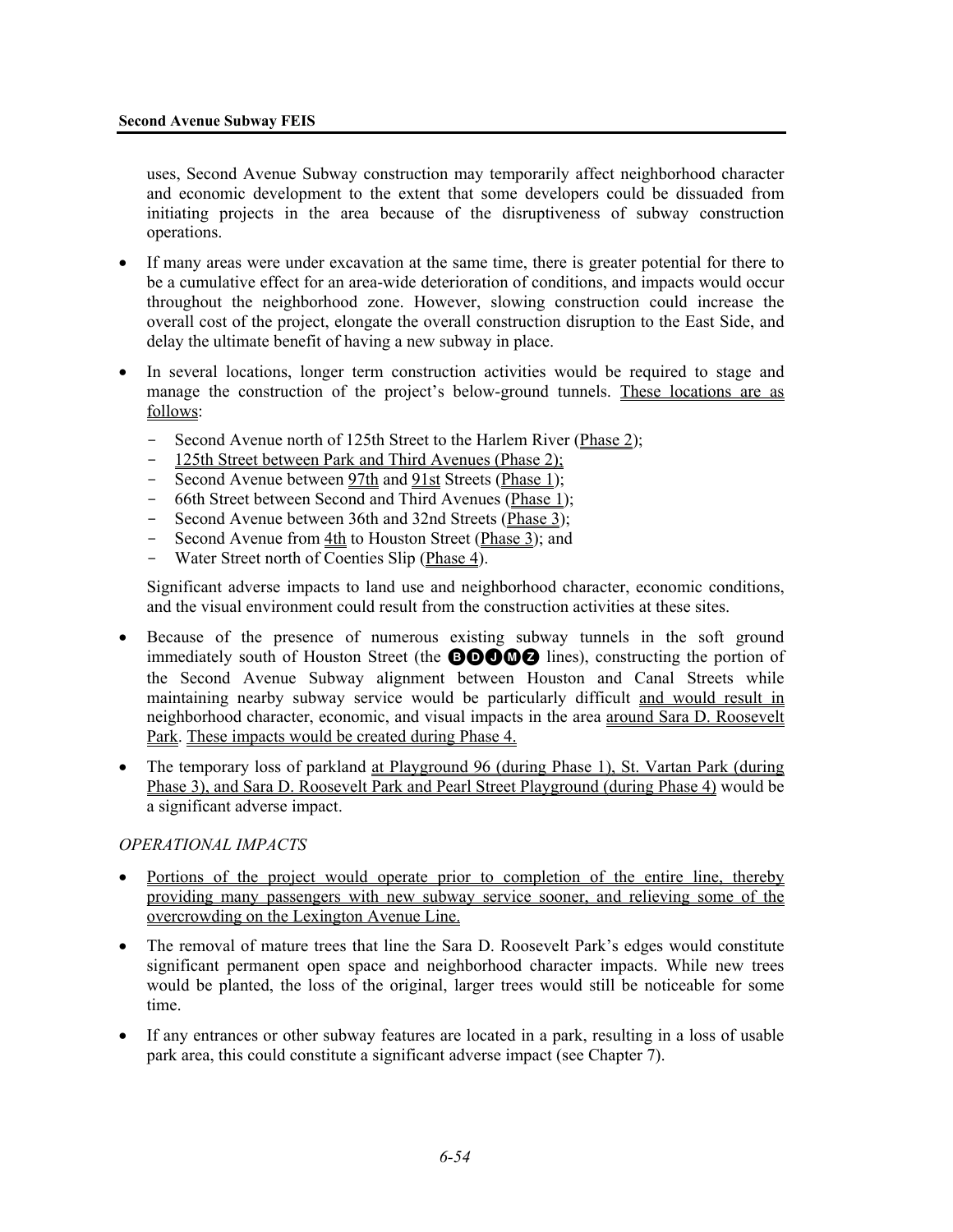#### **MITIGATION MEASURES**

A variety of measures would be employed during construction to mitigate the adverse effects on social and economic conditions associated with the project's construction activities.

- Throughout construction of all phases, NYCT will employ an extensive community outreach program to keep the affected neighborhoods informed about construction activities taking place. This program will include meetings, newsletters, and a web site. In addition, a project office will be established at one or more locations along the alignment with a 24-hour telephone hotline, to allow people to ask questions and register complaints. Through the outreach program, NYCT will work closely with Business Improvement Districts and other related business organizations, as well as other community groups, schools, houses of worship, etc., to spread information about construction activities. NYCT will also help organize community task forces to provide citizen input on construction effects and how they could be mitigated and will solicit community input on the appearance of ancillary facilities, where practicable.
- NYCT will post subway construction information, possibly including detailed maps showing locations where pedestrian, bicycle, or wheelchair access might be difficult during construction of the relevant phase.
- NYCT will promote high-quality design of sidewalk sheds, such as the addition of windows, better lighting, and good store signage at the subway's construction sites in all phases.
- NYCT will coordinate with businesses in each phase to address access/delivery issues and provide special loading and unloading areas on nearby side streets to locations where access would be curtailed in front of buildings during construction. In those designated side street areas, parking could be prohibited to allow more reliable deliveries and pick-ups.
- Mitigation in the form of compensation and relocation services for any businesses and residents who must be directly displaced by the project is discussed in Chapter 8.
- In each phase**,** to minimize to the greatest extent possible the unavoidable disruptions to surrounding uses from construction activities, certain particularly disruptive activities, such as vertical blasting, will not occur late at night. Screens will be erected to limit lighting emitted from construction areas. Trucking activities at construction sites will be managed to avoid unnecessary queues. This would involve, for example, use of radio dispatches to arriving trucks to limit truck access should construction activities be disrupted.
- As detailed in Chapter 5, traffic maintenance plans will be employed in each phase to manage the flow of traffic in construction zones as efficiently as possible, and to minimize disruptions to emergency vehicles and sensitive uses. Wherever practicable, trucks would also be routed away from residential streets to minimize disturbance to these areas. As described in Chapter 11, a dust suppression program would be used to control dust at the construction sites. In addition, construction areas would be secured to maintain the safety of pedestrians and vehicles.
- As described in Chapter 7, NYCT will work with NYCDPR and other relevant agencies prior to construction to seek to identify appropriate temporary relocation spaces for the displaced park activities, or other appropriate mitigation for open spaces affected by subway construction including St. Vartan Park in Phase 3, and potentially Playground 96 (Phase 1), and Pearl Street Playground, Fulton Street Plaza, Wall Street Triangle, and Coenties Slip in